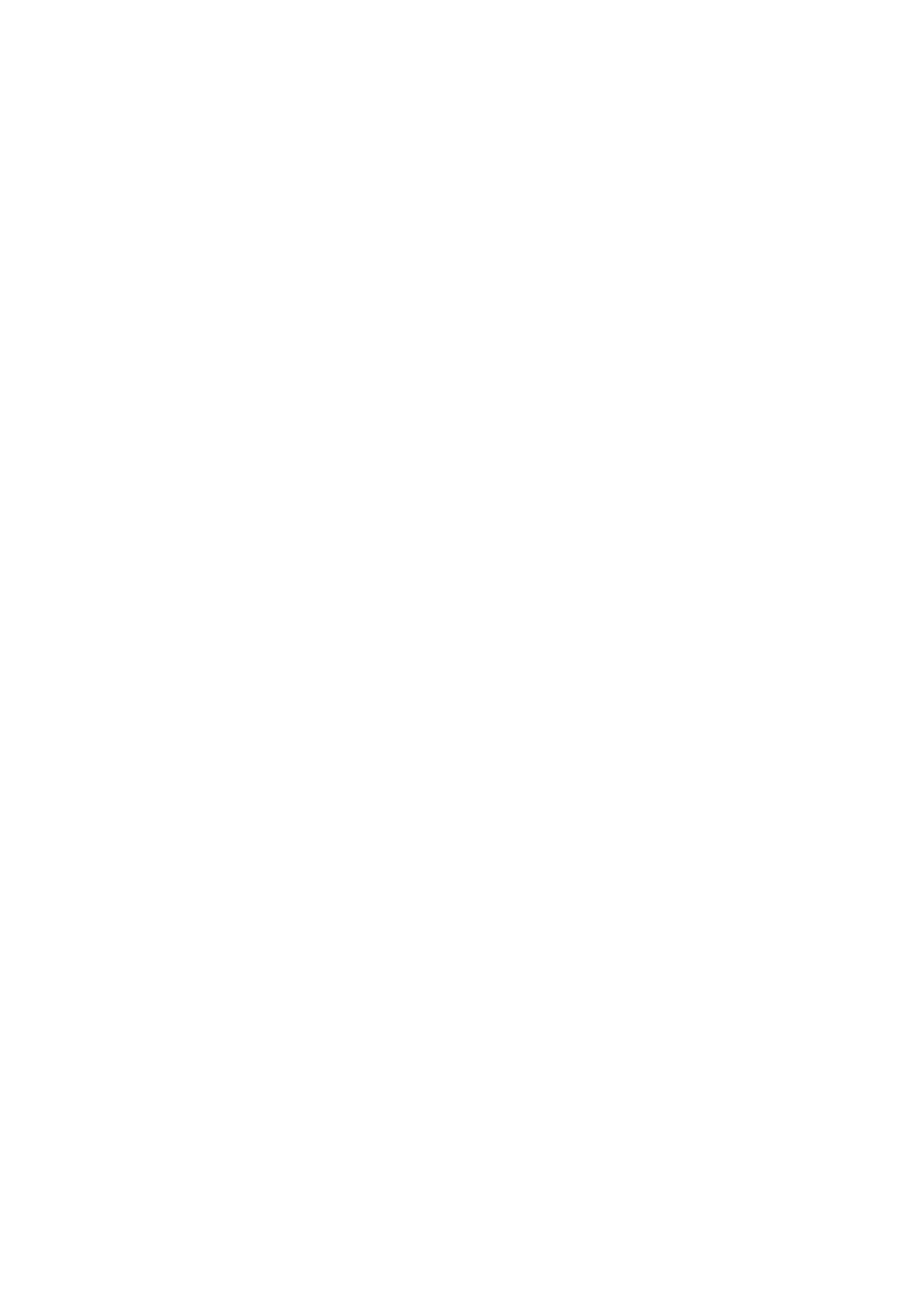# **EUROPEAN UNIVERSITY INSTITUTE DEPARTMENT OF ECONOMICS**

*Price Variation Antagonism and Firm Pricing Policies*

**PASCAL COURTY and MARIO PAGLIERO**

EUI Working Paper **ECO** 2008/02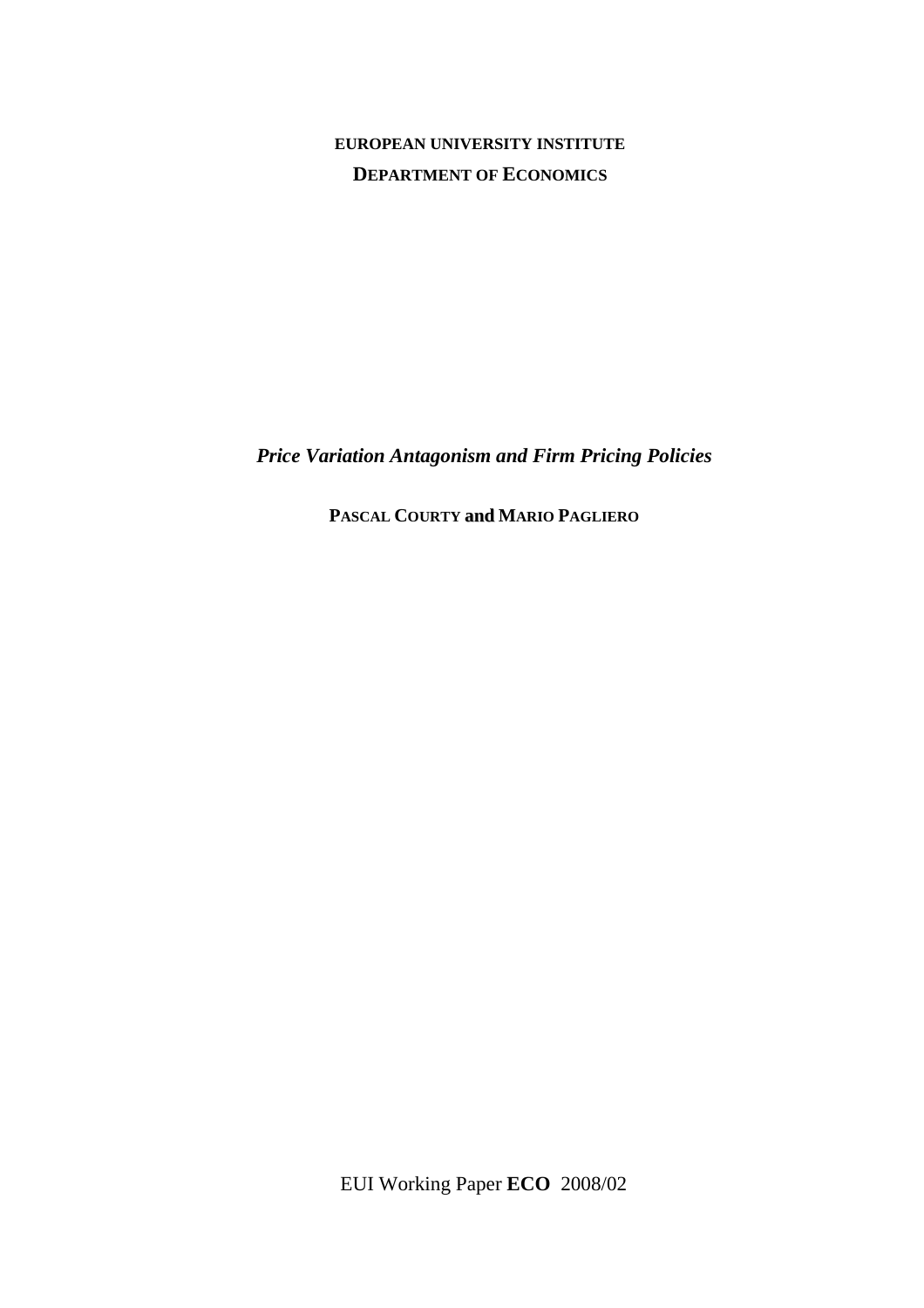This text may be downloaded for personal research purposes only. Any additional reproduction for other purposes, whether in hard copy or electronically, requires the consent of the author(s), editor(s). If cited or quoted, reference should be made to the full name of the author(s), editor(s), the title, the working paper or other series, the year, and the publisher.

The author(s)/editor(s) should inform the Economics Department of the EUI if the paper is to be published elsewhere, and should also assume responsibility for any consequent obligation(s).

ISSN 1725-6704

© 2008 Pascal Courty and Mario Pagliero

Printed in Italy European University Institute Badia Fiesolana I – 50014 San Domenico di Fiesole (FI) Italy

> http://www.eui.eu/ http://cadmus.eui.eu/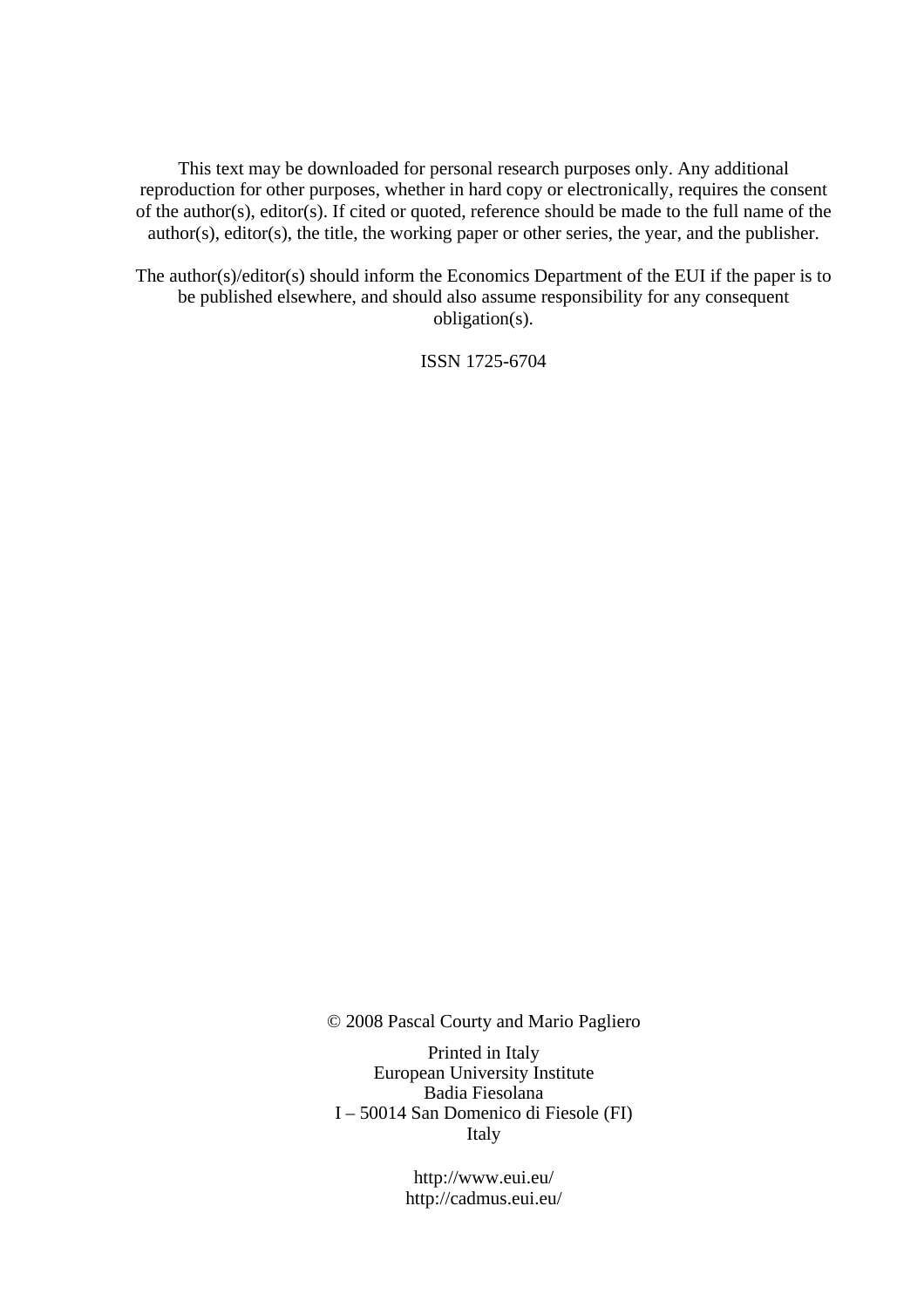## Price Variation Antagonism and Firm Pricing Policies<sup>[1](#page-4-0),[2](#page-4-1)</sup>

Pascal Courty and Mario Pagliero

September 2007

Abstract: Pricing schemes that vary prices in response to demand shocks may antagonize consumers and reduce demand. At the same time, consumers may take advantage of the opportunities offered by price changes. Overall, the net impact of varying price on demand is ambiguous. We investigate the issue empirically, exploiting a unique dataset from a firm that has experimented with different pricing schemes. Each scheme is characterized by how much prices respond to demand variations. Holding average price and other variables constant, we find that demand is higher when prices vary more. The evidence suggests that the antagonism effect cannot be first order.

JEL: D01, D12, L86.

Keywords: Consumer demand, responsive pricing, fairness.

<span id="page-4-0"></span><sup>1</sup> Comments welcome to Pascal Courty, Department of Economics, European University Institute, Villa San Paolo, Via Della Piazzuola 43, 50133 Firenze, Italy, Pascal.Courty@IUE.it; or Mario Pagliero, University of Turin and Collegio Carlo Alberto, Turin, Italy, Pagliero@econ.unito.it.

<span id="page-4-1"></span> $<sup>2</sup>$  We would like to thank easyEverything for providing the data used in this project, ESRC</sup> grant RES-000-22-1144, and participants in seminars at the Utrecht School of Economics, Roy Seminar, IUE, EARIE 2006, JEI 2006 as well as Christos Genakos, Stephan Fahr, Guy Laroque, Christopher Milde, and Frank Vella. All remaining errors are ours.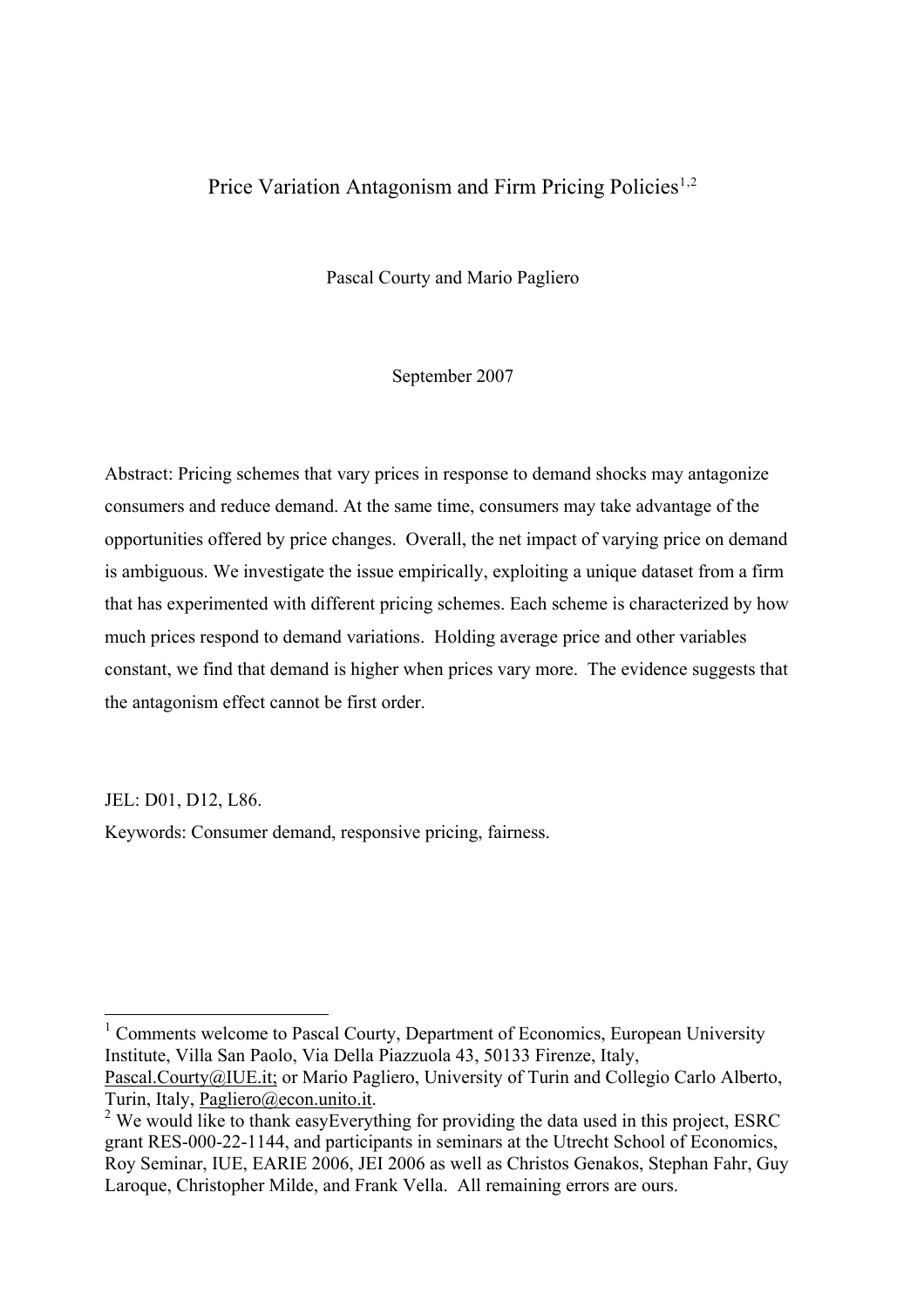### **1 Introduction**

 $\overline{\phantom{a}}$ 

Economic theory demonstrates that pricing schemes that vary prices in response to demand shocks could reduce rationing and increase welfare. On the other hand, behavioral economics suggests that consumers care about how sellers set prices. In particular, survey evidence shows that, in many contexts, consumers are antagonized by pricing schemes that change prices in response to fluctuations in demand (Kahneman et al., 1986).<sup>[3](#page-5-0)</sup>

These opposite views have fueled a debate on the use and prevalence of innovative schemes that vary prices (e.g. Blinder et al. 1998, Borenstein et al. 2002, Rotemberg, 2004, Seidel et al. 2004). Lacking from the debate is systematic evidence from any industry of the impact of varying price on consumer demand. Are consumers more likely to withhold consumption when firms vary prices in response to demand fluctuations? Or does varying price increase demand?

This paper develops a framework to measure the net impact on demand of introducing more flexible pricing schemes. In contrast with the survey literature, which is based on consumer attitudes, we consider the impact of price variability on actual firm demand. Since price variability may influence aggregate demand through other channels than just fairness, we state the question in terms of a simple trade-off. When prices vary more, holding the overall level of prices and other variables constant, does the quantity demanded change? If so, what is the trade-off (ceteris paribus) between the amount of price variations consumers face and overall quantity sold?

We denote this trade off dq/d $\sigma$  where q stands for average demand and  $\sigma$  for price variability. While data constraints do not allow us to separately identify different sources of

<span id="page-5-0"></span> $3$  In an early contribution based on a survey of managers, Hall and Hitch (1939, p.22) summarize that "changes in price ... are disliked by merchants and consumers." Later, Okun (1981, p.151) argues that "suppliers must beware of rocking the boat with their price actions". Kahneman et al. (1986) conclude that "charging the market-clearing price for the most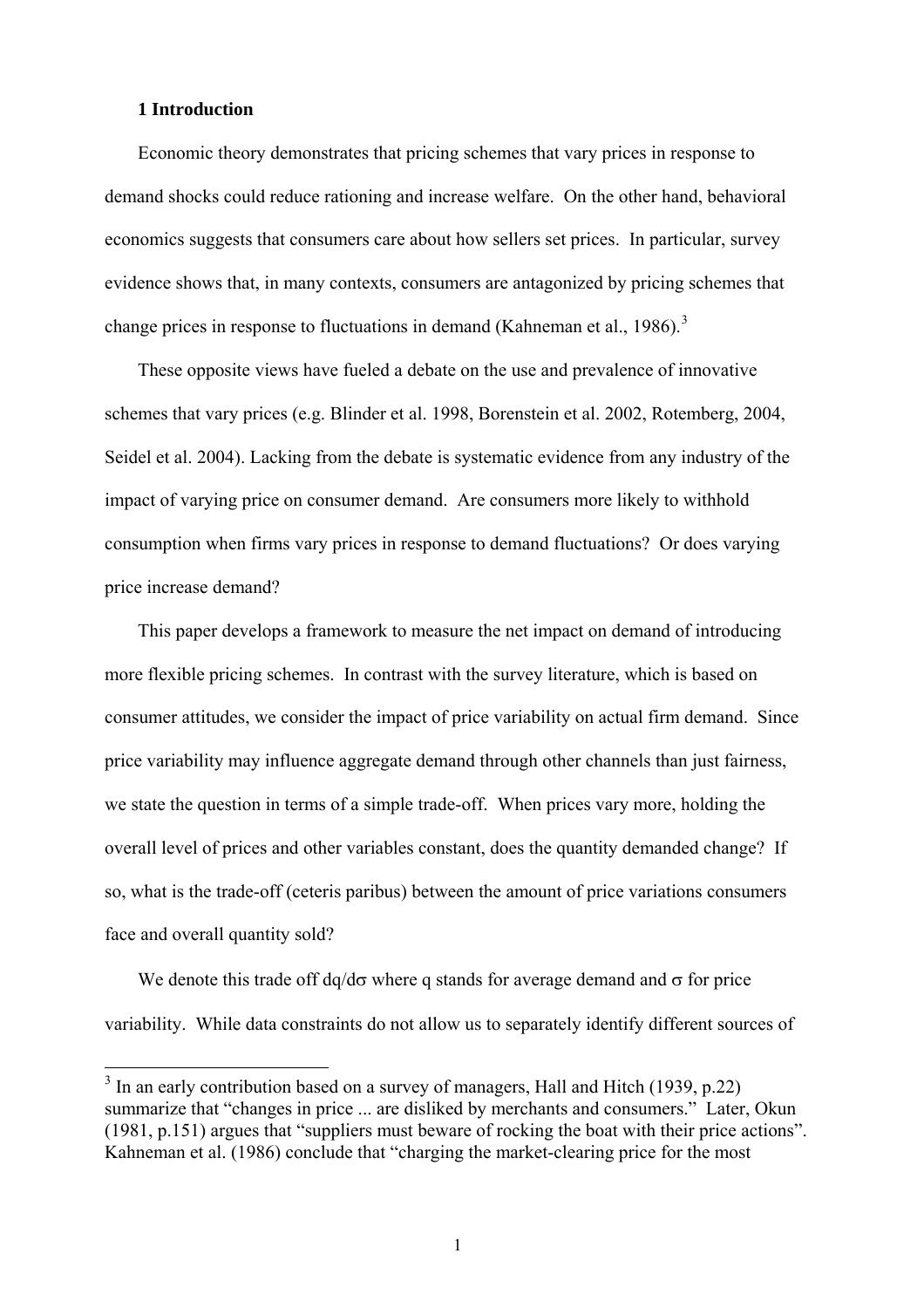behavioral responses, we can measure the net effect of price variability on demand, and thereby, draw inference on which type of consumer response is unlikely to play a first order role. In addition, the trade-off  $dq/d\sigma$  can shed some light on the debate on why firms often do not vary prices in response to demand shocks. If  $dq/d\sigma \ge 0$  and prices are correlated with demand, which is the case in situations where prices are used to smooth demand shocks, then revenue increases with the introduction of price variability. Therefore, finding that  $dq/d\sigma \ge 0$ would reject the conjecture that the fear of revenue loss due to antagonized consumers is the explanation for the observation that firms do not vary prices.

Measuring the trade-off  $dq/d\sigma$  is difficult in practice because one rarely observes consumer responses to pricing schemes that vary prices to different degrees in response to demand shocks. Firms that use different pricing schemes usually differ in other important ways. Moreover, firms rarely modify their pricing policies, and when they do so, it is usually done in conjunction with broader changes (e.g. product offers).

We measure  $dq/d\sigma$  using a unique dataset from easyEverything, the largest chain of Internet cafés in the world. While acknowledging that out-of-home Internet access is not of direct interest to economists, we believe that this case study nonetheless provides valuable insights for several reasons. In contrast to the evidence used to support the conjecture that consumers are antagonized by variations in price, which is typically drawn from surveys, our case study provides the first evidence using actual demand responses. Because the demand for Internet access varies over the day and is also unpredictable at any given hour, an Internet café fits the description of contexts where it has been argued that consumers may demonstrate price variation antagonism (Xia et al. 200[4](#page-6-0)).<sup>4</sup>

popular goods would be judged unfair" (p.738). See also Xia et al. (2004) for a review with a marketing perspective.

<span id="page-6-0"></span><sup>&</sup>lt;sup>4</sup> Both Okun (1981) and Kahneman et al (1986) use the hotel industry to illustrate the conjecture that consumers may be antagonized by price variation. Internet access is a service industry facing similar capacity management problems as the hotel industry.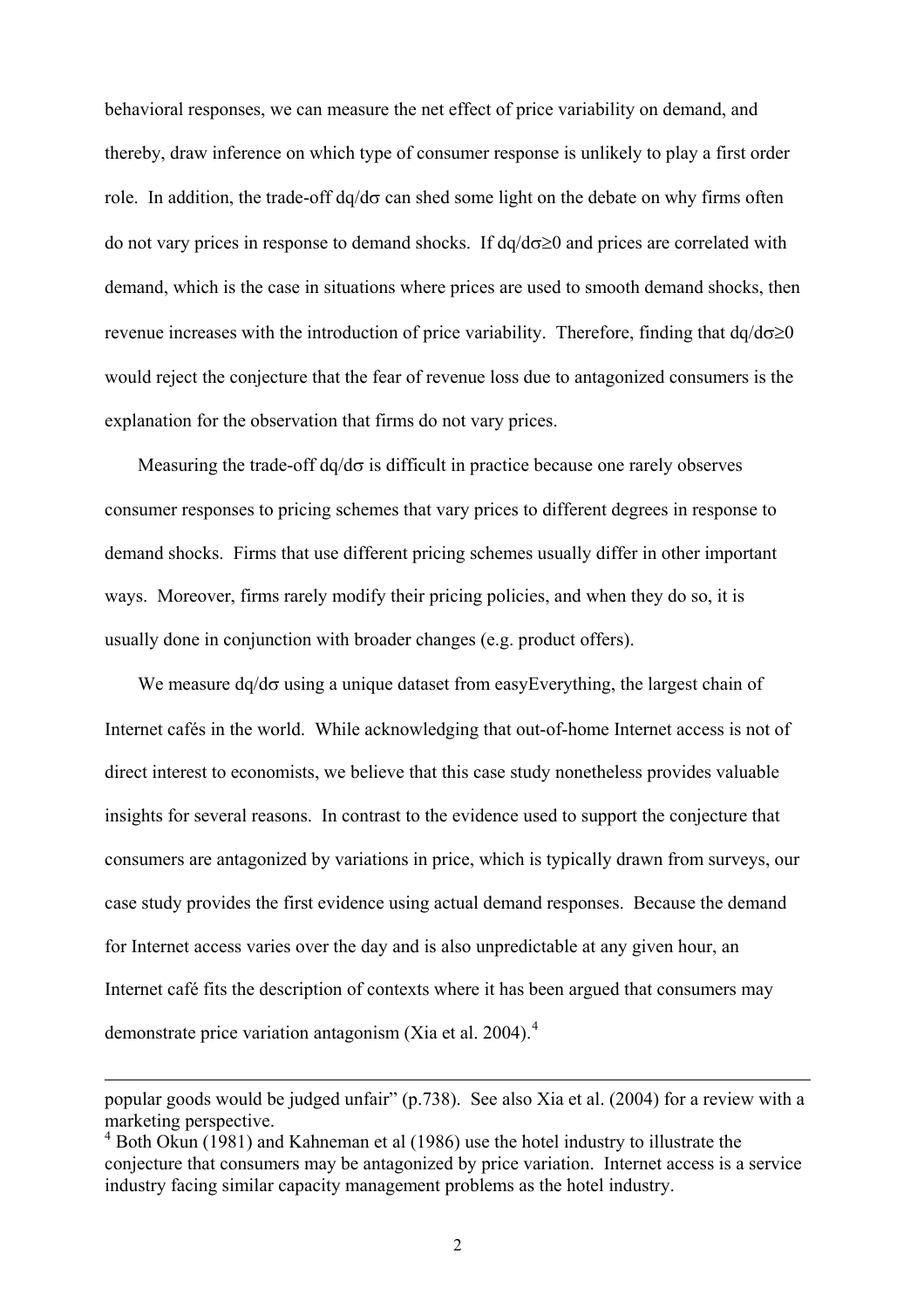In addition, easyEverything has used both peak load pricing and responsive pricing, two pricing rules that have been shown to affect fairness perceptions and that, according to the literature mentioned earlier, should have an impact on demand. Under responsive pricing, the firm updates prices every 5 minutes as a function of the realized occupancy rate in the store. Because it increases price when demand increases, and the magnitude of price changes is large, this pricing rule fits the description of exploitative and unfair firm behavior.

Finally, the firm has experimented, for both peak load pricing and responsive pricing, with different pricing regimes that vary prices to different degrees. Since a large portion of sales involves repeat purchase, the behavioral hypothesis predicts that consumers should care about the pricing rule used (peak load pricing or responsive pricing) and that they should withhold demand when prices vary more. These unique pricing experiments provide ideal conditions for measuring the impact of price variability on demand.

We find that aggregate demand depends positively on the level of price variability while disaggregated (hourly) demand does not depend on the level of price variability. Both findings are inconsistent with the behavioral conjecture that consumer antagonism plays a first order role in determining demand. Instead, the evidence is consistent with a composition effect: when prices vary more, demand increases more when prices are low (off-peak hours) than it decreases when prices are high (peak hours). This channel through which demand may depend on price variations has been largely ignored in the fairness literature. Similarly, we do not find evidence in support of the antagonism hypothesis when we compare peak load pricing and responsive pricing. Taken together, we interpret the finding that price variability increases, rather than decreases demand, as consumers taking advantage of opportunities offered by variation in prices.

This work sheds new light on the role of fairness in explaining pricing policies. Our results do not contradict the vast amount of evidence from surveys showing that consumer

3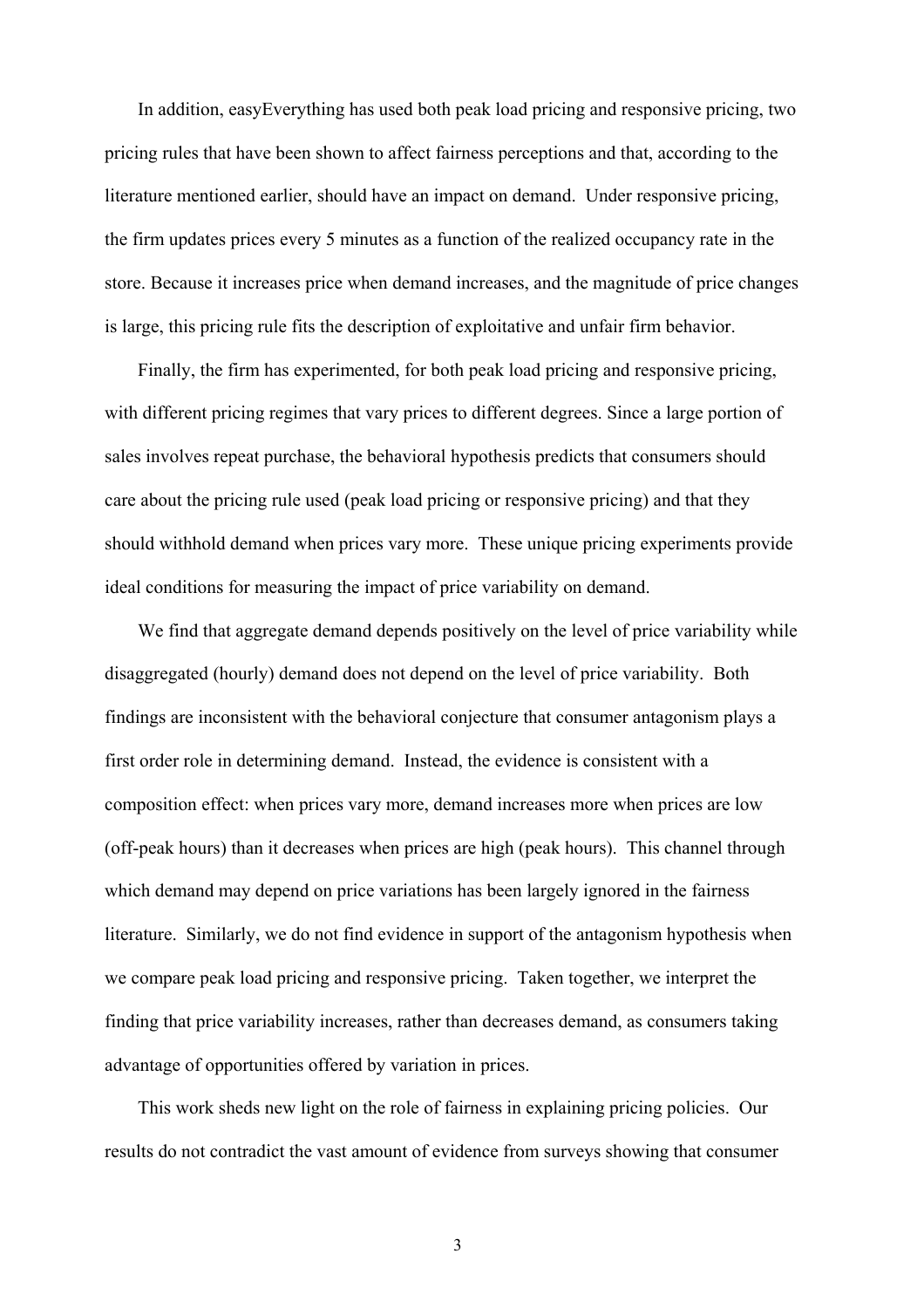care about fairness, but suggest that there are other channels through which aggregate demand may depend on the extent to which prices respond to shocks. The net impact of these different channels on demand is more complex than previously thought.

The rest of this paper is organized as follows. The next section presents our case study, the theoretical framework, and outlines the empirical strategy. Section 3 describes the data. Section 4 presents the main evidence and discusses some implications of the results for firm pricing policies. Section 5 presents a brief summary.

#### **2 Background and Empirical Framework**

### **2-2 Literature**

The focus in this work is on price variations caused by changes in demand. This choice is motivated by the finding that consumers feel more strongly toward price variability caused by demand than by supply fluctuations (Kahneman et al, 1986). There are many situations in which prices may be linked to demand. When demand is seasonal, for example, a firm can set different prices for different time periods. This corresponds to deterministic peak load pricing. When some component of the change in demand is unpredictable, firms may vary prices in real time, as in responsive pricing (Vickrey, 1971).<sup>[5](#page-8-0)</sup>

Economists hold opposite views on the likely impact of varying prices. Neo-classical models show that firms can use responsive pricing to reduces inefficiencies and/or increase profits. The basic idea is that increasing prices when demand is high reduces congestion and allocates the good to those consumers with highest willingness to pay. Decreasing prices when demand is low stimulates demand, increases sales, and reduces wasted capacity. The overall impact on welfare can be unambiguously positive.

<span id="page-8-0"></span><sup>&</sup>lt;sup>5</sup> The practice of varying prices could be motivated by the necessity to manage a fixed capacity efficiently in the presence of demand uncertainty but it is important to recognize that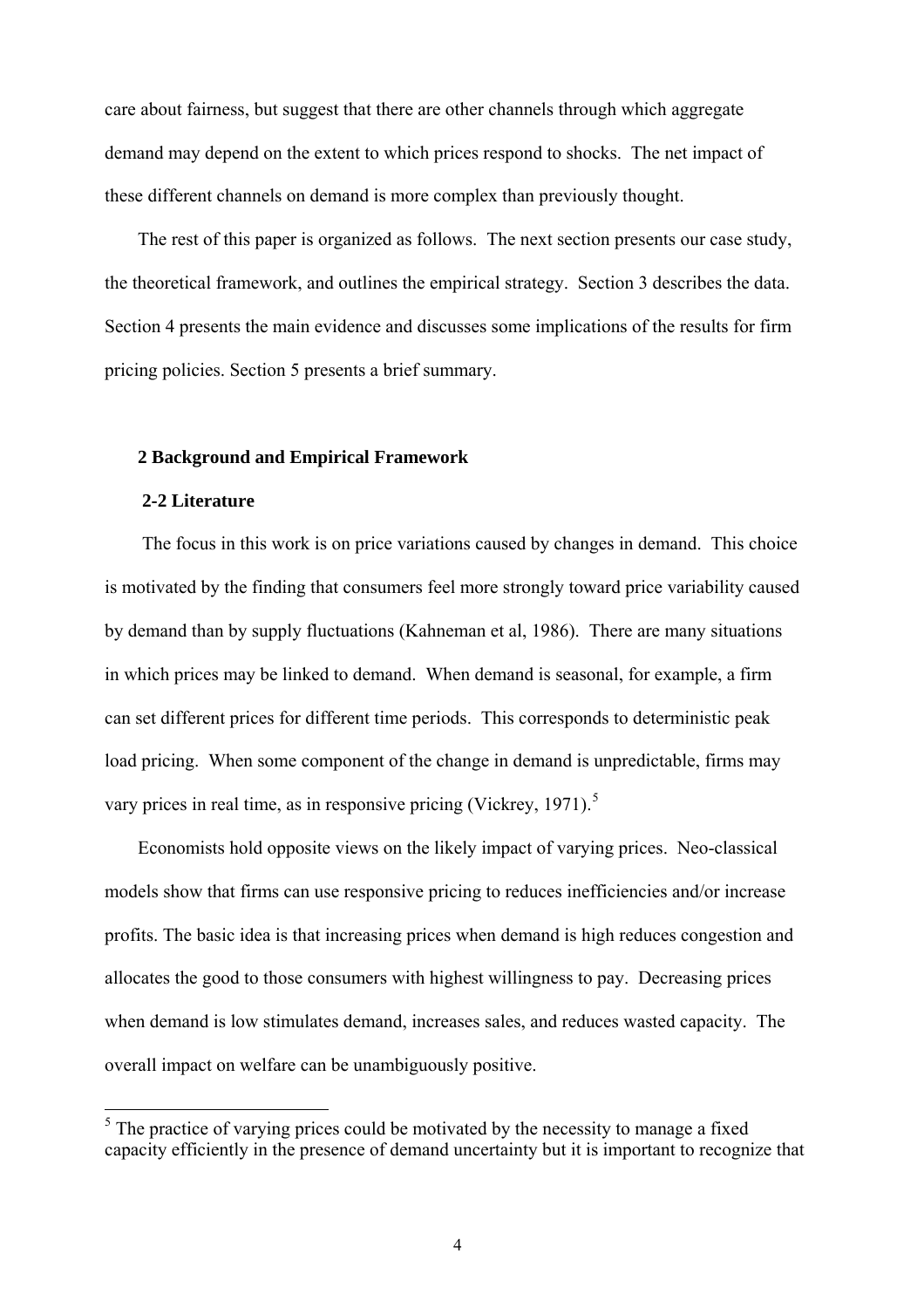On the other hand, the behavioral literature argues that consumers are antagonized by price adjustments unrelated to changes in cost (Kahneman et al. 198[6](#page-9-0)).  $6\text{ As a result, the}$ argument goes, firms prefer to use inflexible allocation schemes, such as first-come firstserved, rather than varying prices because consumers would find such practices unfair and would withhold future demand.<sup>[7](#page-9-1)</sup> Coca-Cola's experience with responsive pricing provides an illustration. In 1999, Coca-Cola began testing a vending machine with a temperature sensor and computer chip to determine when to automatically raise prices for its drinks in hot weather. A public relation fiasco followed "causing Coke to promptly deny that it would ever have a vending machine do any such thing." (Washington Post, Wednesday 27 2000, p. A1). $8$  Pursuing this line of research, the marketing literature has identified contexts where consumers are more likely to be antagonized (Xia et al., 2004). It is argued that the context (type of product, consumer, and process dictating how prices change...) in which the transaction takes place is likely to influence consumers' fairness perception. For example, Haws and Bearden (2006) show that varying price is more acceptable when consumers play a role in the price determination process (e.g. eBay auction).

this rationale is often undistinguishable from a pure profit maximization rationale leading to third degree price discrimination.

<span id="page-9-0"></span><sup>&</sup>lt;sup>6</sup> Fairness in these survey studies refers to the acceptability of the transaction. This notion is different from the use that the word has received later in explicit theories of inter-individual comparisons. In this paper we refer to the former notion.

<span id="page-9-1"></span><sup>&</sup>lt;sup>7</sup> Kahneman et al., Proposition 2 (p. 738) says "when a supplier provides a family of goods for which there is differential demand without corresponding variation in input costs, shortage of the most valued items will occur". See also Carlton (1986). Consistent with this view, surveys of revenue managers reveal that firms are not willing to change prices because they are afraid to antagonize consumers (Blinder et al. 1998, and Zbaracki et al. 2004). Rotemberg (2004) and Heidhues and Kőszegi (2005) assume that consumers are antagonized by unfair pricing, and propose theoretical models to investigate when firms may benefit from varying prices.

<span id="page-9-2"></span><sup>&</sup>lt;sup>8</sup> Coca-Cola's chief executive argued that the technology would cater to the basic law of supply and demand, as consumers' desire for cold drinks increases in hot weather and each machine has a fixed capacity. When the news became public, many were shocked by the proposal. Pepsi was quick to state that it was not considering a similar innovation.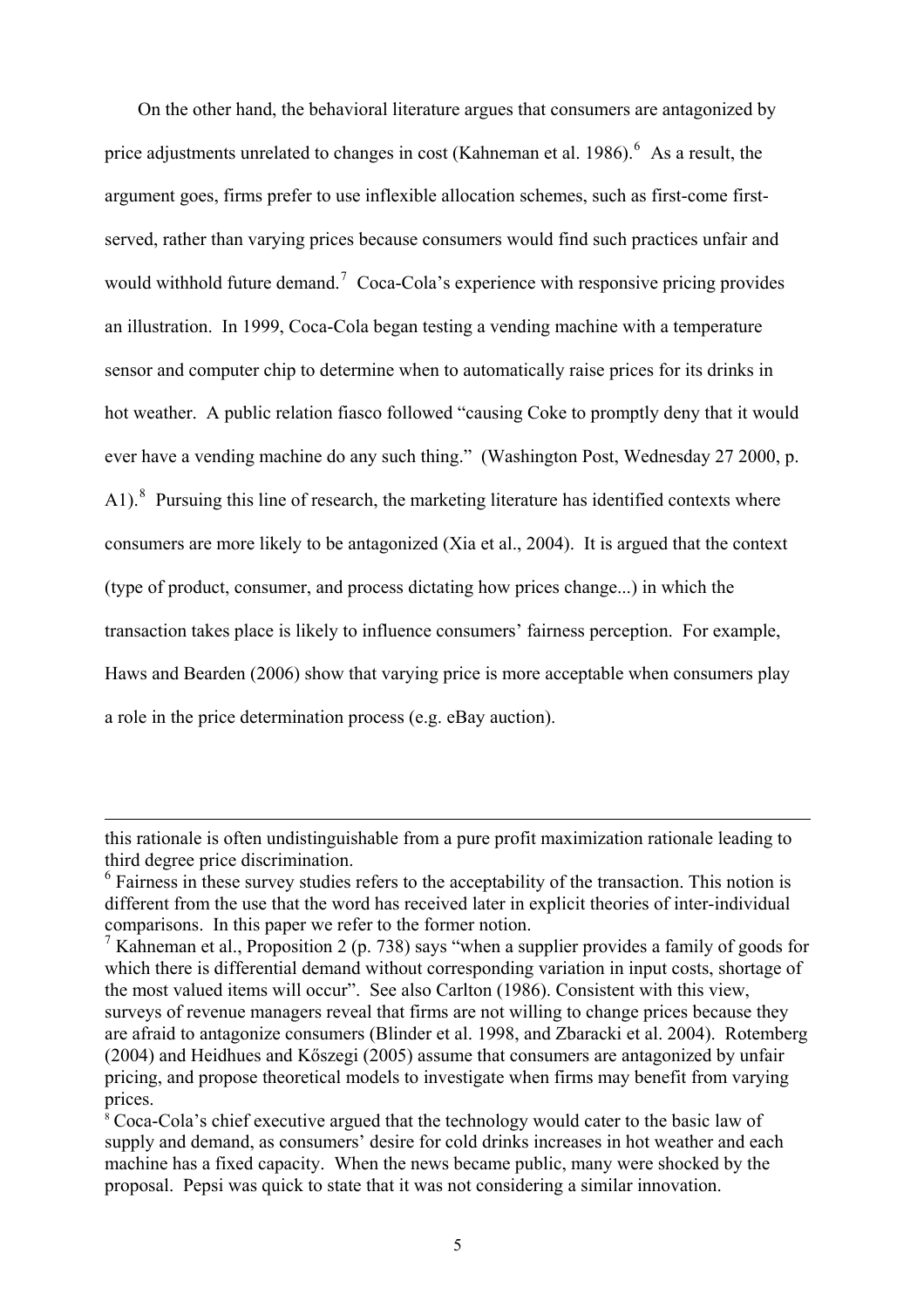This paper pursues a different although complementary approach. We acknowledge the feature that transaction context may influence the degree of consumer antagonism. Consistent with this literature, we select a context with characteristics that are known to trigger fairness concerns, as we argue shortly. Within this context, we investigate whether there exists a trade-off between the amount of price variation and the level of demand. Because our approach focuses on measuring a trade-off, it could be replicated across contexts, a property regarded as essential by many (Fudenberg, 2006, Roth 2007).

### **2-2 Empirical Framework**

Consider the demand relation

$$
q(p,\varepsilon) = F(p) + \varepsilon \tag{1}
$$

where ε is a zero mean demand shock that could either be random, as in the case of a snowstorm, or predictable, as in the case of seasonal changes in weather. Relation (1) corresponds to the textbook demand relation between price and quantity sold. To define the behavioral hypothesis, we restrict without loss of generality to the case where dF/dp is independent of the state of the world. When we later discuss alternative types of consumer responses, we consider state dependent demands.

Assume that prices depend on the demand shock. Specifically, the seller sets price  $P(\varepsilon)$ in state ε, where P() is a non-decreasing function. This stylized representation is consistent with a variety of pricing schemes used in practice. If  $\varepsilon$  is seasonal, for example, prices could depend on the hour of the day, as in deterministic peak load pricing, a class of pricing scheme used in our case study. If there exists an observable random variable  $\tau$  that is correlated with  $\varepsilon$  then prices could be a function of  $\tau$ , as in the Coke example, where  $\tau$  is temperature. Finally, prices could depend on ε indirectly through q, as would be the case under responsive pricing. easyEverything has also used this class of pricing scheme in our

6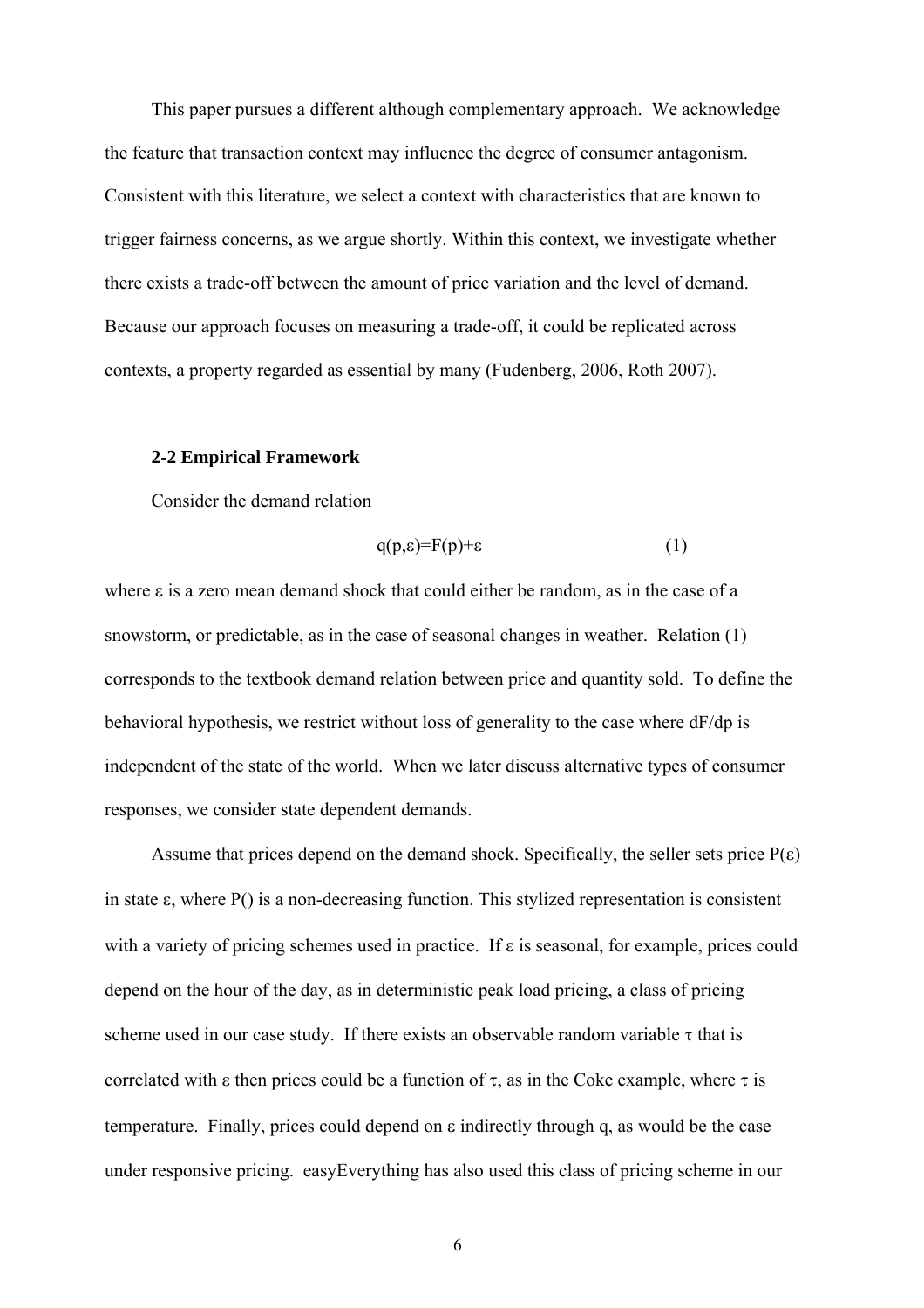case study: A non-decreasing pricing function specifies a price for each level of store occupancy. Occupancy is measured every 5 minutes and the price is automatically updated according to

$$
P(q) = \alpha + \beta q \tag{2}
$$

where  $P(q)$  is the price per unit of time and q is the measured level of occupancy (fraction of terminals logged on). A pricing scheme is more responsive if it has a higher slope β. Two pricing schemes are illustrated in Figure 1. Under scheme  $P_1(q)$  the price is constant throughout the day independently of demand realizations. Scheme  $P_2(q)$  is responsive: Consumers are charged more when there are more consumers logged on.

### *Behavioral Hypothesis*

l

We modify demand specification (1) to capture the behavioral hypothesis that consumers might care about the properties of the rule that is used to set prices. To do so, we first define a measure of fairness so that pricing regimes can be compared and rated. Following the behavioral literature, we hypothesize that a pricing regime that varies prices more should be perceived as less fair. We denote by  $\sigma$  the measure of how much prices vary under pricing rule P(). For example, one could think of  $\sigma$  as the variance of price  $(Var[(P(\varepsilon))])$ , but this choice is somewhat arbitrary, and other measures of variability should not be ruled out.<sup>[9](#page-11-0)</sup> The important point is that any measure of price variability, such as  $\sigma$ , captures the notion of exploitation implicit in fairness perception, because more price variability implies, under the assumption that P is increasing in ε, that prices increase more when demand is higher.

<span id="page-11-0"></span><sup>&</sup>lt;sup>9</sup> Note that fairness considerations may be multi-dimensional. In particular, it may also depend directly on the rule used to set prices (e.g. peak load pricing versus responsive pricing). This would suggest that one may want to supplement our measure of price variability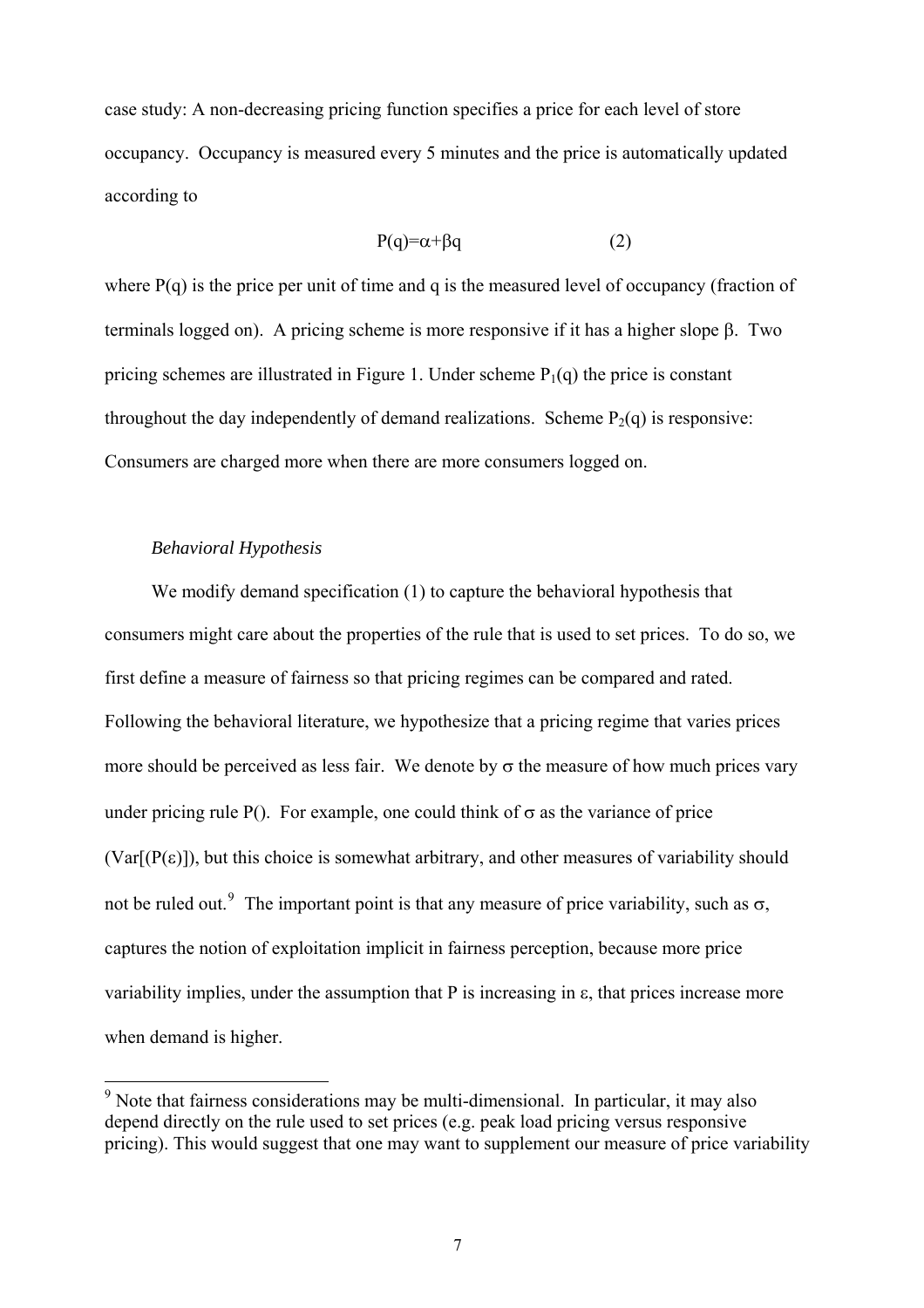According to behavioral survey evidence, a consumer should be more likely to buy from sellers that use pricing rules with low  $\sigma$ , holding 'everything else' constant, including the expected price of the good, and other characteristics of the pricing rule such as how it is presented or 'framed' to the consumer. One way to motivate this assumption within the framework of standard utility theory would be to assume that fairness is an additional characteristic of the good that enters the utility function. In the same way that consumers may care about the physical characteristics of a product and about softer dimensions such as brand, convenience, or availability, one could hypothesize that consumers also care about the fairness of the transaction rules that govern how a product is allocated.

We propose to extend relation (1) to the possibility that the demand could depend on the level of price variation,

$$
q(P,\varepsilon)=F(P(\varepsilon),\sigma)+\varepsilon\tag{3}
$$

where the function  $q(.,.)$  gives the level of demand in state  $\varepsilon$  when prices are set according to pricing rule P. Demand function  $q(P, \varepsilon)$  captures two relations. Holding the level of price variability  $\sigma$  constant, the demand decreases as prices increase,  $dF/dP(\epsilon) \le 0$ . This corresponds to the standard demand relation already present in (2). Functional form (3) also makes it possible to compare pricing regimes that vary prices to different degrees. Translating the behavioral hypothesis to this framework, we say that consumers are *antagonized by price variations*, if the demand responds negatively to an increase in the amount of price variations holding the state price constant,  $dF/d\sigma \leq 0$ .

Functional form (3) assumes that consumers know the extent to which prices vary. This assumption may be reasonable in the case of deterministic peak load pricing. When prices vary for random reasons, as in the Coke example and in responsive pricing as well,

 $\overline{\phantom{a}}$ 

σ with additional measures that captures those fairness considerations. We will return to this issue in the context of our case study.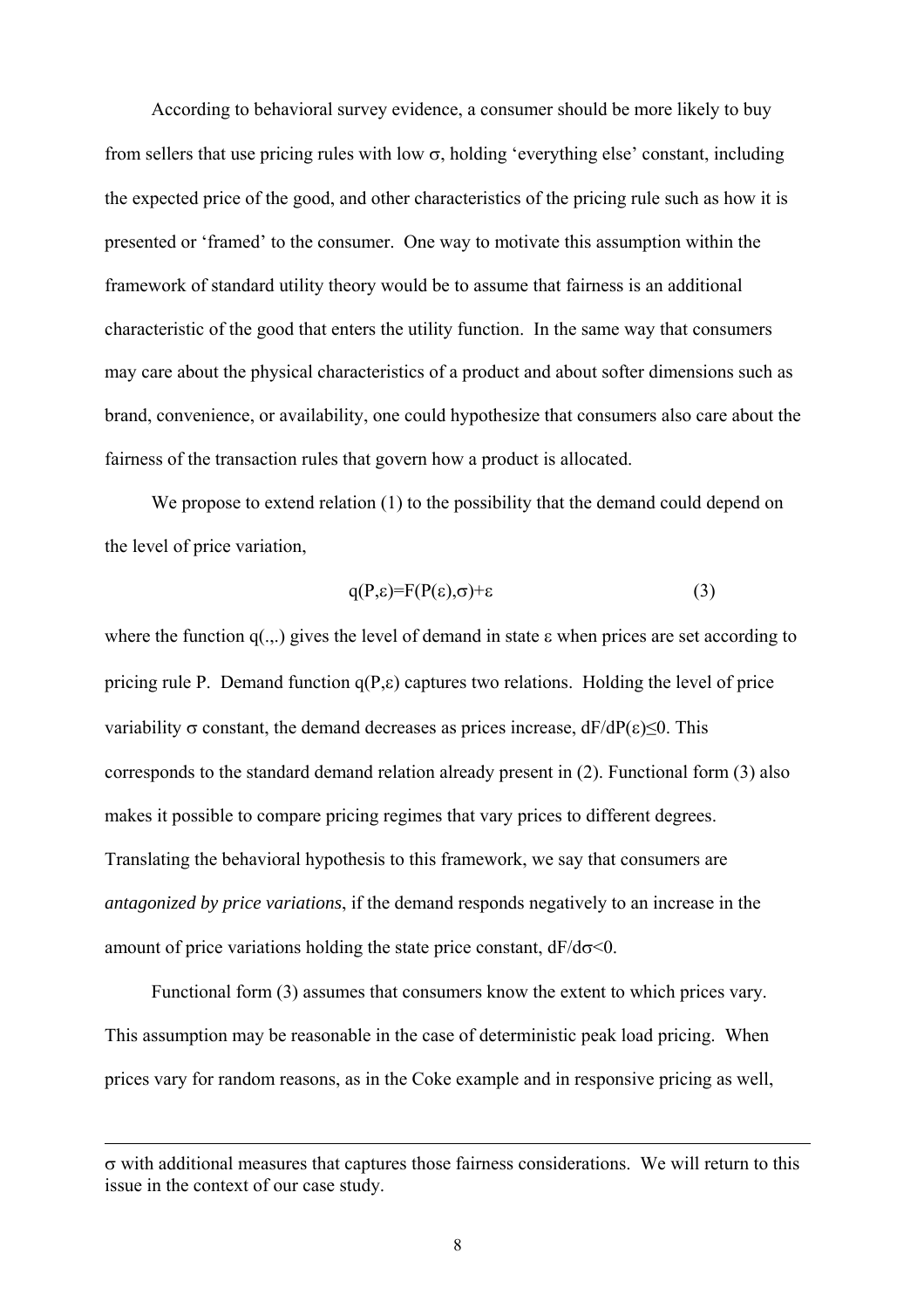this assumption is obviously a simplification of reality, since in practice different consumers go through different purchasing experiences that may influence their perceptions of how much prices actually vary. Keeping this limitation in mind, the proposed approach rests on the assumption that price variability captures some aspect related to the consumer's perception of fairness.<sup>[10](#page-13-0)</sup>

The parameter of interest is  $dF/d\sigma$ . Clearly, the variable  $\sigma$  is constant for a given pricing regime. To estimate  $dF/d\sigma$ , one needs to observe exogenous variations in the pricing function P that generate variations in  $\sigma$ . For example, a firm could change its pricing policies over time, as in our case study, or different firms could adopt different policies. Assume one observes different pricing rules that depend on a parameter vector  $\gamma$  and denote this relation P(ε;γ). For example,  $\gamma = (\alpha, \beta)$  in our application (equation (2)). Exogenous variations in  $\gamma$  generate different levels of price variation, opening the possibility to estimate  $dF/d\sigma$ .

Specification (3) can be restated in terms of expected demand. Let  $q(\epsilon; \gamma)$  denote the consumed quantity in state ε when the price is set according to pricing rule γ. Take a first order approximation of (3) around the mean price  $E_eP(\epsilon;\gamma)$  in regime  $\gamma$  (where  $E_{\epsilon}$  is the expectation taken over all realizations of the shock  $\varepsilon$ ). Replacing  $F(p,\sigma) \approx F(E_e P(\varepsilon;\gamma),\sigma) + (p-\sigma)P(\varepsilon;\gamma)P(\varepsilon;\gamma)$  $E_{\epsilon}P(\epsilon;\gamma)$ <sup>\*</sup>F<sub>p</sub> and taking expectations under the assumption that F<sub>p</sub> is constant across states gives,

$$
E_{\varepsilon}q(\varepsilon;\gamma)\approx F(E_{\varepsilon}P(\varepsilon;\gamma),\sigma) \quad (4)
$$

where  $E_{\varepsilon}q(\varepsilon;\gamma)$  represents the average level of consumption for regime γ. Specification (4) captures the basic idea that when the average cost of consumption is held constant, the

<span id="page-13-0"></span> $10$  An alternative approach to model fairness, which we cannot pursue in this work, would be to assume that a given consumer, with a given consumption profile, cares only about the variation in price she faces. For example, a consumer who consumes only in a subset of the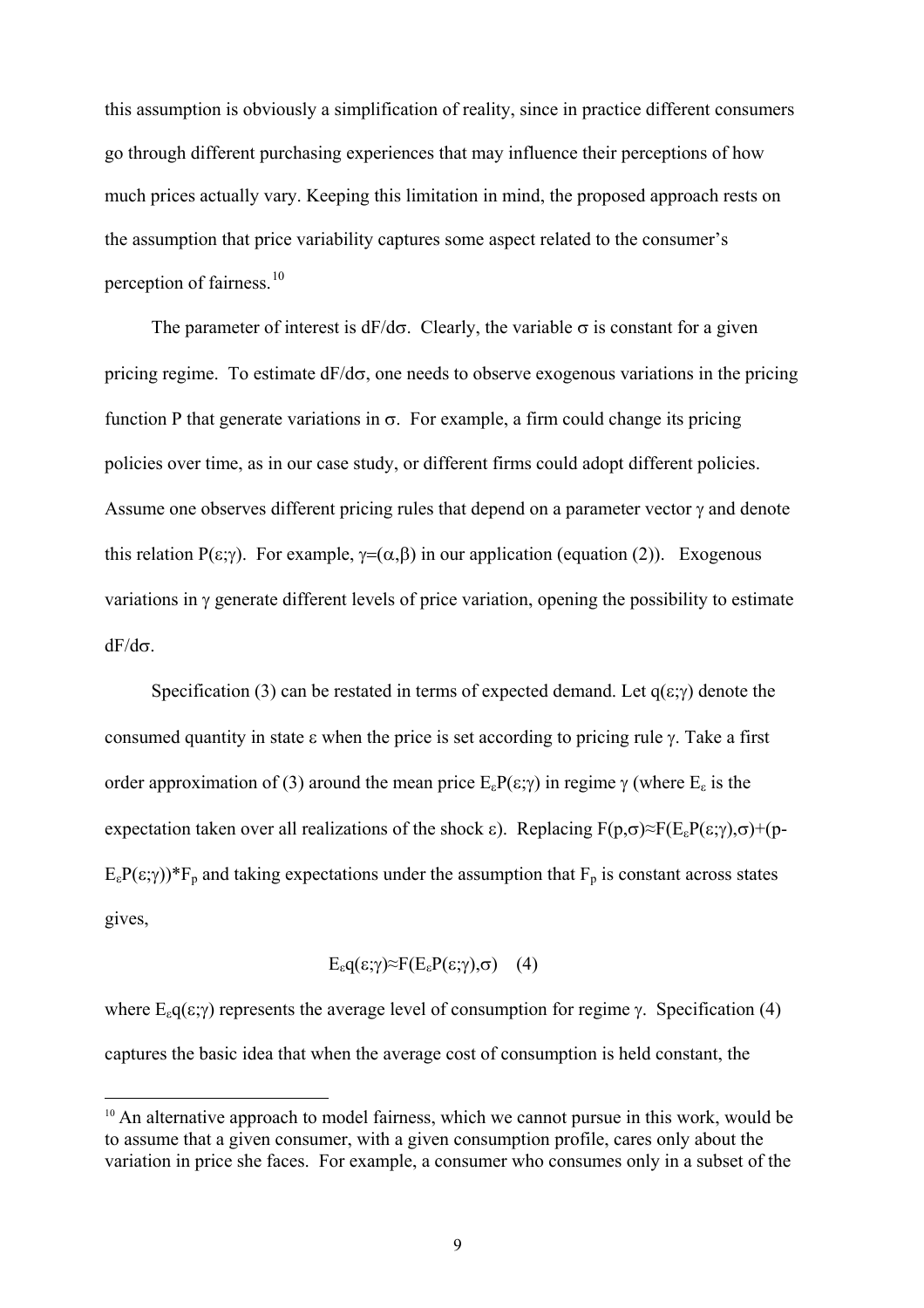average quantity demanded should be lower for pricing regimes that vary prices more. To illustrate, consider the Coke example. Interpret q as the number of bottles sold in a given period. Functional form (4) distinguishes between a situation where the price of a bottle is constant,  $p=p_0$  and  $\sigma=0$  (standard vending machine) with a situation where the price is on average the same,  $Ep=p_0$ , but is higher on hot days  $\sigma > 0$  (the innovation proposed by  $Coke$ ). $^{11}$  $^{11}$  $^{11}$ 

### *Alternative Hypothesis*

l

The reduced form approach implicit in specification (3) and (4) has advantages as well as limitations. The main drawback is that it may not permit to pin down of a unique behavioural mechanism through which demand may depend on price variability. More precisely, behavioral theory is not be the only theory that makes prediction on the sign of dF/dσ. To illustrate, consider again the example of a vending machine varying prices as a function of temperature. If consumers care about price variations only because they are antagonized by price variations, then one would expect that  $dF/d\sigma \le 0$ . There are, however, alternative explanations as to why the demand may depend on unpredictable price variations:

(1) Consumers may be risk averse. Risk aversion would imply that demand should also depend negatively on σ.

states of the world will face a different distribution of prices from a consumer who always consumes.

<span id="page-14-0"></span> $11$  Specification (4) and the above illustration highlight the distinction between price variation antagonism as defined in this paper and the concept of fairness introduced in Kahneman et al. (1986). We ask a different question from those typically posed in consumer surveys. Our study focuses on consumer responses to changes in the level of price variability when holding the level of price constant, rather than on a single price increase triggered by a positive demand shock.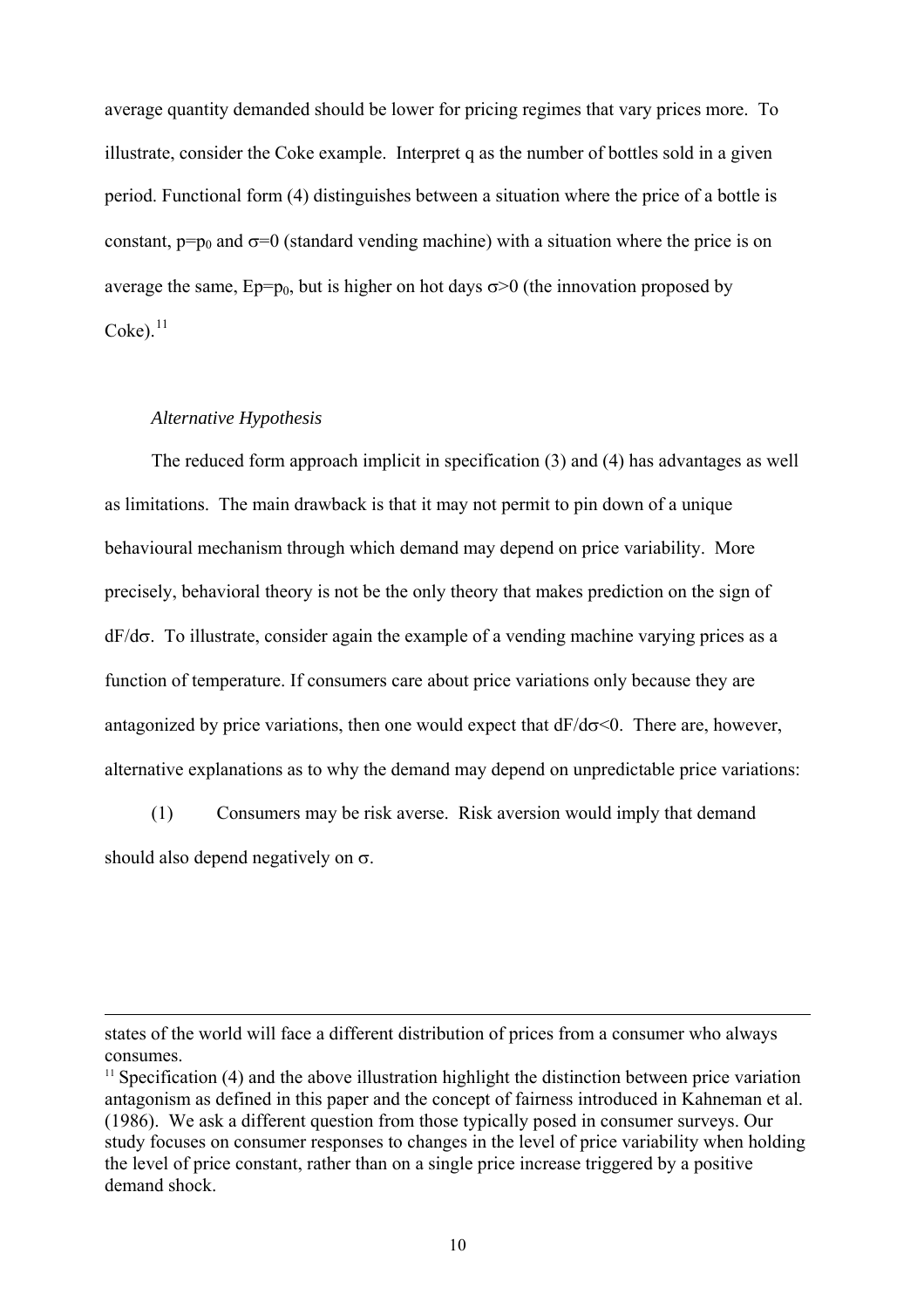(2) Consumers may update their consumption decisions after observing the realized price. A risk neutral consumer values price variability.<sup>[12](#page-15-0)</sup> If this were the only channel through which consumers respond, it could be possible that  $dF/d\sigma > 0$ .<sup>[13](#page-15-1)</sup>

(3) Most importantly, demand may be state dependent, a possibility not allowed by specification (1). For example, consider the more general specification,

$$
q(p,\varepsilon) = F(p,\sigma;\varepsilon) \tag{5}
$$

and assume that demand is less elastic in higher states: F is increasing in ε and dF/dp decreases with ε, a reasonable assumption in our application as we will argue later. When prices vary more across states (an increase in  $\sigma$ ), demand increases more in low states than it decreases in high ones. This implies that average demand responds positively to price variations.

### **2-3 Summary**

l

Specifications (3-5) serve three purposes well. First, they provide a descriptive tool to characterize (aggregate) demand responses to pricing policies that generate different levels of price variability. Arguably, the extent to which price variations affect the demand function is of interest in itself. We can measure the sign of  $dF/d\sigma$  and establish the existence of a trade-off between the level of price and price variability.

<span id="page-15-0"></span><sup>&</sup>lt;sup>12</sup> Consider the simplest case where the consumer utility is U(m, $\phi(x)$ )=m+ $\phi(x)$  where m is a composite good, x is the good under consideration, and  $\phi$  is increasing and concave. The consumer maximizes U subject to budget constraint m+px=I. Let  $V(p)=I-pX(p)+\phi(X(p))$ represent the indirect utility function where  $X(p)$  is defined by  $\phi'(X(p))=p$ . Since the indirect utility is convex in price  $(V''(p)=X'(p)=1/\phi''(X(p))>0)$  we have  $V(p)\leq E(V(p))$ . Therefore, expected utility increases with the degree of price variations.

<span id="page-15-1"></span> $13$  To illustrate that this conclusion does not always follow, assume that only consumers with positive expected utility  $(E(V(p)))$  consume. Total consumption is the sum of individual consumption EX(p) for all consumers who have positive utility. Although the number of consumers increases with the variance of price, actual consumption may increase or decrease.  $dF/d\sigma$  is possible but not necessary.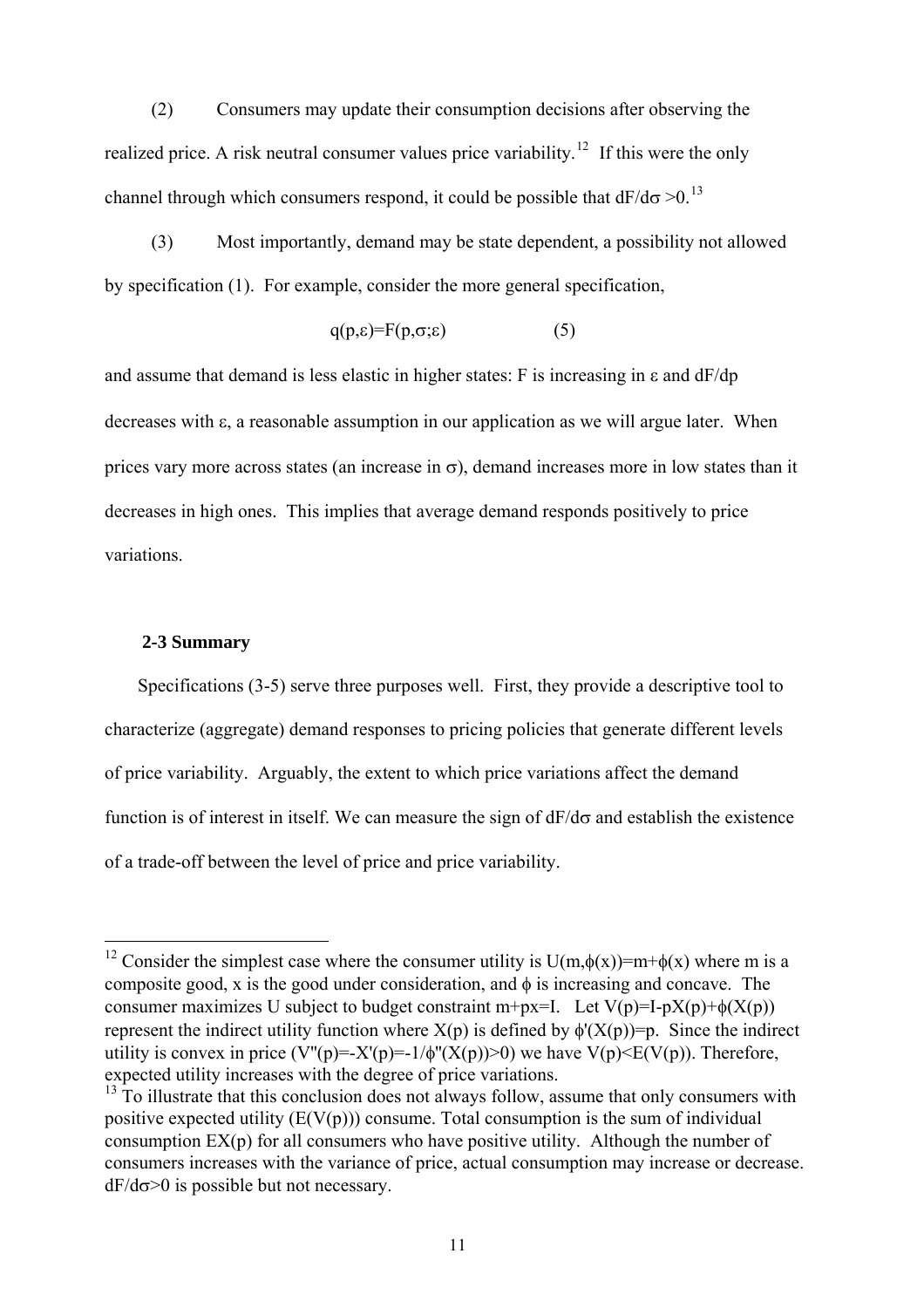Second, specifications (3) and (4) can be used to test whether consumer antagonism toward price variation plays 'a first order role' as suggested by the behavioral literature. We will interpret the finding that  $dF/d\sigma \leq 0$  as consistent with the behavioral hypothesis of consumer antagonism. Alternatively, the finding that  $dF/d\sigma \ge 0$  implies that the consumer antagonism hypothesis cannot be first order.

Third, the measure  $dq/d\sigma$  can shed some light on the hypothesis that firms do not vary prices because they fear antagonizing consumers. Say that one finds that  $dq/d\sigma \ge 0$  in an industry where firms typically do not vary prices. Since the pricing schemes we consider generate a positive correlation between occupancy and price, expected revenues must increase with the introduction of price variations. To illustrate this point, consider the class of pricing rules used in our case study corresponding to specification (1). Firm revenues can be expressed as

$$
R = E[q(\varepsilon; \gamma)P(\varepsilon; \gamma)] = Cov(q(\varepsilon; \gamma), P(\varepsilon; \gamma)) + Eq(\varepsilon; \gamma)EP(\varepsilon; \gamma)
$$

$$
= \beta Var(q(\varepsilon; \gamma) + Eq(\varepsilon; \gamma)EP(\varepsilon; \gamma))
$$

If  $dEq(\epsilon;\gamma)/d\sigma\geq 0$ , the introduction of price variations that holds the level of price constant clearly increases revenues, R, since the first term becomes positive (it is zero under constant price ( $\beta$ =0)) and the second increases by assumption.<sup>[14](#page-16-0)</sup> To summarize, the finding that firms' demand is such that  $dEq(\epsilon; \gamma)/d\sigma \ge 0$  in an industry where firms do not vary prices implies that the fear of demand withholding by antagonized consumers cannot be an explanation for the observation that prices do not vary.

#### **3 Data**

<span id="page-16-0"></span><sup>&</sup>lt;sup>14</sup>The prediction  $dR/d\sigma_{\text{FP}} \ge 0$  holds more generally for any increase in price variation that holds the level of price constant as long as the covariance  $Cov(q(\epsilon; \gamma), P(\epsilon; \gamma))$  also increases with the increase in price variations, a reasonable assumption since we restrict the analysis to schemes that increase/decrease prices when demand is high/low.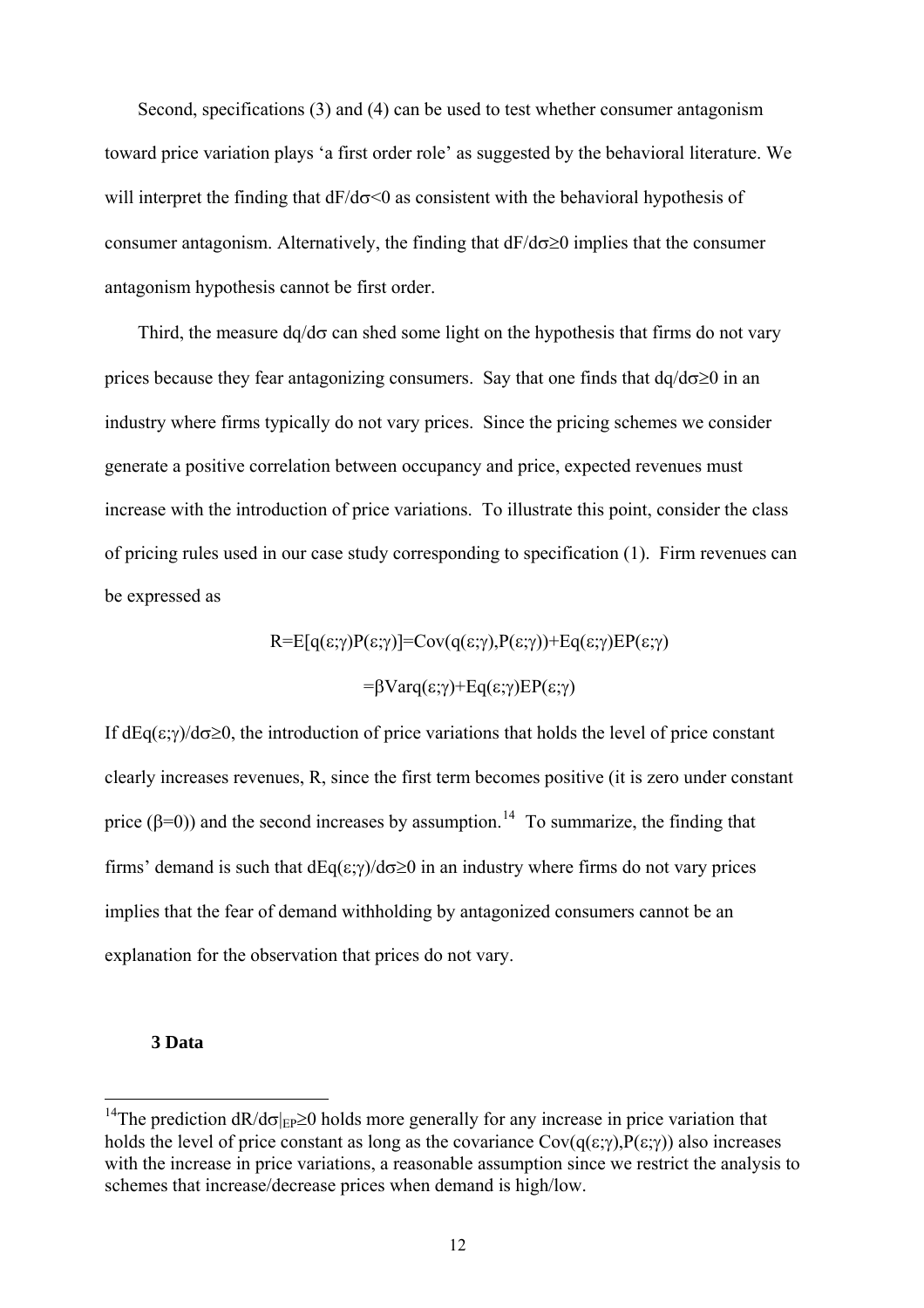Our data set consists of the pricing policies and the average hourly occupancy for one of the easyEverything Internet cafés in Paris (Paris Sebastopole) from the store opening on January 19, 2001, to July 23, 2001. During this period, store capacity remained fixed at 373 terminals, and the store's competitive environment did not change. The firm has used two different pricing rules: peak-load pricing from January 19 to February 21 and, later, a combination of responsive pricing from 8 am till midnight and peak load pricing during the night. Our sample comprises the store's experiments with 17 consecutive pricing regimes: 5 under peak-load pricing, and 12 under responsive pricing. Each peak-load pricing regime specifies a day cycle of up to 24 prices. Each responsive pricing regime is characterized by its intercept  $\alpha$  and slope  $\beta$  as in equation (2).<sup>[15](#page-17-0)</sup> Under responsive pricing, prices are communicated to consumers, who are charged in real time the minimum of the current price and their logon price.

After opening a new store, the company experiments with different pricing functions, typically starting off with peak load pricing and then introducing responsive pricing, to learn the specific characteristics of the local demand before attempting to optimise the pricing scheme (Courty and Pagliero, 2001). Table 1 shows that the firm has changed the price cycle under peak load pricing and the slope of the pricing functions under responsive pricing. Changes to the pricing functions provide the exogenous variability in level of price variation that is used in the estimation. In fact, Table 1 shows that there is no predictable pattern in the timing of change of regimes or in the length of the regimes.

<span id="page-17-0"></span> $15$  Because of implementation constraints, the store had to use step functions instead of continuous functions. On average there are 30 steps per curve, with a minimum of 15. We compute linear approximations of the pricing curves by regressing the price at each step on the occupancy rate at the midpoint. Steps that are never reached during the regime are excluded from the regression. The average slope, corresponding to β, is 17.1—meaning that the price decreases by FRF 1.71 each time occupancy decreases by 10 percent (or 37 computers). In all but three regimes, a linear approximation of the pricing curve explains more than 95 percent of the variation. In regimes 12, 13, and 14, the  $R^2$  is between 0.75 and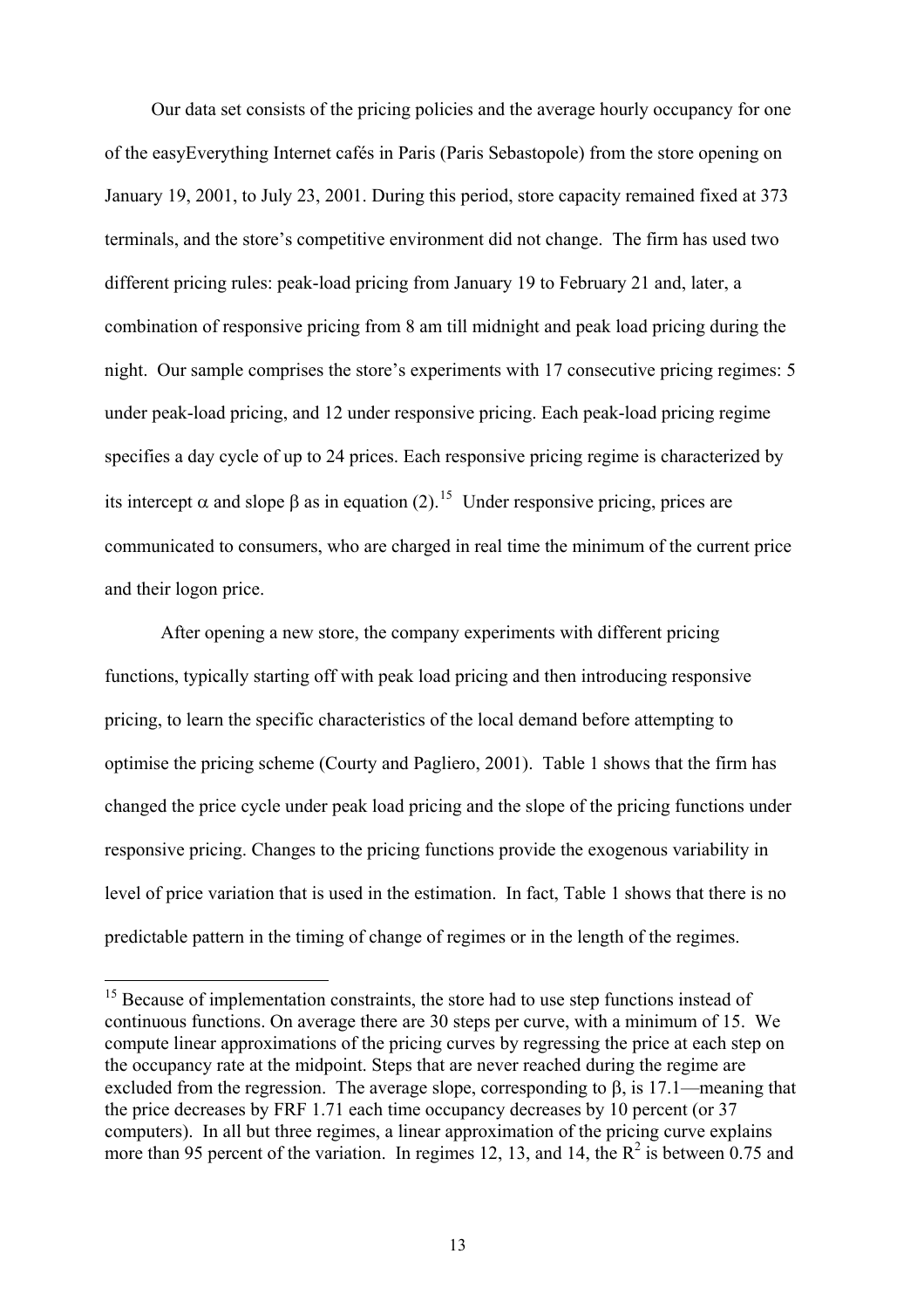Given the strong cyclical patterns in demand in our sample (according to time of day and day of the week), one would have expected to find clear patterns (such as daily or weekly regime changes) if the introductions had indeed responded to demand fluctuations.<sup>[16](#page-18-0)</sup> The responsiveness of the pricing functions tends to increase over time, but there are also many variations, and our results are robust after controlling for a time trend.

The occupancy data consists of hourly average occupancy rates for 186 days. (easyEverything did not collect consumption information at the individual level.) Overall, our dataset consists of 4,143 hourly observations.<sup>[17](#page-18-1)</sup> Table 1 reports summary statistics. The average occupancy rate in the sample is 46 percent of store capacity, with a standard deviation of 19 percent. A feature that will play a role in interpreting the results is that the capacity never binds in our sample. This implies that quantity demanded equals quantity consumed.

The average price per hour is FRF 10.7 ( $\epsilon$  1.63) and the price variance is 28.7  $FRF<sup>2</sup>/hour. This amount of price variability is significant. In fact, the standard deviation of  $FRF^2/hour.$$ price is 51% of the average price. The difference between the 90th and 10th percentile is FRF 14.8 ( $\in$  2.26). The 90th percentile (FRF 18.18 or  $\in$  2.77) of the price distribution is more than five times higher than the 10th percentile (FRF 3.33 or  $\epsilon$  0.51). These levels of price variability are also high relative to those discussed in the literature. As a comparison,

<sup>0.87.</sup> These regimes are piecewise linear, with a kink at 60 percent. These non-linearities do not affect our results.

<span id="page-18-0"></span><sup>&</sup>lt;sup>16</sup> Two additional points are worth mentioning. First, shortly after the end of our sample period, the company decided to change its pricing strategy and store layout, because it could not maintain high levels of occupancy while also holding prices above a level that would cover average costs. According to the managers, this decision was deliberately taken after the end of the experimentation period and was based on the information collected during this first phase. Second, our exogeneity assumption would hold even if the company designed new regimes using information learned from past ones, at least so long as the demand environment did not change throughout the period.

<span id="page-18-1"></span><sup>&</sup>lt;sup>17</sup> The raw occupancy data include breakdown periods during which the system crashed. In such events, all computers have to be restarted and the hourly occupancy average shows a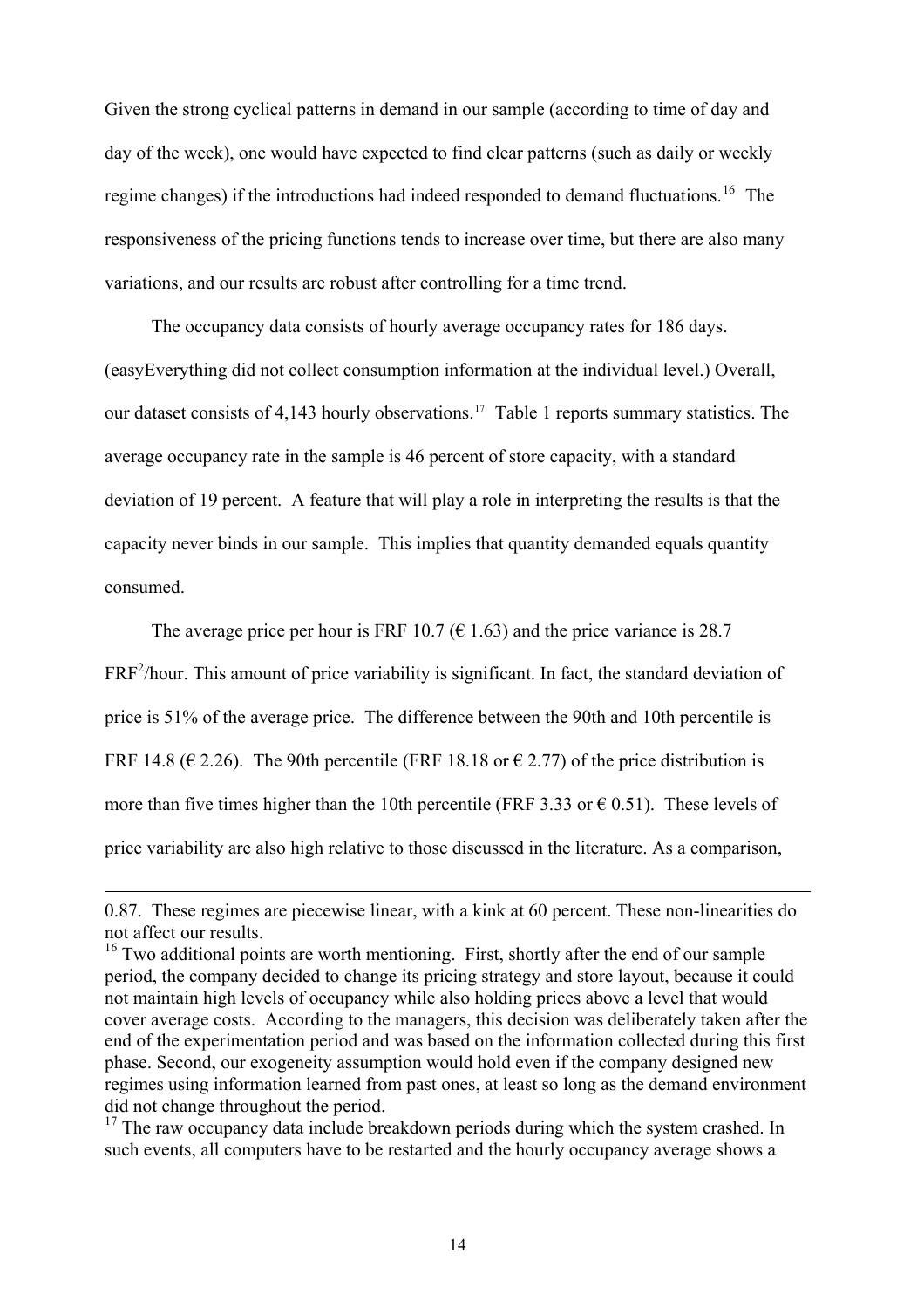the snowstorm question in Kahneman et al. (1986) related to an increase in price of 33 percent.

#### *Do consumers face price variation?*

The type of price variation introduced by easyEverything falls within our empirical framework and qualifies to test the behavioral hypothesis that consumers are antagonized by schemes that increase prices in response to demand shocks. To illustrate, the variance in price by regime presented in Table 1 can be interpreted as the variability in logon price experienced by a consumer who joins the store at a random hour every day. These variances capture the fact that prices vary over the day cycle and also that they vary across days for the same hour due, for example, to changes in weather, start of school vacation, occurrence of strike and so on...

In principle, consumers may assess fairness on basis of the variability of billed price, which may differ from the login price due to the price cap feature, but computing this figure would require consumer level data. The difference in the variability of the two prices, however, is likely to be small for most consumers because prices do not vary much over the typical length of stay. (The level of price at the start of a session may still be uncertain because it depends on the level of demand on that day.) In fact, a smaller dataset on length of stay shows that consumers remain connected on average for 65 minutes. In addition, prices vary little across consecutive hours, compared to the overall price variability. Table A1 in Appendix I shows that the average price increase between adjacent hours is 1.73FRF,

sudden drop. Using an additional data set on downtime periods, we removed all corresponding observations.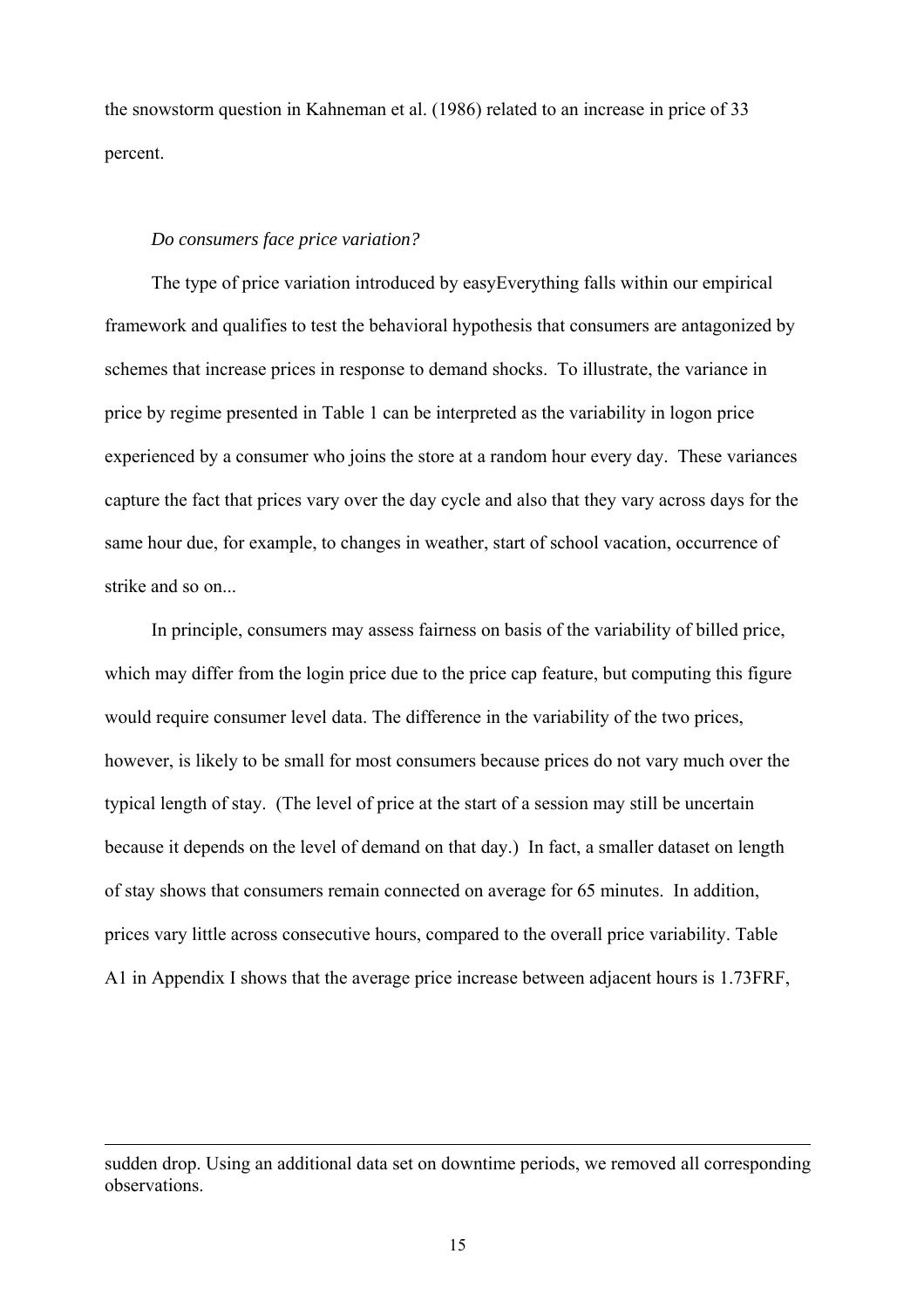that is only  $1/3$  of the overall standard deviation of price.<sup>[18](#page-20-0)</sup> In the rest of the analysis, will use the variations in login price as our measure of the price variation.

#### *Should consumers respond to changes in pricing regimes?*

Two types of changes have taken place during our sample period. First, the distribution of price changes from regime to regime. Second, the store has switched from peak load pricing to responsive pricing after regime 5. Because there was no other change in the pricing policies during our sample period, we can focus exclusively on these two dimensions holding constant other behavioral considerations such as framing.

The level of price variation changes from regime to regime. In fact, the differences in variance across regimes, reported in Table 1, are large and statistically significant (see Table A2 in Appendix I). This implies that a consumer who joins the store at a random hour every day will face more price uncertainty under more responsive pricing regimes. Although consumers may not join the store every day we would expect a response if there is enough repeat purchase which is the case in our case study. Based on survey data, the store manager reported that a large fraction of users come regularly to the store and on average half of them visit the store at least 3 times a week.

Comparing different pricing regimes, for a given type of pricing rule (peak load or responsive), falls within our empirical framework. Changes in the level of price variability across regimes of the same type, allow us to estimate  $dF/d\sigma \leq 0$ . Comparing demand across pricing regimes that belong to a different type may involve additional considerations such as the possibility that framing may have changed from peak load to responsive pricing. We will take this possibility into account in the empirical analysis.

<span id="page-20-0"></span><sup>&</sup>lt;sup>18</sup> Table 1 reports the overall price variance, 28.73  $FRF<sup>2</sup>$ , which implies a standard deviation of 5.36 FRF.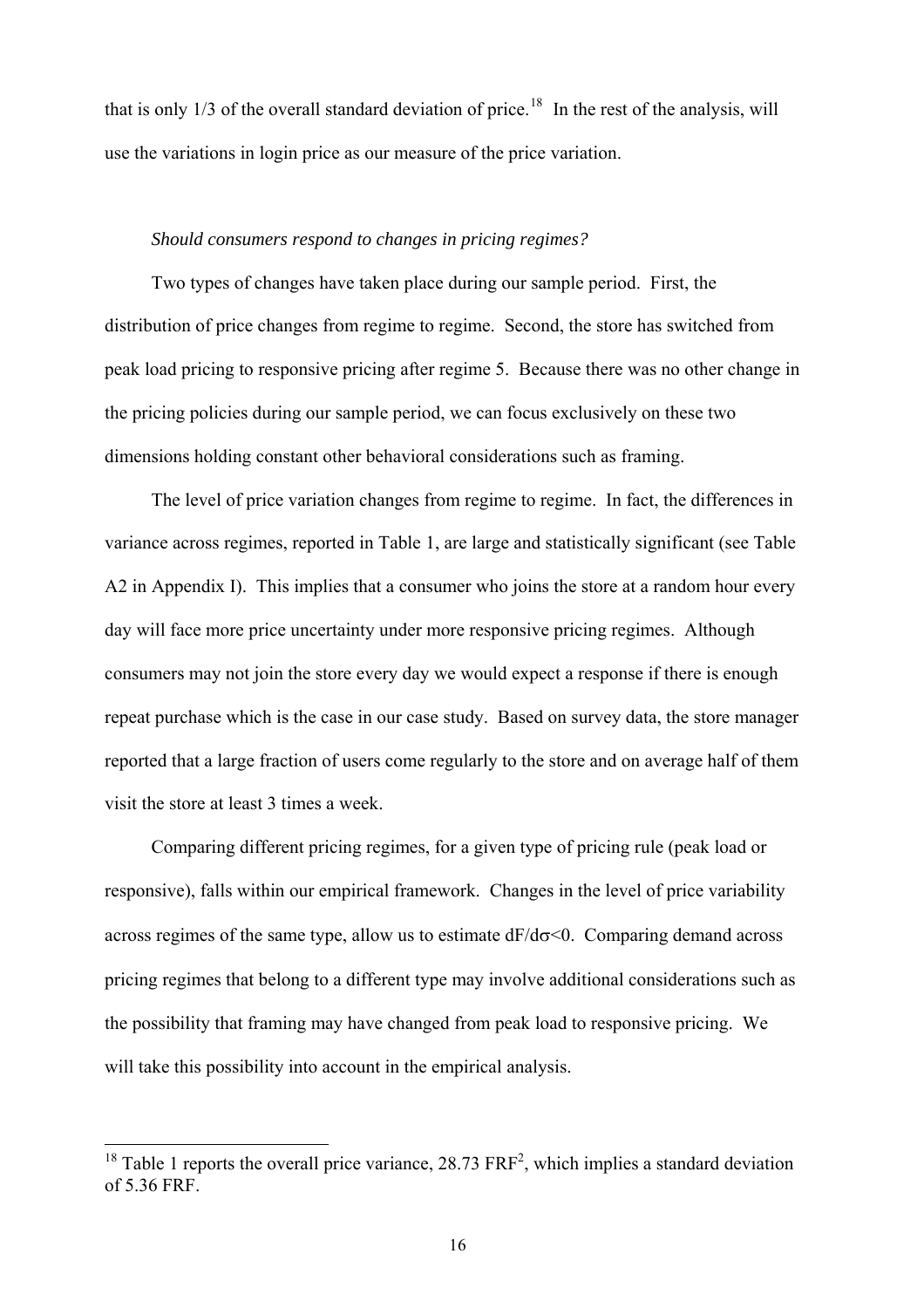A final issue is that under responsive pricing, consumers do not observe directly when the pricing function changes, or the overall distribution of price. Prices, however, are posted on a small window on each terminal, and are updated every 5 minutes. Consumers can observe occupancy in the store and up to 12 prices every hour, so they have sufficient information for inferring the pricing function. For linear pricing functions, in principle it takes only two non-identical observations on price and occupancy to back up the parameters  $(\alpha, \beta)$ . In practice, however, consumers may not immediately respond to changes in regime. We investigate the possibility of transition periods between regimes in Section 4.3.

### **4 Demand Responses to Price Variations**

The empirical objective is to describe the relationship between quantity demanded, price, and price variability (relations (3) and (4)) in a way that is robust to the specification used. The exogenous variations in the level of prices under peak load pricing and in the parameters of the pricing function  $(\alpha, \beta)$  under responsive pricing generate exogenous variations in the level of prices and the level of price variation. This opens up the possibility of estimating how variations in these variables affect the level of demand.

As mentioned earlier, the price elasticity of demand for Internet access is likely to be hour dependent. Therefore one needs to consider the possibility of hour heterogeneity (specification 5). We consider both a specification where we aggregate all hours of the day and also a disaggregated specification. The former specification gives the overall impact of price variation on demand while the latter gives the net impact after controlling for hour heterogeneity. Our primary specification corresponds to a linearization of model (4)

$$
q_{j,i} = a_0 + a_1 p_j + a_2 \sigma_j + a_3' x_{j,i} + u_{j,i} \quad j = 1,...,17, i = 1,...,I_j \quad (6)
$$

where  $q_{i,j}$  is the i<sup>th</sup> occupancy observation in regime j, p<sub>j</sub> is a price index for regime j, and  $\sigma_j$ is a measure of price variability in regime j;  $x_{i,i}$  is a vector of control variables including

17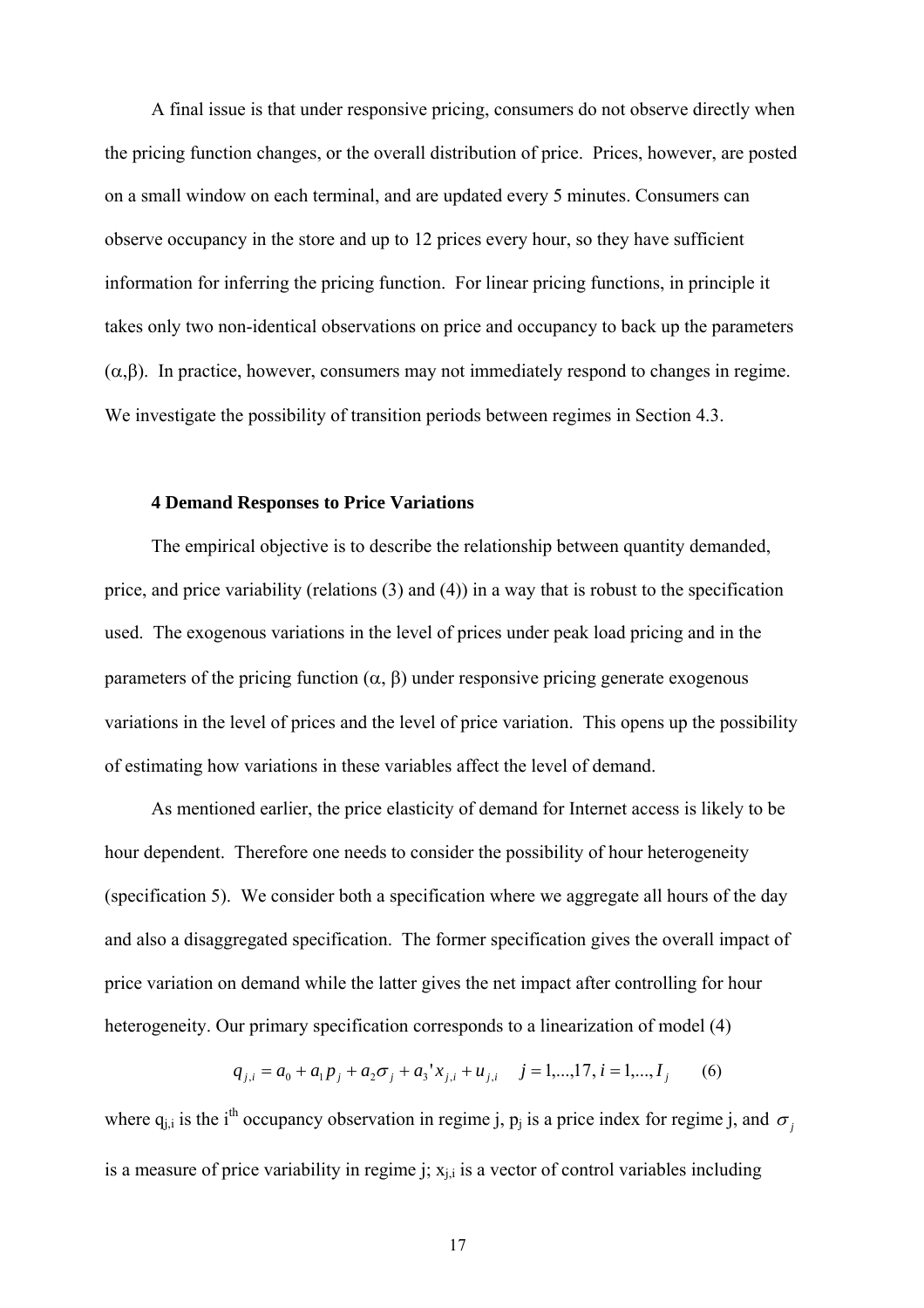indicator variables for day of the week (Tuesday to Sunday) and national holidays;  $u_{i,i}$  is an error term<sup>[19](#page-22-0)</sup>

We later consider a more disaggregated specification than  $(6)$ , introducing hour fixed effects  $(a_{0h})$  and hour-specific average prices  $(p_{ih})$ . We also explore non-linear specifications. Finally, there are many ways to construct the right-hand side variables in specification (6). We present the main results (Table 2) using a first set of right-hand side variables that we describe shortly. In subsection 4.3 we then show that these results are robust.

The price index  $p_i$  is computed as follows. We use the subscript  $h=0,...,23$  to denote hours. Define  $p_{i,h}$  as the average price in hour h in regime j and  $w_h$  as the fraction of total consumption in the sample that takes place in hour h. The price index in regime j is  $p_i = \sum_h w_h p_{i,h}$ . Consider next the measure of fairness,  $\sigma_i$ . We use the variance in price computed at the regime level to measure how fair a pricing regime is. Under peak load pricing, this corresponds to the variance in the daily price cycle. Under responsive pricing, it mixes night hourly prices, when prices are fixed, and the realized prices during the day. As suggested earlier, there is no perfect measure of fairness in our case study because consumers are characterized by unique purchase histories that influence their perceptions of fairness. Having said this, however, it also seems plausible that price variance should capture some common aspect of fairness that consumers are likely to be concerned with.

The two right-hand side variables  $p_j$  and  $\sigma_j$  in specification (6) may not depend only on the parameters of the pricing function. They may also depend on the error term. To illustrate, recall that the variables  $p_j$  and  $\sigma_j$  are computed using observed prices. Under

<span id="page-22-0"></span><sup>&</sup>lt;sup>19</sup> Model (4) says that average occupancy (over all observations in a given regime) should be a function of average price (p<sub>i</sub>) and price variability ( $\sigma$ <sub>i</sub>). However, observations in model (6)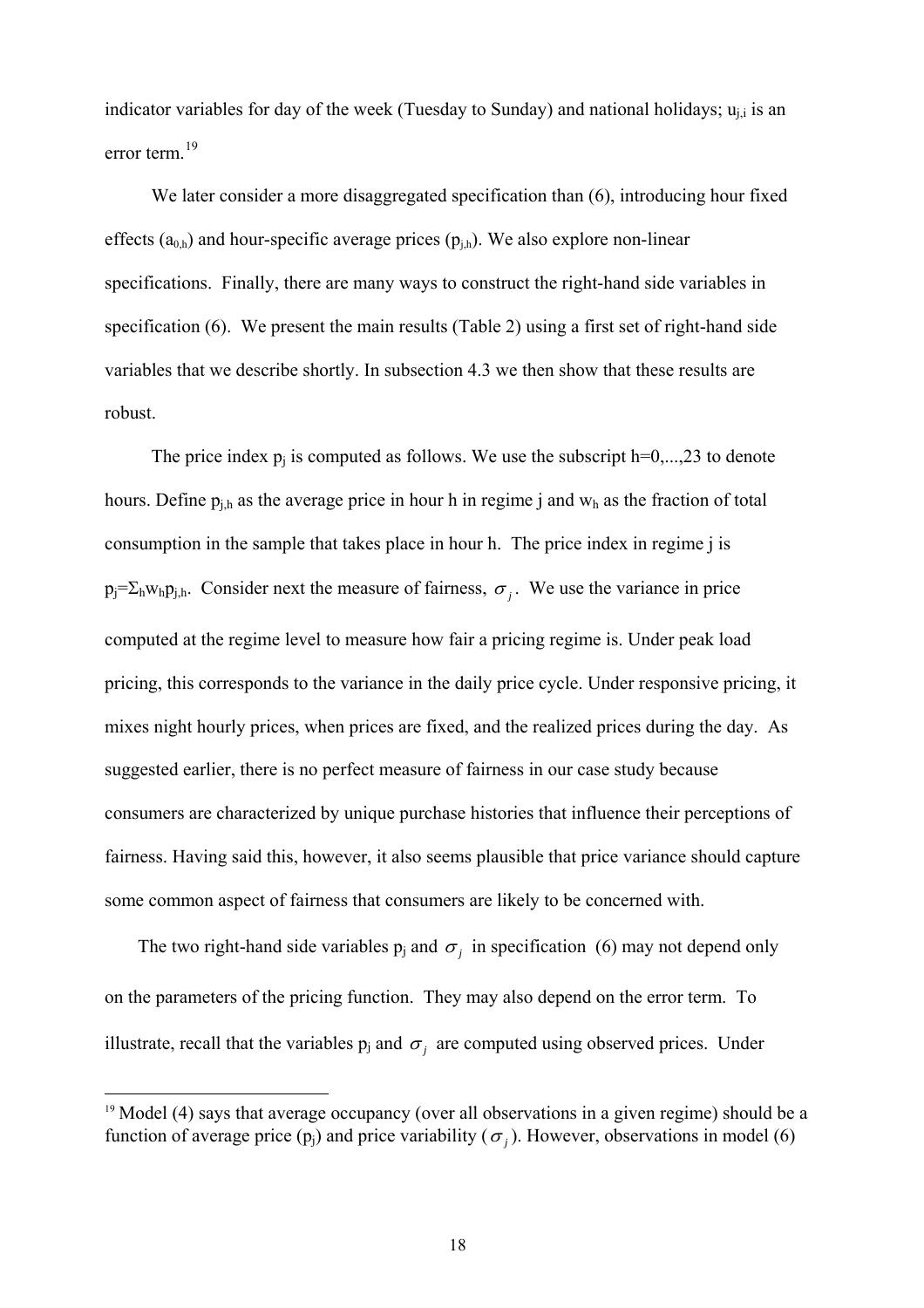responsive pricing, these variables are a function of the occupancy observations (through relation (2)) and may be correlated with the error term. In addition, because we use a finite number of observations for each regime, these variables are imperfect measures of the true  $p_i$ and  $\sigma_j$  which should be based on the distribution of the demand shocks ( $\varepsilon$  in the model). Measurement error in  $p_j$  and  $\sigma_j$  may also generate correlation between the regressors and the error term. To deal with this endogeneity problem, we use the parameters of the pricing function and their square values ( $\alpha$ ,  $\alpha^2$ ,  $\beta$ ,  $\beta^2$ ) as instruments.<sup>[20](#page-23-0)</sup> Table A3 in Appendix I reports the first stage regression results. The instruments are highly correlated with the price level and the price variability.

### **4-1 Main Results**

l

### *Overall Response (TABLE 2, COLUMN 1)*

Table 2, column 1 presents the results of specification (6). Consistent with standard economic theory, the coefficient estimating the response to the price index is negative and significant, giving a price elasticity of 0.26. Allowing for hourly price responses (column 2) implies price elasticities as high as  $0.9<sup>21</sup>$  $0.9<sup>21</sup>$  $0.9<sup>21</sup>$ . This rules out the possibility that one should not expect antagonism responses in our case study because consumers are price insensitive.

However, the focus of this work is on  $a_2$ . The coefficient estimating the response to price variations is positive and significant. Holding the price index constant, higher

are not averaged at the regime level because the control variables  $x_{i,i}$  are hour and day specific.

<span id="page-23-0"></span><sup>&</sup>lt;sup>20</sup> The variables  $p_j$  and  $\sigma_j$  are likely to depend not only on the parameters of the pricing function α and β but also on their square  $\alpha^2$  and  $\beta^2$ . To demonstrate this point, solve (2) and (3) for the price in state  $\varepsilon$  as  $P(\varepsilon)=\alpha+\beta q(P(\varepsilon),\varepsilon)$ . For example, if the function q is linear in both its argument, the solution  $P(\varepsilon)$  is non linear in β. Clearly, the variance is a non-linear

<span id="page-23-1"></span>function of P and therefore of α and β.<br><sup>21</sup> At 9am, dq/dp=-2.8 (see Table 2, column 2), the average price is 9.15FF and the average occupancy rate is 27.98%.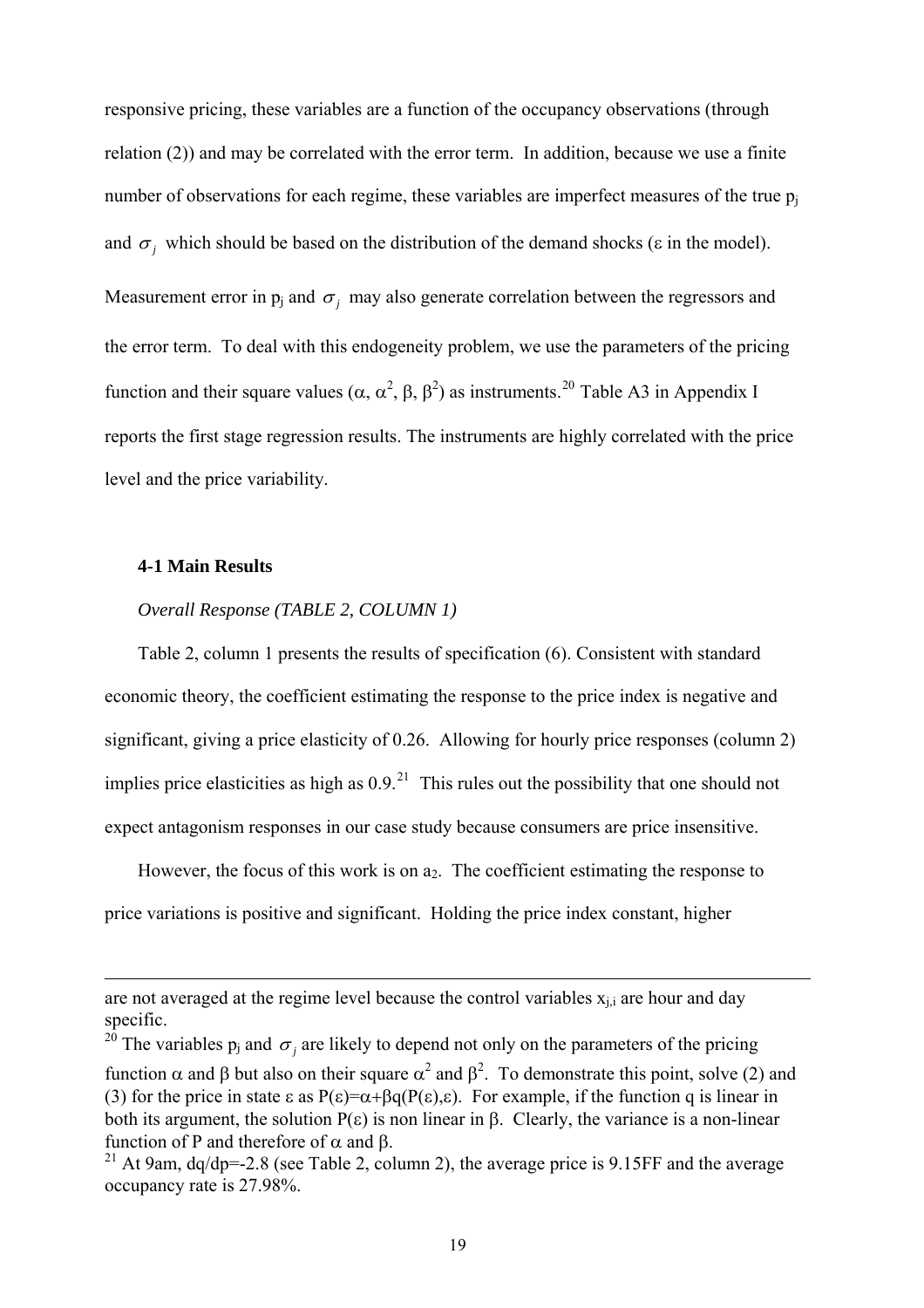variability of prices is associated with higher consumption. Consider a switch from a hypothetical regime that generates the minimum price variance observed in our sample (0.17  $FRF<sup>2</sup>/hour)$  to another hypothetical regime that generates the largest price variability observed in our sample (57.5  $FRF^2/h$ our). At the aggregate level, the results in Table 2, column 1, suggest that consumption increases by 5.6 percent of store capacity, or 12 percent of average observed occupancy.

We rule out an obvious explanation for this effect. The increase in consumption could be due to a binding capacity effect. If the capacity binds, then increasing price variations while maintaining a constant average price increases consumption in low demand states, but does not decrease consumption in high demand states. We rule out this interpretation because the capacity never binds in our sample. To conclude, the positive demand response to increases in price variation rules out the hypothesis that antagonism responses play a first order role in our data.

### *Disaggregate Specification (TABLE 2, COLUMN 2)*

Table 2, column 2 controls for heterogeneity across hours by including hour specific fixed effects  $a_{0,h}$  and hour specific price coefficients  $a_{1,h}$  in model (6),

$$
q_{j,h,i} = a_0 + a_{0,h} + a_{1,h} p_{j,h} + a_2 \sigma_j + a_{3,h} x_{j,h,i} + u_{j,h,i}
$$
  
\n
$$
j = 1,...,17, h = 0,...,23, i = 1,...,I_j
$$
\n(7)

where  $p_{i,h}$  is the average price in regime j and hour h;  $x_{i,h,i}$  includes the same control variables as before along with the weekend-specific hourly price cycle.<sup>[22](#page-24-0)</sup> To motivate this specification, write model (5) as  $q_h(p,\varepsilon)=F_h(p,\sigma)+\varepsilon$  and take a first order approximation.

<span id="page-24-0"></span>The coefficient on price variation  $a_2$  is smaller and not significantly different from zero. This suggests that the estimate of  $a_2$  in column 1 captured a demand composition effect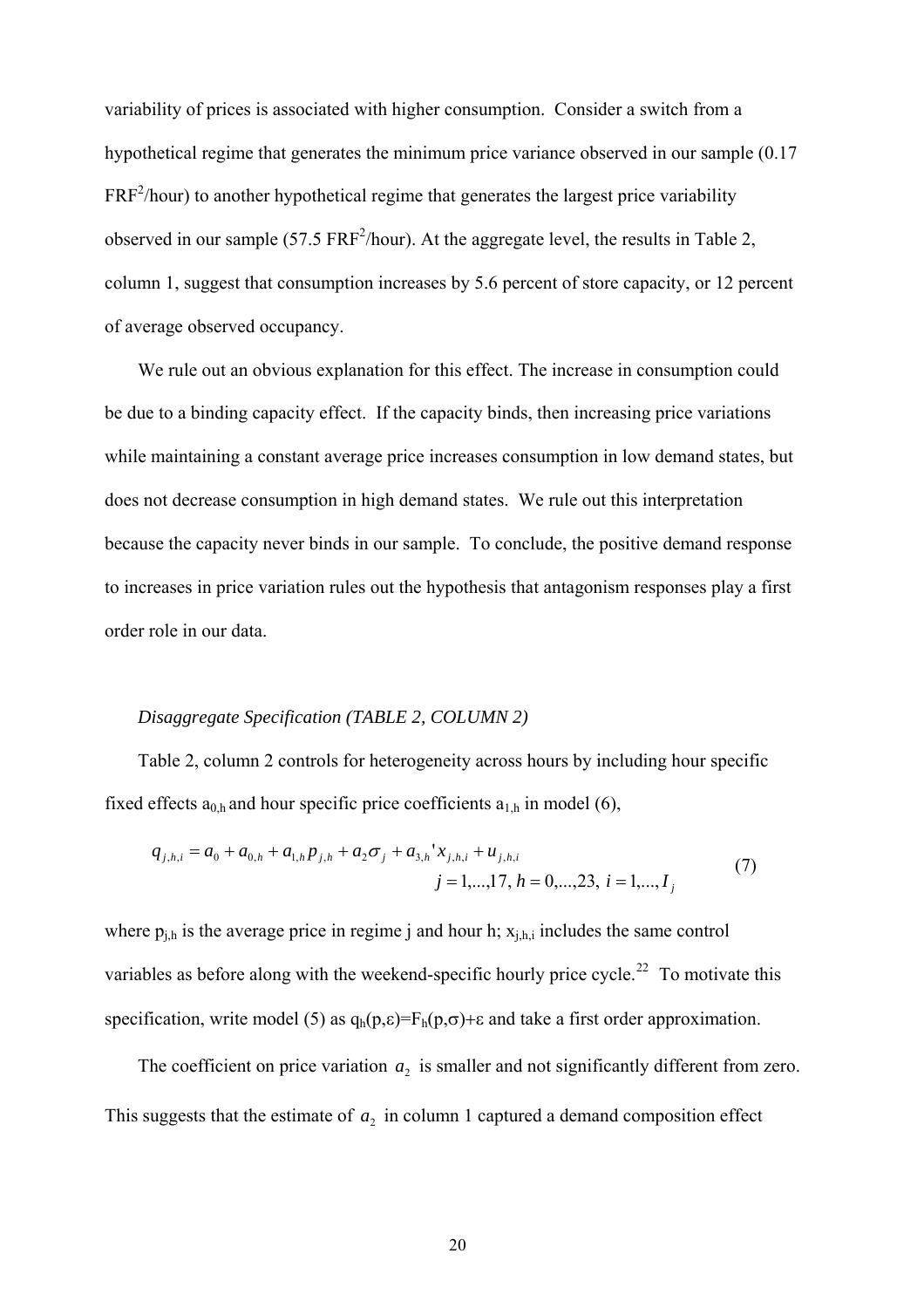similar to the one described as an illustration of specification (5). To explain this effect in the context of our case study, assume that different consumers come at the peak and at the trough (demand heterogeneity) and that peak consumers are less price sensitive than offpeak consumers (a realistic assumption as we argue next). More responsive pricing regimes increase the difference between peak and off-peak prices. Therefore, peak consumers consume less and off-peak consumers more, but the latter effect dominates the former, holding the price index constant. Consistent with this interpretation, we find that demand is more sensitive off-peak than at the peak. In fact, consumption is highest in our sample from 4pm to 7pm (peak hours), and the marginal effect of a change in the hourly average price is lower than during off-peak hours – morning or late evening. Varying price stimulates consumption more during off-peak hours than it chokes off demand during peak hours.

### *Summary*

l

Aggregate demand depends positively on the level of price variability while disaggregated demand does not. Pricing schemes that vary prices more do not reduce consumption (Table 2, columns 1 and 2). This is inconsistent with the hypothesis that consumer antagonism to price variations plays a first order role. The positive effect of price variability on aggregate consumption is consistent with a composition effect due to demand heterogeneity. In the rest of this section, we show that this conclusion is robust to the way we capture price variation antagonism and to different demand specifications.

### **4-2 Controlling for Different Sources of Price Variability**

Specification (6) focuses exclusively on the role of price variability. This implicitly rules out the possibility that demand could depend directly on the pricing rule used. Recall

<sup>&</sup>lt;sup>22</sup> Under peak load pricing, the average price  $p_{i,h}$  corresponds to the predetermined price for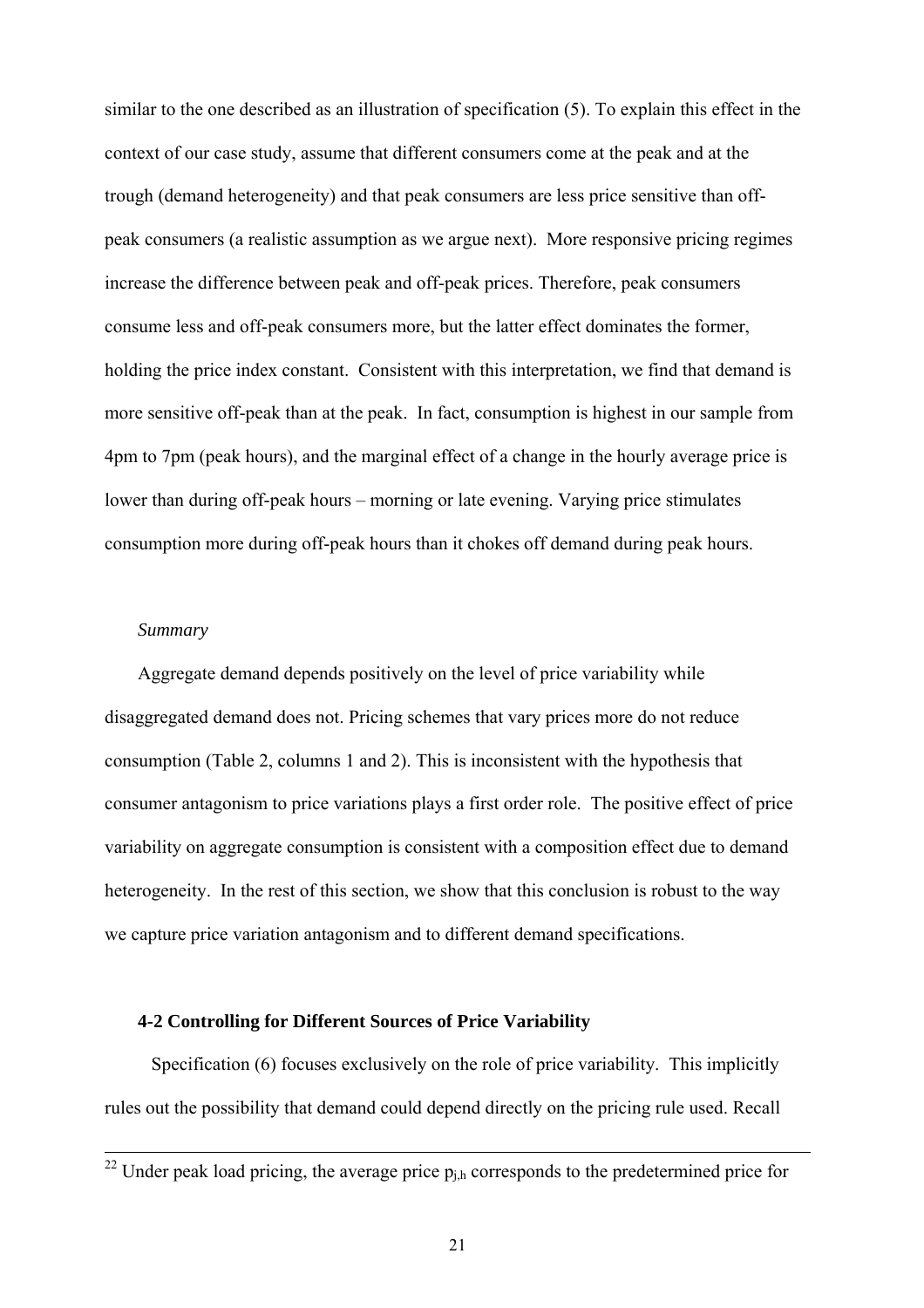that two pricing rules, peak load pricing and responsive pricing, were used in our sample. Consumers may perceive these two rules in different ways. In fact, survey evidence suggests that consumers care about the rule that generates price variability. For example, Frey and Pommerehne (1993, p.303) consider the case of a sightseeing point where a limited supply of cool drinking water is sold to thirsty hikers. Assuming excess demand due to hot weather, they make the distinction between: "How do you evaluate a price rise when a hot day was completely unforeseeable?" and "Do you consider a price rise ... to be more, equally, or less acceptable than when hot days normally occur in the season considered?" Their findings suggest that consumers are less likely to be antagonized by predictable price variations (as in peak load pricing) than by unpredictable price variations generated by unpredictable demand shocks (as in responsive pricing); (64% of subjects find the former rule more acceptable than the latter). This suggests that we should treat peak load pricing and responsive pricing differently.<sup>[23](#page-26-0)</sup> In this section, we explore variations of model (6) and (7), allowing for the demand to depend in more general ways on the pricing rule.

### *Responsive Pricing Fixed Effect*

Table 3, column 1 introduces a fixed effect for responsive pricing. The motivation for the fixed effect is that consumers may respond differently to peak load pricing and responsive pricing. In fact, responsive pricing explicitly links prices to demand realizations, making prices unpredictable. According to the conclusion of Frey and Pommerehne (1993, p.303), one would expect the fixed effect for responsive pricing to be negative if fairness concerns are first order.

that hour.

<span id="page-26-0"></span> $^{23}$  In responsive pricing regimes the amount of unpredictable price variability is significant: 7 percent of price variance (corresponding to approximately 25% in terms of standard deviation) cannot be explained by a regime specific daily price cycle. Assuming additional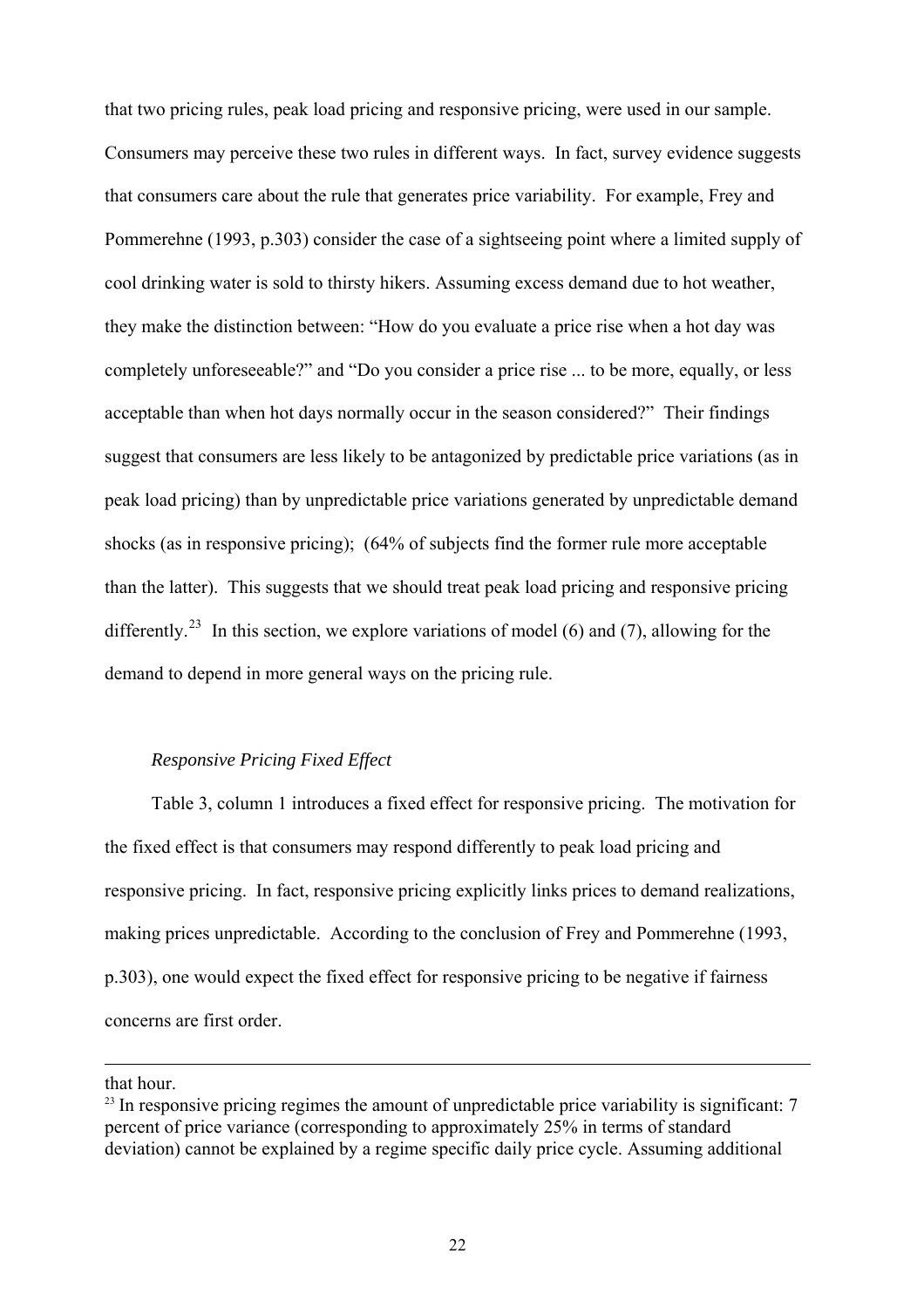Table 3, column 2 includes a measure of price variability as well, as in Table 2, column 1. Table 3, column 3 allows for hourly heterogeneity as in Table 2, column 2. The fixed effect is positive and significant in all three specifications. This suggests that varying price in real time does not decrease demand. This is again inconsistent with the hypothesis that antagonism responses play a first order role in our data. In Table 3, column 2, the coefficient of price variability is again positive and significantly different from zero. As before, we find that after controlling for hourly heterogeneity, this effect is not significantly different from zero (as in Table 2).

Results in Table 3 raise the question of why the fixed effect is positive. A potential interpretation for this finding follows the line of the explanation for why price variability influences aggregate, and not disaggregated, consumption, in Table 2. Holding the expected hourly price constant, responsive pricing increases prices when demand is higher and, presumably, less price sensitive. This generates a positive effect of increasing price variability on demand. In order to test the hypothesis that the demand is less price sensitive when the demand is higher, one would have to disaggregate the hourly demand and estimate the price response in different states of the world.<sup>[24](#page-27-0),[25](#page-27-1)</sup>

### *Peak Load versus Responsive Price Variability*

l

One could argue that consumption may respond differently to price variation generated by different pricing rules. The results of Table 2 may confound two opposing effects

<span id="page-27-1"></span><span id="page-27-0"></span>variables (such as day of the week and National Holiday fixed effects) are used by consumers to predict prices reduces only marginally the amount of unpredictable price variability.  $24$  Under some functional assumption on the state demands, one can use a quantile framework to estimate the state demands. Consistent with the above interpretation, Courty and Pagliero (2003) find that the state demands are less price sensitive when demand is higher.  $25$  Another possible explanation is that the introduction of responsive pricing was framed differently than peak load pricing, for example, emphasizing differently consumer benefits and losses. Although we cannot explore this hypothesis with our data, there is no indication that this was the case from reviewing store posters and advertising pamphlets.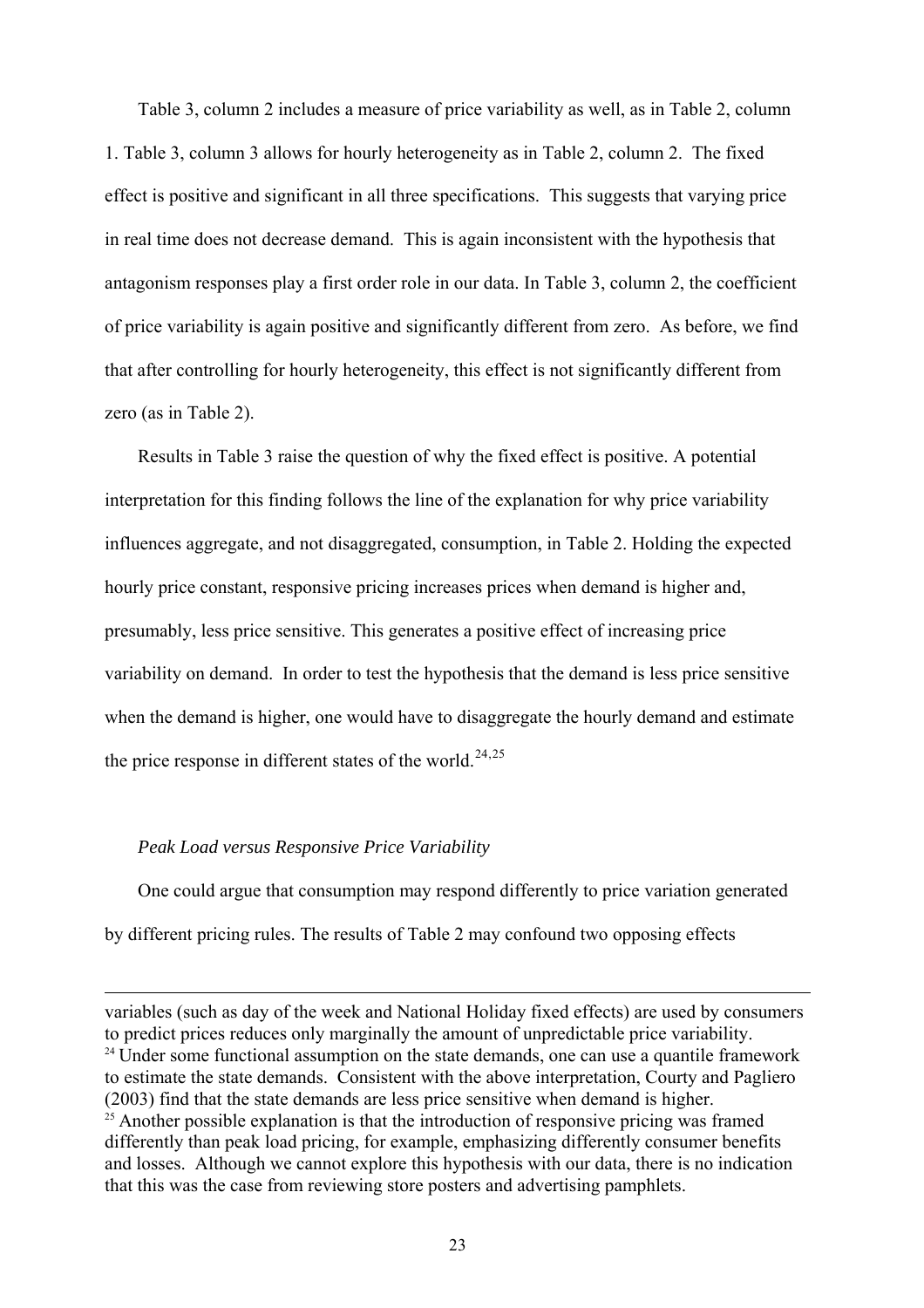generated by peak load pricing and responsive pricing. Therefore, we allow price variability to have a different impact on demand during the peak load pricing and the responsive pricing periods. Table 4, columns 1 and 2 report the aggregate and disaggregate results respectively.

The effect of price variability is never negative. During responsive pricing regimes, it is significantly different from zero in the aggregate specification (column 1). In the disaggregated specification (column 2), the effect of price variability is not significant for responsive pricing nor for peak load pricing. Again, the evidence is not consistent with the hypothesis that price variability (however it is generated) has a negative impact on consumption.

#### **4-3 Robustness**

In this section we explore a set of variations of model (6) and (7) in order to investigate the robustness of the baseline results reported in Table 2. We deal with substitution effects, functional form assumptions, the definition of right-hand side variables (weighted price and price variability), sample definition, and time trend.

### *Substitution effects*

Table 5 accounts for substitution across hours by extending specification (7). In principle, it might be desirable to include in the specification for each hour the average price in every other hour, since substitution may occur between any hour. However, due to data limitations, we have to aggregate different hours to limit the number of coefficients that need to be estimated.

We group observations in our sample into two broad periods: "peak", from 11am to 10 pm, and "off-peak", from 11pm to 10 am such that the actual peak and trough are roughly in the middle of these two periods. We allow consumption in each of the two groups to be a

24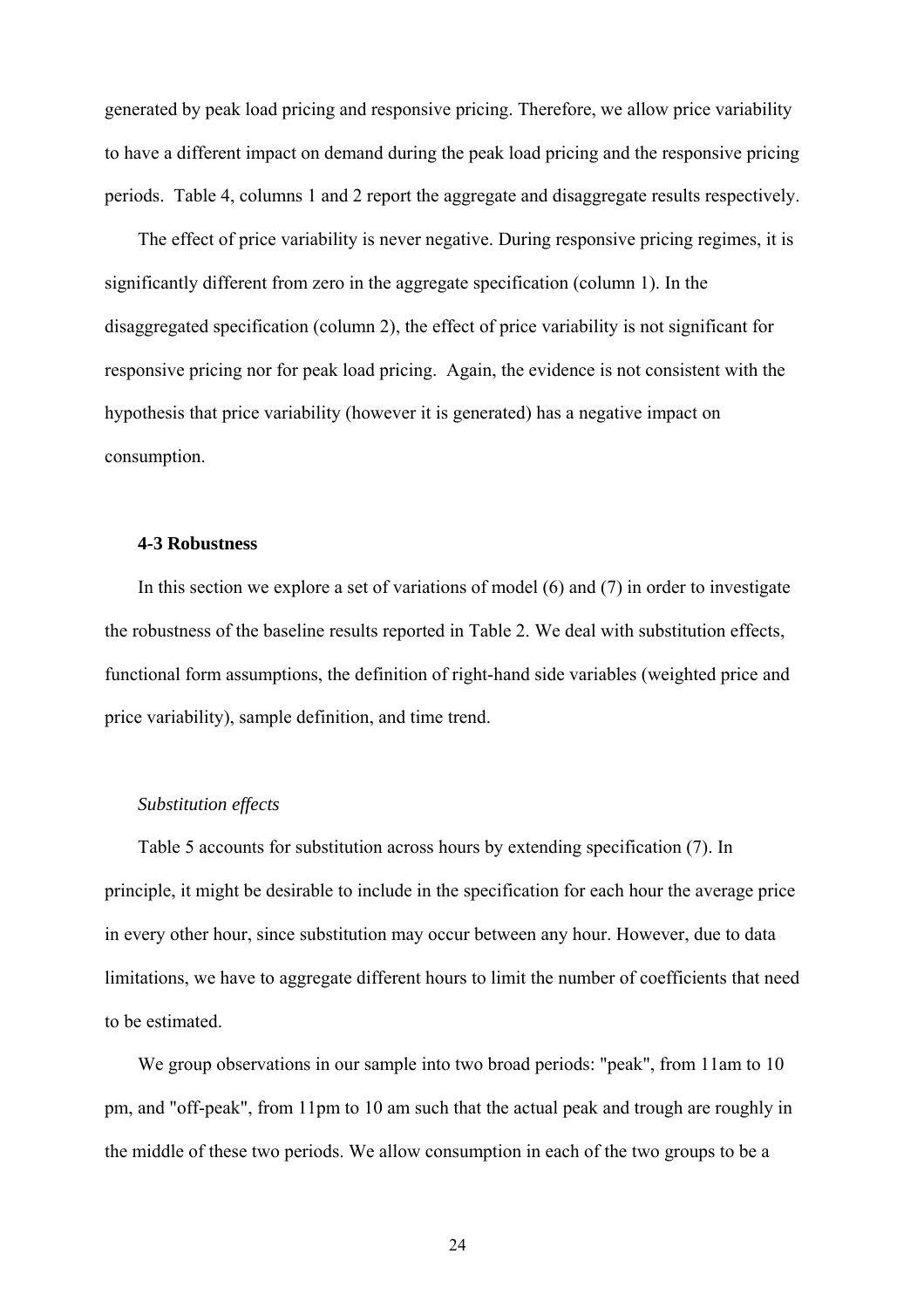function of the average price in the other group. In order to further reduce the number of parameters to be estimated, we assume symmetry in the substitution effects across groups. Of course there are other ways of aggregating the observations, but the results are not significantly affected.

Specification (7), there is one additional variable capturing substitution between peak and off-peak hours,

$$
q_{j,h,i} = a_0 + a_{0,h} + a_{1,h} p_{j,h} + a_2 \sigma_j + a_{3,h} x_{j,h,i} + a_4 \widetilde{p}_{j,h} + u_{j,h,i}
$$
  
\n
$$
j = 1,...,17, h = 0,...,23, i = 1,...,I_j
$$
\n(8)

 $\widetilde{p}_{j,h}$  is equal to the average off-peak price if  $11 \le h \le 23$  and to the average peak price otherwise;  $a_4$  is a parameter to be estimated. Clearly, the new variable  $\tilde{p}_{j,h}$  may be correlated with the error term. Exogenous variation in the pricing function provides exogenous variation in the relative price across periods. This allows estimation of  $a_4$ .

Table 5, column 1 reports the results of model (9). Table 5, columns 2 and 3 are the extension of the results in Table 3, column 3 (responsive pricing fixed effect), and Table 4, column 2 (different sources of price variability). The substitution effect in Table 5 tends to be negative and not significantly different from zero. The main results discussed in the previous section, however, are unchanged.

### *Other Robustness Results*

Tables 6 and 7 report aggregate and disaggregate specifications respectively. The former reports variations of model (6) and the latter reports variations of model (7).

(1) In column 1,Tables 6-7, price variability is measured by its standard deviation, rather than its variance, to check robustness to different measures of variability. The signs of the coefficients of price variability are not different from the results in Table 2.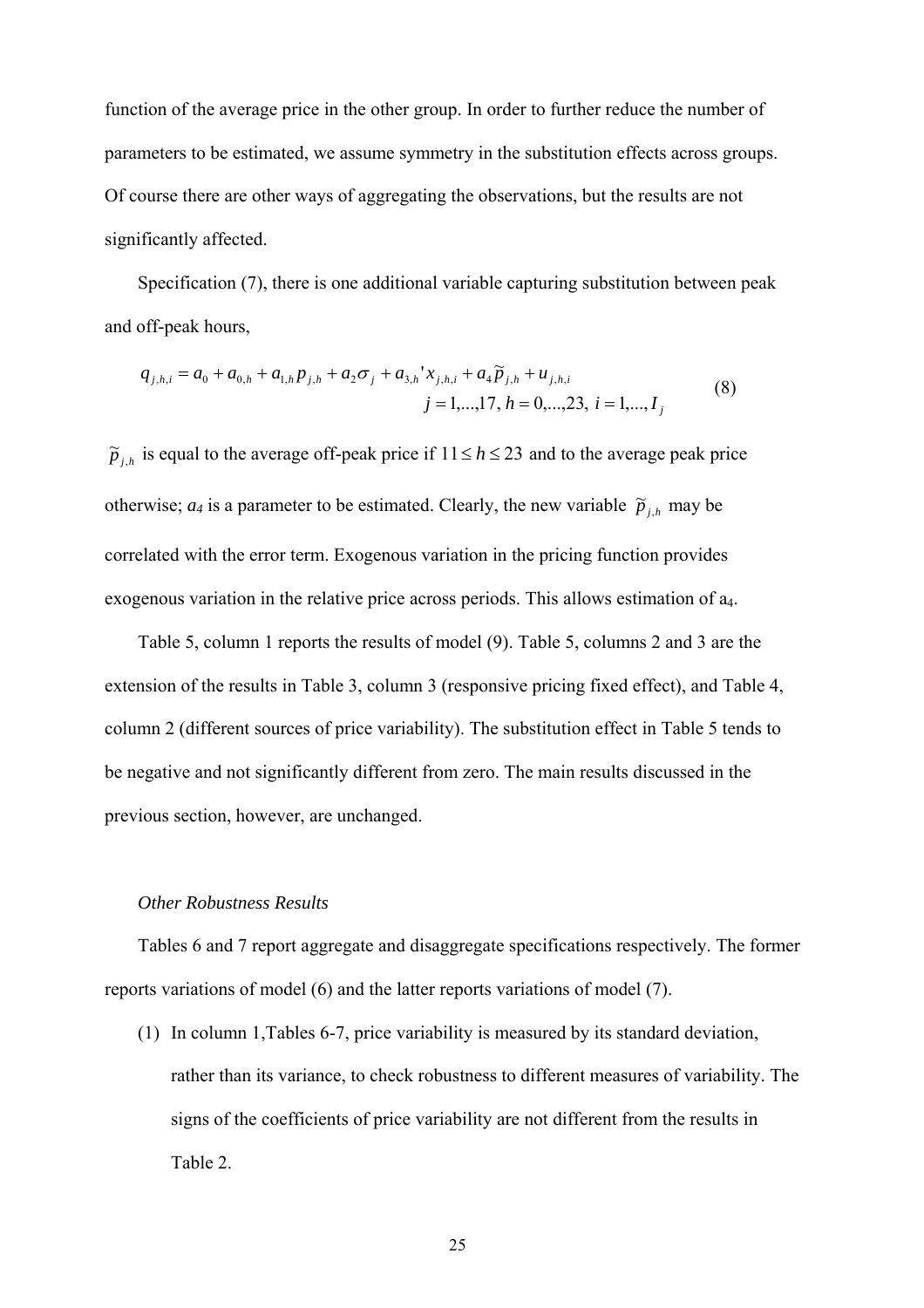- (2) In column 2, Table 6,  $p_j^2$  is included to control for non-linear effects of the price level. This specification allows for more general demand heterogeneity. In column 2, Table 7, the specification includes  $p_{jh}^2$ . The signs of the effects of total variance are the same.
- (3) In column 3, Tables 6-7, the dependent variable is the log of the occupancy rate. This specification tests the robustness of the results to a non-linear specification. The marginal effect of a change in variance on occupancy rate is still positive and significant in Table 6, and non significant in Table 7.

These first three robustness checks also show that it is unlikely that, in Table 2, the variance in price captured non-linear price effects.

- (4) In column 4, Tables 6-7, hourly observations in the 24 hours after each regime change are excluded from the sample. Such deletion is motivated by the possibility that it may take time for consumers to adjust to a regime change. In fact, our empirical analysis assumes that consumers know the average level of price and the amount of price variability. This is a realistic assumption in our case study, as consumers tend to visit the store regularly. Still, we test the robustness of the results by excluding those observations for which transition effects could play a role. Both aggregate and disaggregate results are not significantly affected.
- (5) In column 5, Tables 6-7, the sample is restricted to the responsive pricing regimes (regimes 6-17). This is because peak load pricing may be perceived differently from responsive pricing and the results in Table 2 may be driven by the aggregation of the two different time periods. The coefficient of price variability is again positive and significant in the aggregate specification, and non significant in the disaggregate specification.

26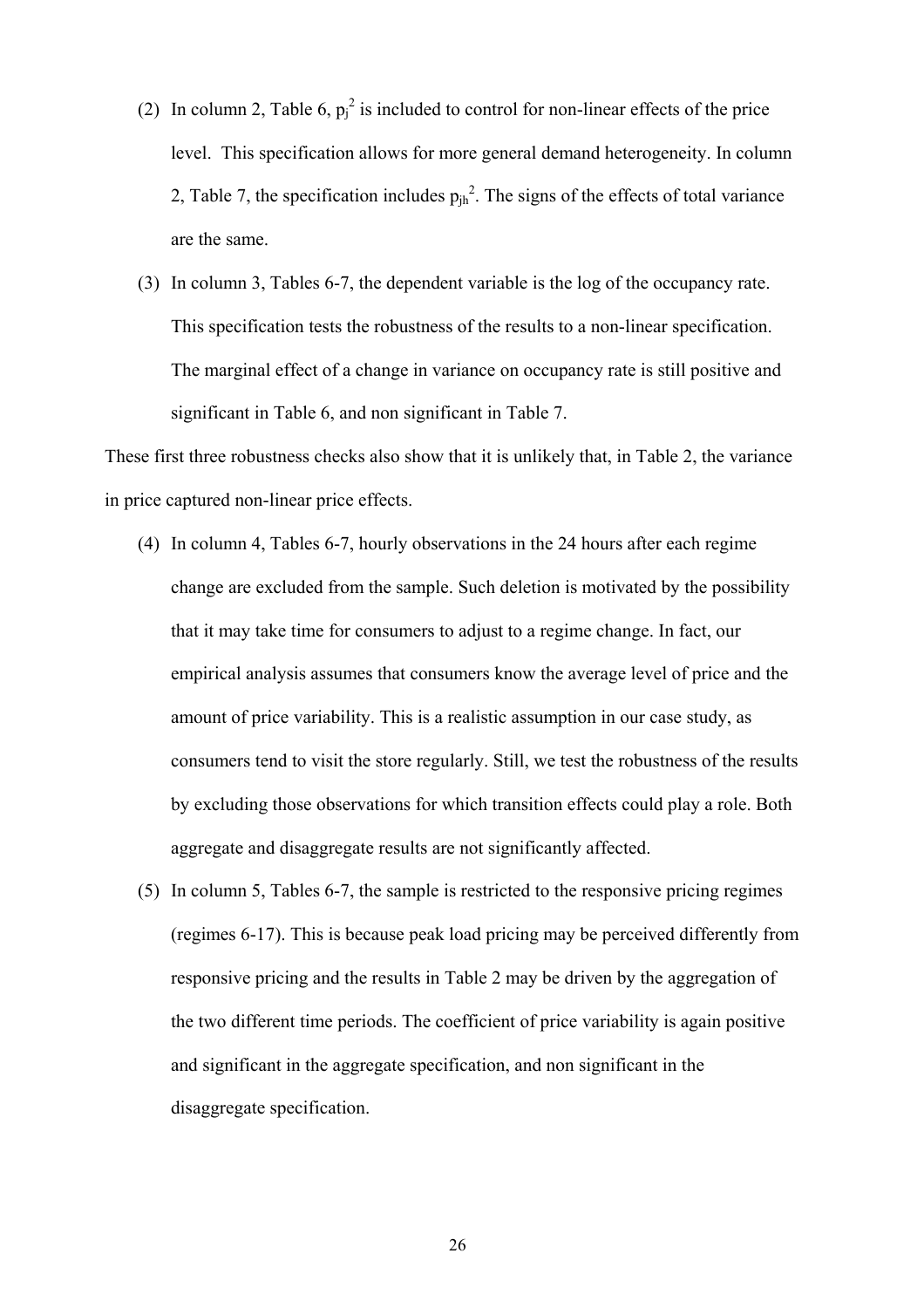- (6) Table 6, column 6 reports the results when the price index  $p_i$  is constructed as the (un-weighted) average price within each regime.
- (7) Another concern is that there may be a trend in demand during our sample period. Column 5, Tables 6-7, which excludes the first month following the launch of the store and focuses on the following five months, already suggests that the results are not driven by a change in demand after the first month. To further investigate the effects of a possible trend in demand, in column 6, Table 7, we use the same specification as in column 5, Table 7, but we also include a linear-quadratic trend (the week number from the beginning of the sample and its square). The marginal effect of the trend is negative and relatively small.<sup>[26](#page-31-0)</sup> The results are not affected.

### **4-4 Implications for Firm Pricing Policies**

l

Our case study presents a situation where prices change significantly in response to demand shocks, but these variations in price have no negative impact on aggregate demand. Our evidence suggests that varying prices can influence overall demand through several channels. While survey evidence demonstrates the importance of antagonism responses, we show that in practice the demand composition effect can dominate. To repeat, this does not imply that the antagonism effect does not exist, nor that it never plays a first order role.

We recognize that our approach has limitations. First, the evidence presented is specific to our case study, and consumer attitude toward price variations may be different in different markets so one must be cautious in generalizing our results to different contexts. However, our case fits the description of situations where it has been conjectured that antagonism caused by demand driven price variation should be significant. Second, it is possible that only a small proportion of consumers is not antagonized by price variability and that this

<span id="page-31-0"></span><sup>&</sup>lt;sup>26</sup> The coefficients imply an average decrease in occupancy of 0.7 percent per week.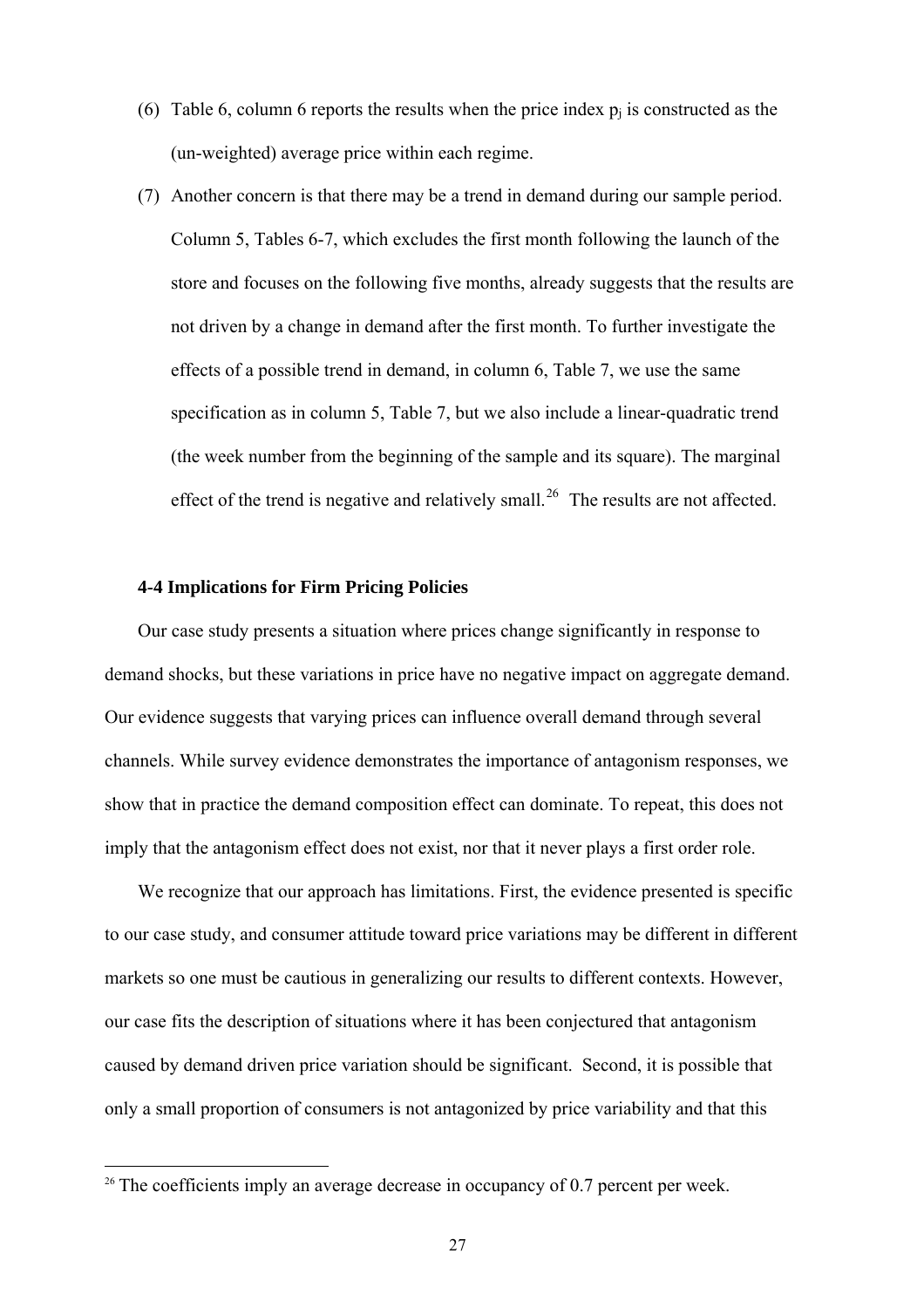group is over-represented in our case study. Still, we find no margin from increasing the amount of price variation, and in addition, we find no additional impact from switching to a pricing rule that changes prices in real time, although both changes are perceived as exploitative in surveys. Third, our findings do not imply that firms should necessarily introduce responsive pricing. Profits do not necessarily increase with price variability. In fact, it could be the case that the costs of implementing responsive pricing schemes outweigh the benefits.

Our evidence does not support the hypothesis that *increasing* price variation in response to demand shocks would necessarily alienate consumers and decrease revenue. This leaves at least two candidates behavioral explanations for the observation that firms do not vary prices and that consumers show significant fairness concerns when asked to give their opinion about price variations. First, there may be a discontinuity between constant price and variable price and all antagonism responses may take place there. We cannot test this hypothesis because the firm in our case study has never experimented with constant prices. Second, consumers may be sensitive to the means of communicating the rules used to set prices. For example, easyEverything may have framed the introduction of responsive pricing in a way that was acceptable to consumers, a public relation exercise that Coke failed. We cannot address this issue either, because there is no variation in framing in our case study.

With all of this in mind, an implication of our work is that even if the initial introduction of price variation decreases demand, once price variation has been introduced there may not be any further negative demand responses from further increases in price variation. This suggests that one should observe that firms either do not vary prices at all or vary prices a lot, an observation that seems consistent with casual observations from the airline industry, and hotel industry, for example.

28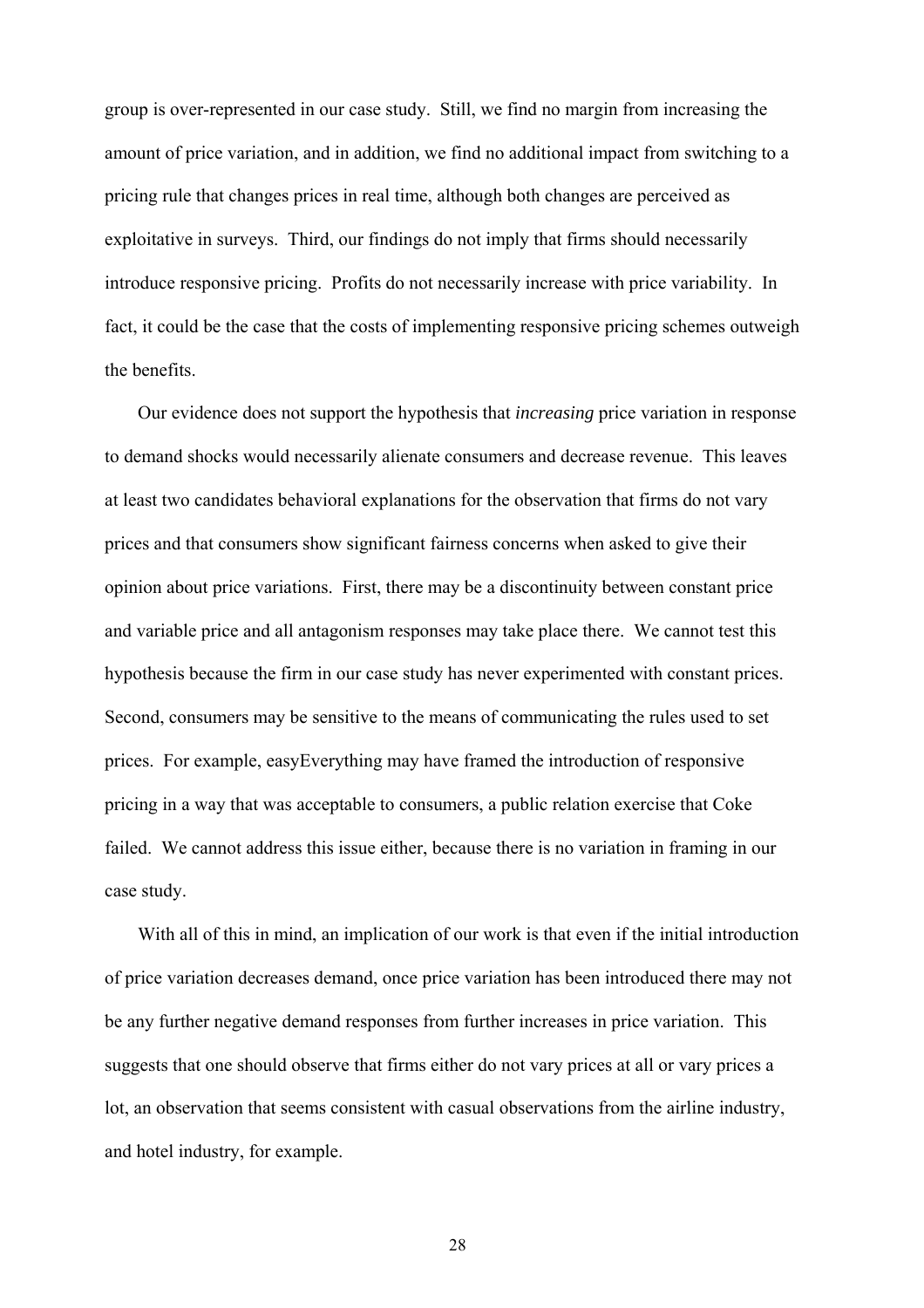### **5 Summary**

This work develops a framework to study whether consumers care about how much a seller varies prices in the presence of demand fluctuations. Are consumers antagonized by pricing policies that vary prices more? Or do increases in price variation increase demand? What is the trade-off between the amount of price variations consumers face and the level of demand?

We find that aggregate demand depends positively on price variability, holding all other dimensions of the pricing rule constant. The positive response disappears when we allow for demand heterogeneity across hours, suggesting that this response was due to an aggregation effect over hourly demands. We also compare the demand under peak load pricing and responsive pricing. Survey evidence suggests that consumers are more likely to be antagonized by responsive pricing, since it varies prices not only over the day cycle but also as a function of unpredictable demand shocks; also in this case, however, we find that demand is higher under responsive pricing. We interpret this result as an aggregation effect due to different demand elasticities in different demand realizations.

To conclude, we want to emphasize that the framework presented in section 2 is general and that it can be applied elsewhere. We argue that varying price as a function of demand may influence demand through several channels, including the antagonism channel emphasized in the behavioral literature, and we propose to measure the net impact of these responses as a simple the trade-off. This work establishes a first step toward understanding how consumer demand depends on the rule governing how prices are set.

29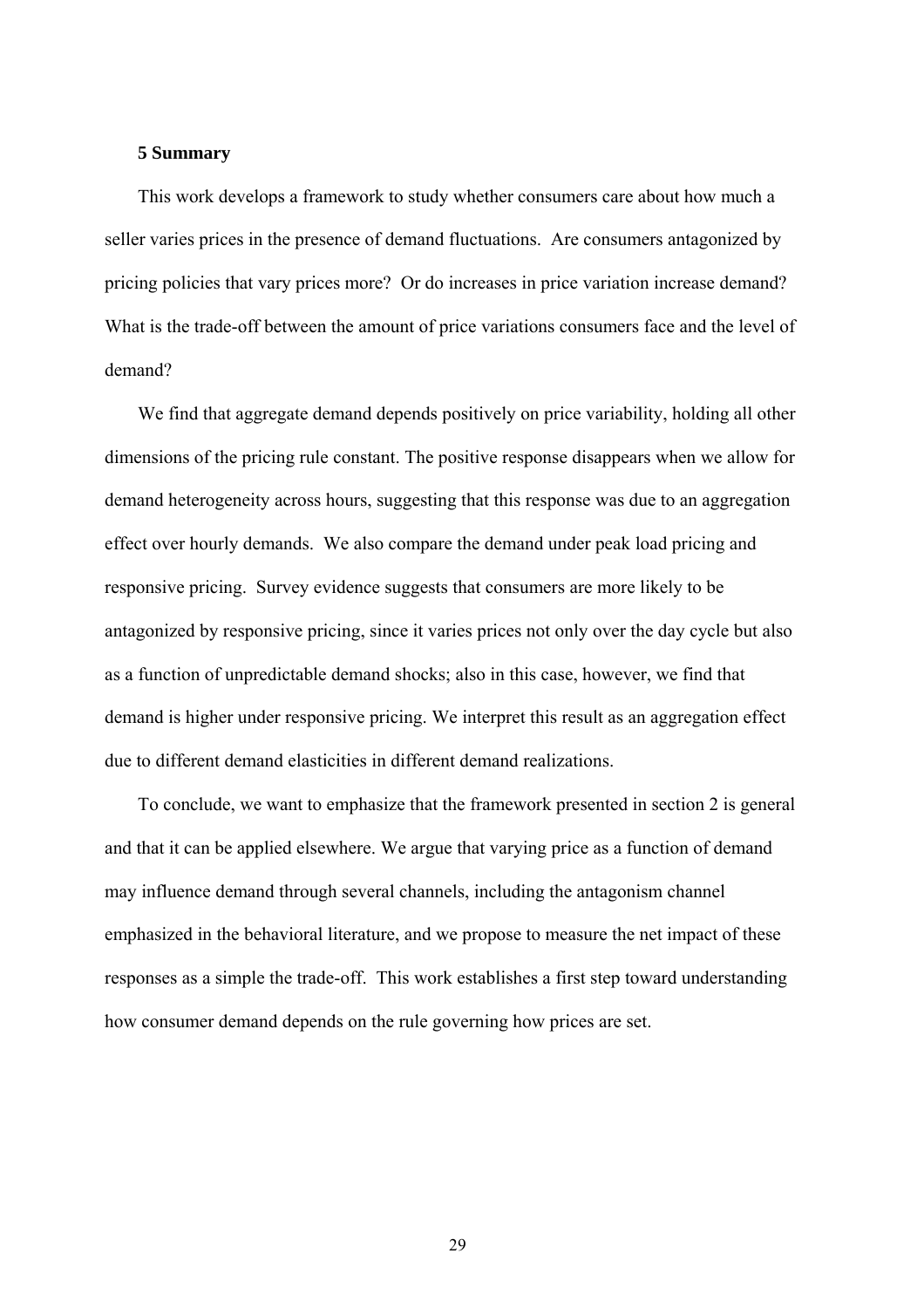### **References**

Haws, Kelly and William Bearden. (2006) "Dynamic Pricing and Consumer Fairness Perceptions" Journal of Consumer Research. 33, 304-311.

Blinder, Alan S., E. R. D. Canetti, D. E. Lebow, and J. B. Rudd. (1998), Asking About Prices: A New Approach to Understanding Price Stickiness (New York, NY: Russell Sage Foundation).

Borenstein, Severin, Michael Jaske, and Arthur Rosenfeld. (2002). "Dynamic Pricing,

Advanced Metering and Demand Response in Electricity Markets." The Energy Foundation.

Carlton, Dennis W. (1986). "The Rigidity of Prices." American Economic Review 76-4, 637-658.

Courty, Pascal and Pagliero, Mario (2001). "easyEverything Pricing Policies." ECCH case.

Courty, Pascal and Pagliero, Mario (2003). "Does Responsive Pricing Increase Efficiency? Evidence from Pricing Experiments in an Internet Cafè", CEPR Discussion Paper 4149.

Frey, Bruno and Werner Pommerehne (1993). "On the Fairness of Pricing---An Empirical Survey among the General Population." Journal of Economic Behavior and Organization 20, 295-307.

Fudenberg, Drew (2006). "Advancing Beyond Advances in Behavioral Economics". Journal of Economic Literature 44, 3, pp. 694-711.

Hall, Robert and Charles Hitch (1939). "Price Theory and Business Behaviour." Oxford Economic Papers, 12-45.

Hawks and Bearden (2006).

Heidhues, Paul and Botond Kőszegi (2005). "The Impact of Consumer Loss Aversion on Pricing." CEPR Discussion Paper 4849.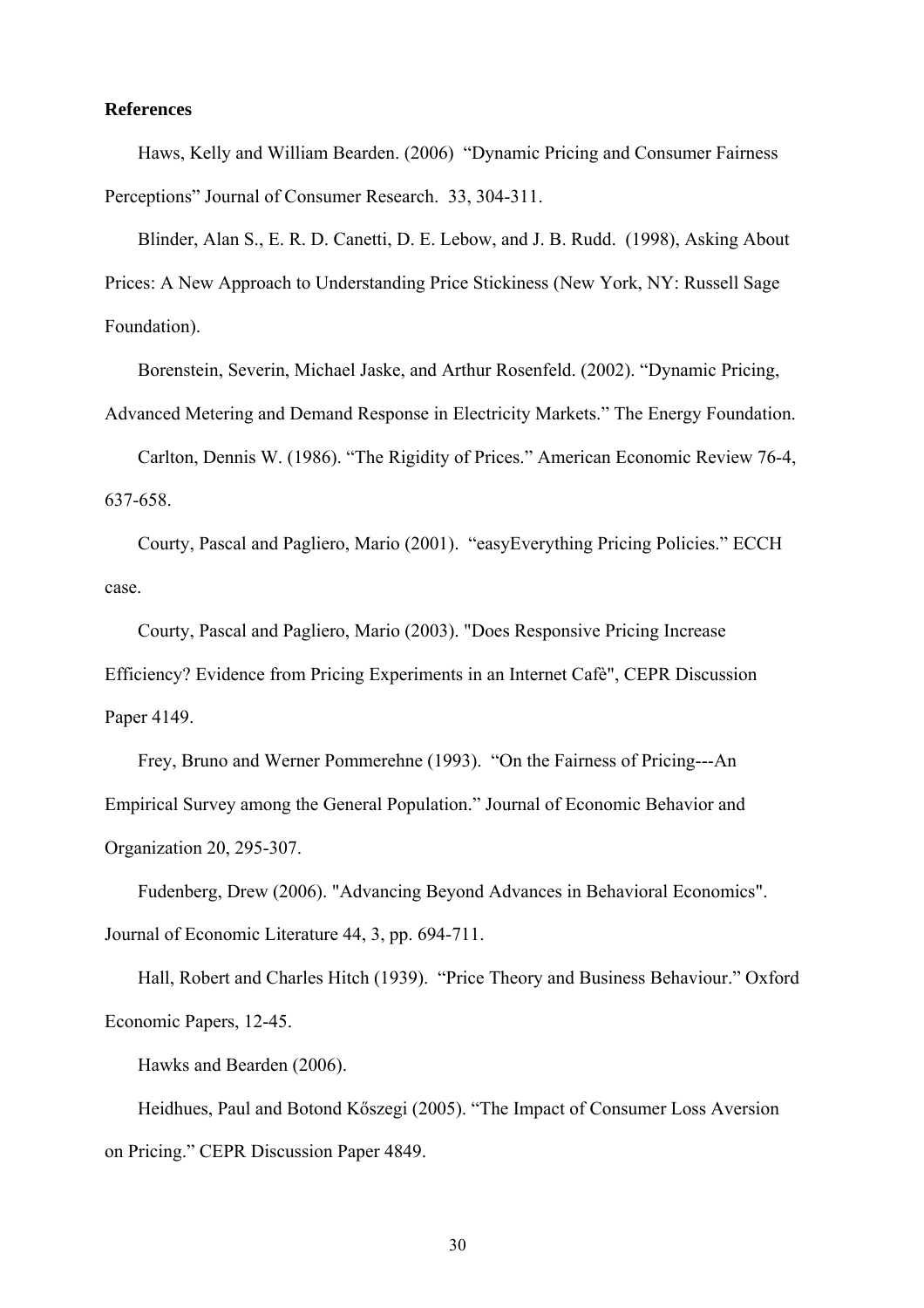Kahneman, Daniel, Jack Knetsch, and Richard Thaler (1986), "Fairness as a Constraint on Profit Seeking: Entitlements in the Market." American Economic Review 76, 728–741

Okun, Arthur M. (1981). Prices and Quantities: A Macroeconomic Analysis

(Washington, DC: The Brookings Institution).

Peltzman, Sam. (2000). "Prices Rise Faster than They Fall." Journal of Political Economy, vol. 108, no. 3, pp. 466-502.

Rotemberg, Julio (2004). "Fair Pricing." NBER Working Paper 10915. Roth, Alvin (2007). "Repugnance as a Constraint on Markets". Journal of Economic Perspectives, forthcoming.

Seidel, Tina, Andreas Matthes, Bernhard Wieland, Bernhard Schlag, Jens Schade, Erik Verhoef, Barry Ubbels, Katalin Tánczos, Ágnes Kosztyó, Ferenc Mészáros. 2004. Political Acceptability and Perceived Legitimacy of Transport Policy Implementation. TIPP working paper.

Vickrey, William (1971). "Responsive Pricing of Public Utility Services." The Bell Journal of Economics and Management Science 1, 2, 337-346.

Zbaracki, Mark J., and Mark Ritson, Daniel Levy, Shantanu Dutta, Mark Bergen. (2004, forthcoming) "Managerial and Customer Dimensions of the Costs of Price Adjustment: Direct Evidence From Industrial Markets." Review of Economics and Statistics.

Xia, Lan, Kent B. Monroe and Jennifer L. Cox. 2004. The Price is Unfair! A Conceptual Framework of Price Fairness Perceptions, Journal of Marketing, 68, 1-15.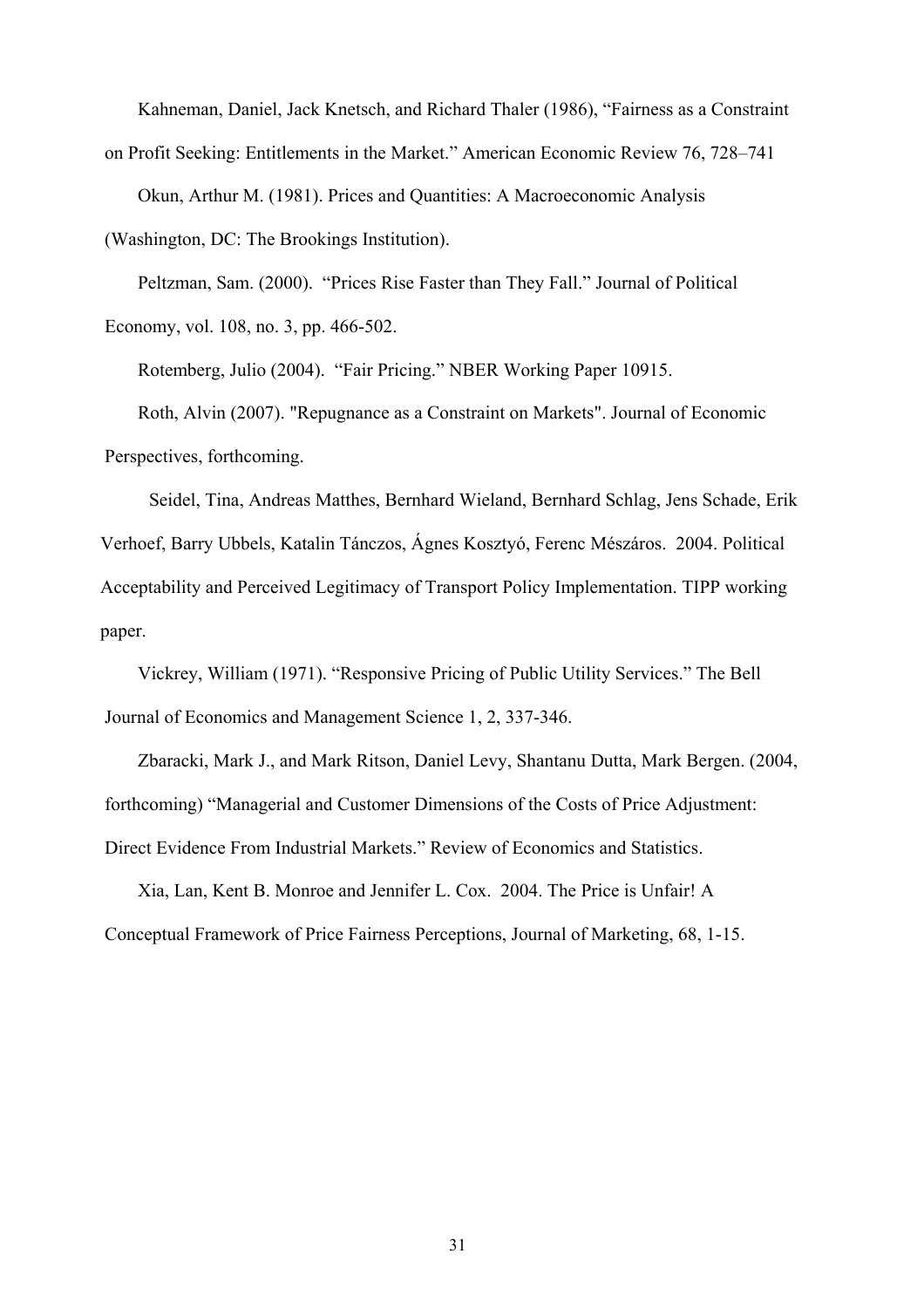### **FIGURE 1**

### **Examples of responsive pricing functions**



### **TABLE 1**

### **Summary Statistics**

|                   |                | <b>Regime Number of Responsiveness</b> |           | <b>Mean</b>      | <b>Mean</b>  | <b>Price</b> |
|-------------------|----------------|----------------------------------------|-----------|------------------|--------------|--------------|
|                   |                | observations                           | $(\beta)$ | <b>Occupancy</b> | <b>Price</b> | Variance     |
|                   |                |                                        |           | Rate             |              |              |
|                   | $\bf(1)$       | (2)                                    | (3)       | (4)              | (5)          | (6)          |
|                   | $\mathbf{1}$   | 170                                    | $\theta$  | 0.44             | 3.00         | 0.17         |
| Peak-load         | $\overline{2}$ | 72                                     | $\theta$  | 0.48             | 5.17         | 9.06         |
|                   | 3              | 94                                     | $\theta$  | 0.53             | 5.15         | 1.26         |
| Pricing           | 4              | 217                                    | $\theta$  | 0.55             | 5.73         | 3.60         |
|                   | 5              | 126                                    | $\theta$  | 0.51             | 7.44         | 8.43         |
|                   | 6              | 132                                    | 10.73     | 0.55             | 7.75         | 10.97        |
|                   | 7              | 166                                    | 12.24     | 0.52             | 8.69         | 13.90        |
|                   | 8              | 336                                    | 15.10     | 0.53             | 9.59         | 19.38        |
|                   | 9              | 304                                    | 15.14     | 0.50             | 10.16        | 18.28        |
| <b>Responsive</b> | 10             | 268                                    | 16.09     | 0.48             | 11.09        | 15.59        |
|                   | 11             | 344                                    | 15.54     | 0.45             | 11.59        | 16.41        |
| Pricing           | 12             | 667                                    | 12.67     | 0.40             | 13.02        | 12.45        |
|                   | 13             | 518                                    | 14.08     | 0.41             | 12.36        | 29.16        |
|                   | 14             | 291                                    | 17.27     | 0.45             | 12.22        | 28.93        |
|                   | 15             | 135                                    | 33.72     | 0.45             | 14.02        | 48.73        |
|                   | 16             | 168                                    | 32.78     | 0.44             | 14.16        | 54.48        |
|                   | 17             | 135                                    | 41.88     | 0.41             | 14.76        | 57.50        |
|                   | All            |                                        |           |                  |              |              |
|                   | regimes        | 4,143                                  | 17.11     | 0.46             | 10.67        | 28.73        |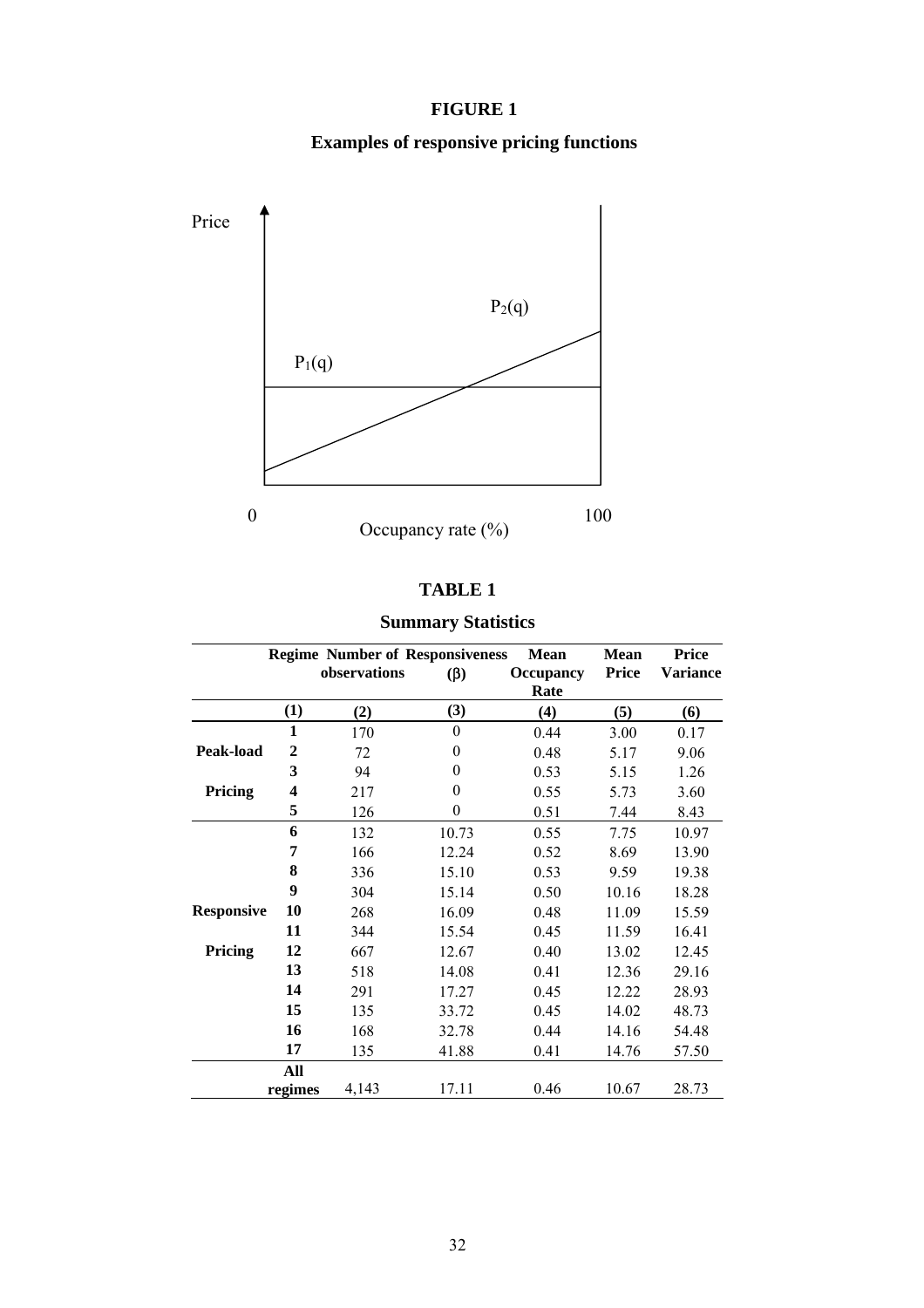|                           | (1)                  | (2)                    |
|---------------------------|----------------------|------------------------|
| Price index $(p_i)$       | $-1.120***$          |                        |
| Price Variance $(\sigma)$ | (0.267)<br>$0.097**$ | 0.006                  |
|                           | (0.048)              | (0.020)                |
| Price 0-1 am              |                      | $-1.940***$            |
|                           |                      | (0.288)                |
| Price 1-2 am              |                      | $-2.184***$            |
| Price 2-3 am              |                      | (0.326)<br>$-3.430***$ |
|                           |                      | (0.565)                |
| Price 3-4 am              |                      | $-3.545***$            |
|                           |                      | (0.477)                |
| Price 4-5 am              |                      | $-4.128***$<br>(0.528) |
| Price 5-6 pm              |                      | $-3.608***$            |
|                           |                      | (0.413)                |
| Price 6-7 am              |                      | $-2.842***$            |
| Price 7-8 am              |                      | (0.308)<br>$-0.872***$ |
|                           |                      | (0.139)                |
| Price 8-9 am              |                      | $-1.587***$            |
|                           |                      | (0.196)                |
| Price 9-10 am             |                      | $-2.803***$<br>(0.273) |
| Price 10-11 am            |                      | $-2.949***$            |
|                           |                      | (0.288)                |
| Price 11-12 am            |                      | $-2.092***$            |
|                           |                      | (0.227)<br>$-1.618***$ |
| Price 12 am-1 pm          |                      | (0.211)                |
| Price 1-2 pm              |                      | $-1.429***$            |
|                           |                      | (0.210)                |
| Price 2-3 pm              |                      | $-1.507***$            |
| Price 3-4 pm              |                      | (0.218)<br>$-0.734***$ |
|                           |                      | (0.156)                |
| Price 4-5 pm              |                      | $-0.409***$            |
|                           |                      | (0.140)<br>$-0.403***$ |
| Price 5-6 pm              |                      | (0.126)                |
| Price 6-7 pm              |                      | $-0.286**$             |
|                           |                      | (0.121)                |
| Price 7-8 pm              |                      | $-0.609***$            |
| Price 8-9 pm              |                      | (0.161)<br>$-0.818***$ |
|                           |                      | (0.162)                |
| Price 9-10 pm             |                      | $-1.096***$            |
|                           |                      | (0.165)                |
| Price 10-11 pm            |                      | $-1.071***$<br>(0.165) |
| Price 11-12 pm            |                      | $-1.278***$            |
|                           |                      | (0.198)                |
| Centered $R^2$            | 0.03                 | 0.87                   |
| Observations              | 4,143                | 4,143                  |

### **TABLE 2**

#### **Baseline Results**

Note: The dependent variable is the mean occupancy rate x 100. Price denotes the average price (computed by hour and regime). Price level and price variance are treated as endogenous. Coefficients are estimated using instrumental variables. Instruments are the slope and the intercept of the pricing functions and their squares (interacted with hour indicator variables in column 2). Day-of-the-week fixed effects (Tuesday to Sunday, Monday omitted), National Holiday fixed effect and a constant are included in both specifications. Hour specific fixed effects (omitted 8-9 am) and weekend cycle fixed effects are included in column 2. Robust standard errors (clustered by observation day) are reported in parentheses.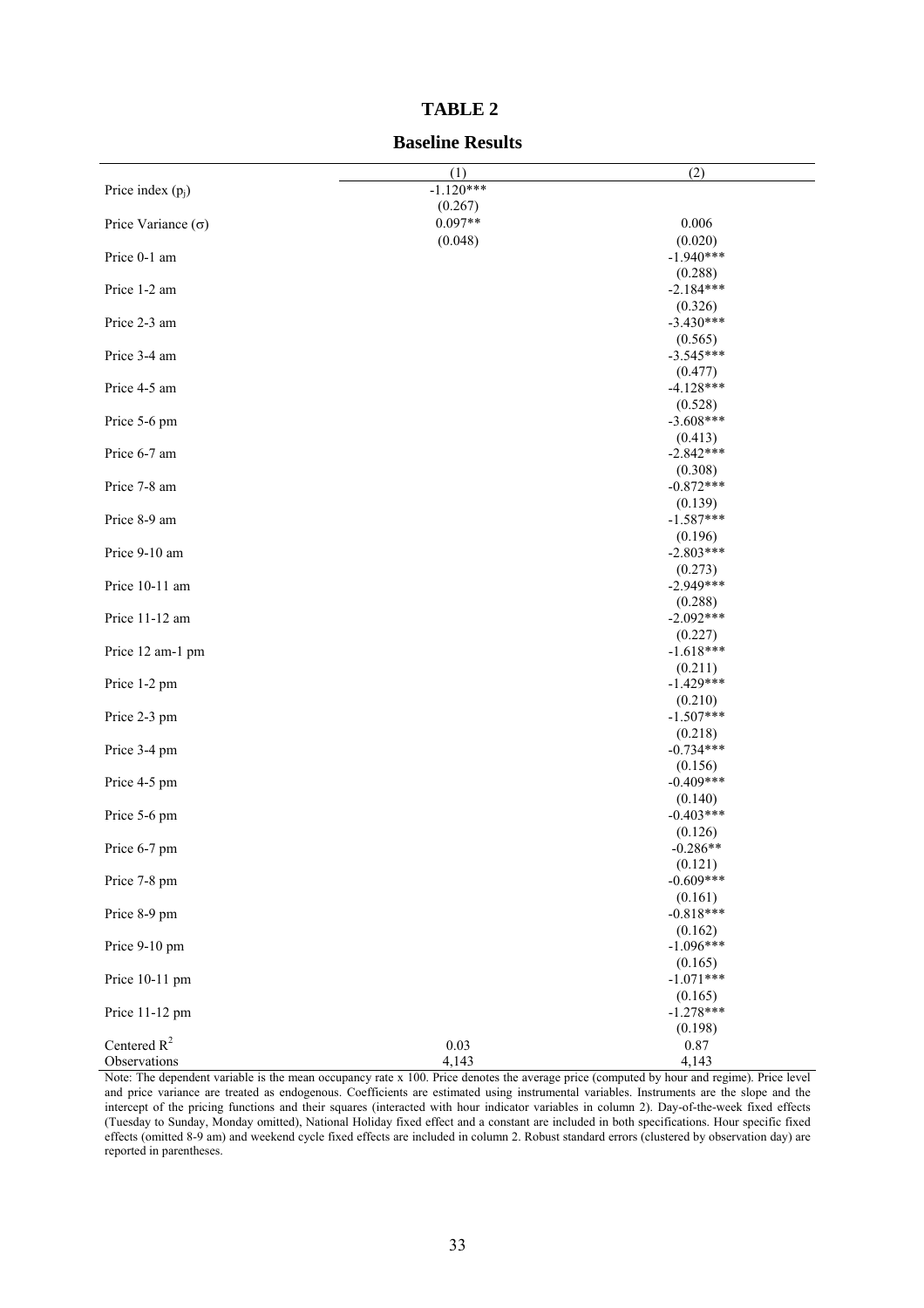#### **TABLE 3**

### **Direct Response to Pricing Rule**

|                                 | (1)                    | (2)                    | (3)                    |
|---------------------------------|------------------------|------------------------|------------------------|
| Price index $(p_i)$             | $-1.192***$<br>(0.207) | $-2.109***$<br>(0.441) |                        |
| Responsive Pricing Fixed Effect | 4.226**                | 7.646***               | 4.470***               |
|                                 | (2.081)                | (2.588)                | (1.385)                |
| Price Variance $(\sigma)$       |                        | $0.184***$             | $-0.027$               |
|                                 |                        | (0.059)                | (0.019)                |
| Price 0-1 am                    |                        |                        | $-2.388***$<br>(0.226) |
| Price 1-2 am                    |                        |                        | $-2.657***$            |
|                                 |                        |                        | (0.255)                |
| Price 2-3 am                    |                        |                        | $-4.026***$            |
| Price 3-4 am                    |                        |                        | (0.525)<br>$-4.057***$ |
|                                 |                        |                        | (0.453)                |
| Price 4-5 am                    |                        |                        | $-4.466***$            |
|                                 |                        |                        | (0.541)                |
| Price 5-6 pm                    |                        |                        | $-3.845***$<br>(0.425) |
| Price 6-7 am                    |                        |                        | $-3.097***$            |
|                                 |                        |                        | (0.325)                |
| Price 7-8 am                    |                        |                        | $-1.020***$            |
| Price 8-9 am                    |                        |                        | (0.130)<br>$-1.844***$ |
|                                 |                        |                        | (0.193)                |
| Price 9-10 am                   |                        |                        | $-3.178***$            |
|                                 |                        |                        | (0.260)                |
| Price 10-11 am                  |                        |                        | $-3.356***$<br>(0.263) |
| Price 11-12 am                  |                        |                        | $-2.444***$            |
|                                 |                        |                        | (0.217)                |
| Price 12 am-1 pm                |                        |                        | $-1.946***$            |
| Price 1-2 pm                    |                        |                        | (0.207)<br>$-1.706***$ |
|                                 |                        |                        | (0.195)                |
| Price 2-3 pm                    |                        |                        | $-1.747***$            |
|                                 |                        |                        | (0.206)<br>$-0.934***$ |
| Price 3-4 pm                    |                        |                        | (0.142)                |
| Price 4-5 pm                    |                        |                        | $-0.584***$            |
|                                 |                        |                        | (0.133)                |
| Price 5-6 pm                    |                        |                        | $-0.593***$<br>(0.123) |
| Price 6-7 pm                    |                        |                        | $-0.477***$            |
|                                 |                        |                        | (0.115)                |
| Price 7-8 pm                    |                        |                        | $-0.805***$            |
|                                 |                        |                        | (0.147)<br>$-1.022***$ |
| Price 8-9 pm                    |                        |                        | (0.147)                |
| Price 9-10 pm                   |                        |                        | $-1.326***$            |
|                                 |                        |                        | (0.149)                |
| Price 10-11 pm                  |                        |                        | $-1.313***$            |
| Price 11-12 pm                  |                        |                        | (0.145)<br>$-1.575***$ |
|                                 |                        |                        | (0.176)                |
| Centered $R^2$                  | 0.03                   | 0.04                   | 0.87                   |
| Observations                    | 4,143                  | 4,143                  | 4,143                  |

Note: The dependent variable is the mean occupancy rate x 100. Price denotes the average price (computed by hour and regime). Price level and price variance are treated as endogenous. Coefficients are estimated using instrumental variables. Instruments are the slope and the intercept of the pricing functions and their squares (interacted with hour indicator variables in column 3). Day-of-the-week fixed effects (Tuesday to Sunday, Monday omitted), National Holiday fixed effect and a constant are included in all specifications. Hour specific fixed effects (omitted 8-9 am) and weekend cycle fixed effects are included in column 3. Robust standard errors (clustered by observation day) are reported in parentheses.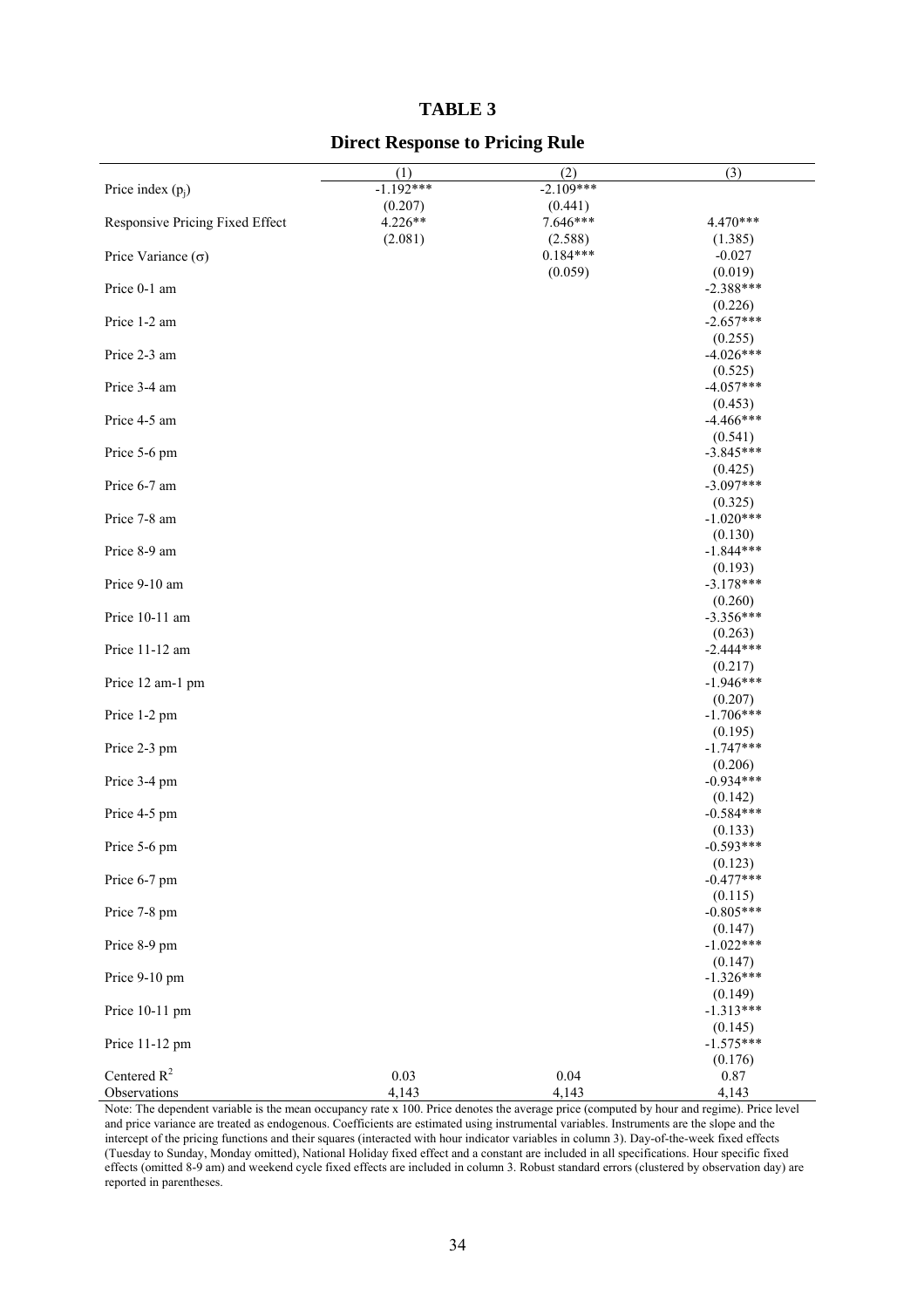|                                     | (1)              | (2)                    |
|-------------------------------------|------------------|------------------------|
| Price index $(p_i)$                 | $-1.072***$      |                        |
|                                     | (0.322)          |                        |
| Price Variance (Responsive Pricing) | $0.106**$        | 0.032                  |
| Price Variance (Peak Load Pricing)  | (0.051)<br>0.276 | (0.024)<br>0.320       |
|                                     | (0.263)          | (0.278)                |
| Price 0-1 am                        |                  | $-1.871***$            |
|                                     |                  | (0.277)                |
| Price 1-2 am                        |                  | $-2.113***$            |
|                                     |                  | (0.320)                |
| Price 2-3 am                        |                  | $-3.358***$            |
| Price 3-4 am                        |                  | (0.568)<br>$-3.491***$ |
|                                     |                  | (0.491)                |
| Price 4-5 am                        |                  | $-4.070***$            |
|                                     |                  | (0.541)                |
| Price 5-6 pm                        |                  | $-3.534***$            |
| Price 6-7 am                        |                  | (0.422)<br>$-2.769***$ |
|                                     |                  | (0.320)                |
| Price 7-8 am                        |                  | $-0.841***$            |
|                                     |                  | (0.141)                |
| Price 8-9 am                        |                  | $-1.560***$            |
|                                     |                  | (0.198)                |
| Price 9-10 am                       |                  | $-2.776***$            |
| Price 10-11 am                      |                  | (0.280)<br>$-2.912***$ |
|                                     |                  | (0.304)                |
| Price 11-12 am                      |                  | $-2.054***$            |
|                                     |                  | (0.240)                |
| Price 12 am-1 pm                    |                  | $-1.577***$            |
|                                     |                  | (0.221)                |
| Price 1-2 pm                        |                  | $-1.411***$<br>(0.209) |
| Price 2-3 pm                        |                  | $-1.495***$            |
|                                     |                  | (0.225)                |
| Price 3-4 pm                        |                  | $-0.739***$            |
|                                     |                  | (0.158)                |
| Price 4-5 pm                        |                  | $-0.434***$<br>(0.140) |
| Price 5-6 pm                        |                  | $-0.418***$            |
|                                     |                  | (0.126)                |
| Price 6-7 pm                        |                  | $-0.301**$             |
|                                     |                  | (0.121)                |
| Price 7-8 pm                        |                  | $-0.613***$            |
|                                     |                  | (0.160)<br>$-0.814***$ |
| Price 8-9 pm                        |                  | (0.161)                |
| Price 9-10 pm                       |                  | $-1.086***$            |
|                                     |                  | (0.166)                |
| Price 10-11 pm                      |                  | $-1.062***$            |
|                                     |                  | (0.163)                |
| Price 11-12 pm                      |                  | $-1.257***$<br>(0.197) |
| Centered $R^2$                      | 0.03             | 0.87                   |
| Observations                        | 4,143            | 4,143                  |

### **TABLE 4 Different Sources of Price Variability**

Note: The dependent variable is the mean occupancy rate x 100. Price denotes the average price (computed by hour and regime). Price level and price variance are treated as endogenous. Coefficients are estimated using instrumental variables. Instruments are the slope and the intercept of the pricing functions and their squares (interacted with hour indicator variables in column 3). Day-of-the-week fixed effects (Tuesday to Sunday, Monday omitted), National Holiday fixed effect and a constant are included in all specifications. Hour specific fixed effects (omitted 8-9 am) and weekend cycle fixed effects are included in column 2. Robust standard errors (clustered by observation day) are reported in parentheses.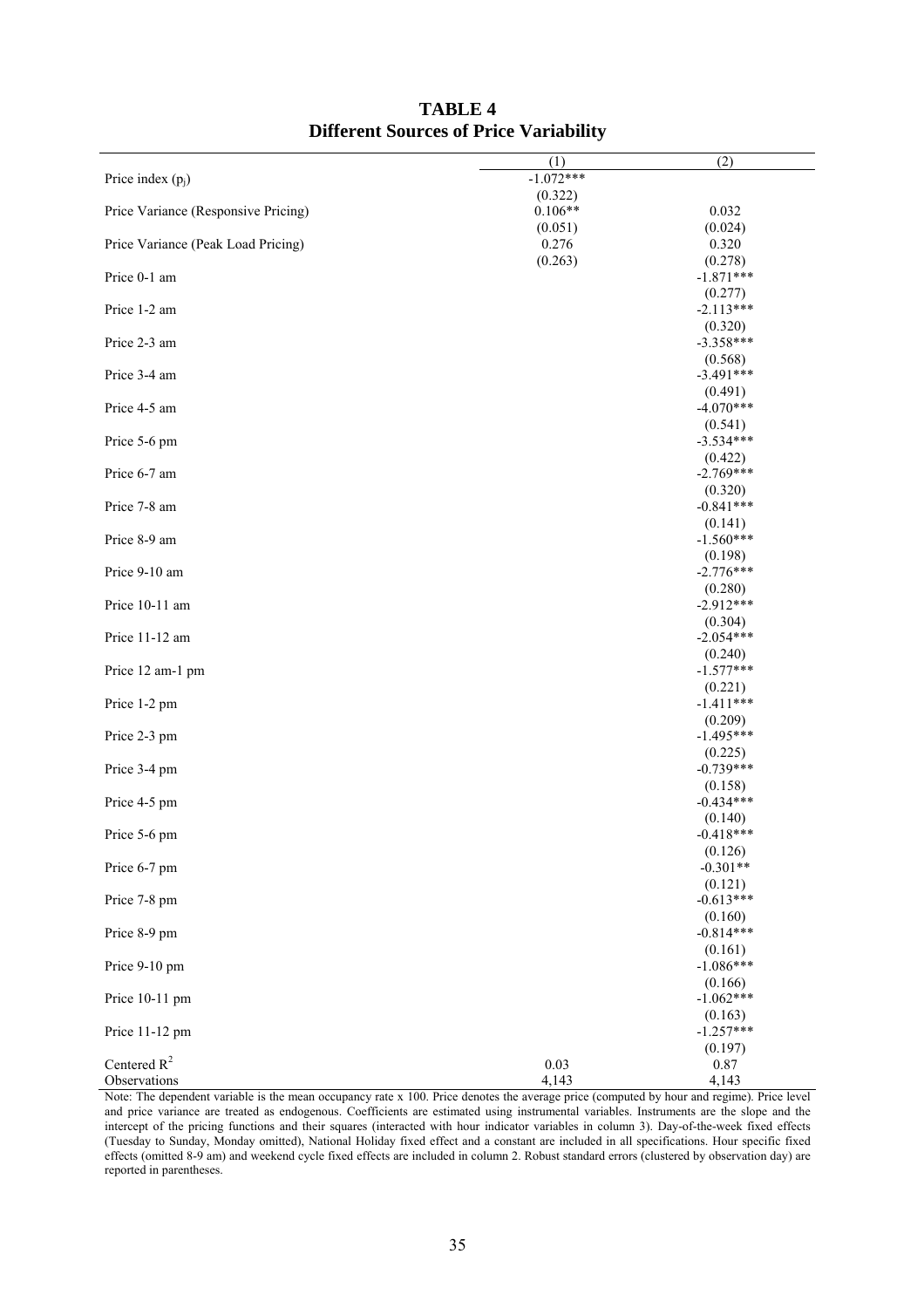### **TABLE 5**

### **Robustness Results (Substitution Effects)**

|                                                     | (1)         | (2)         | (3)         |
|-----------------------------------------------------|-------------|-------------|-------------|
| Total Price Variance $(\sigma)$                     | 0.039       | $0.090***$  |             |
|                                                     | (0.034)     | (0.033)     |             |
| Substitution (Peak/ Off-peak) ( $\tilde{p}_{i,h}$ ) | $-0.213$    | $-0.925***$ | $-0.167$    |
|                                                     | (0.170)     | (0.182)     | (0.203)     |
| Responsive Pricing Fixed Effect                     |             | 8.626***    |             |
|                                                     |             | (1.662)     |             |
| Price Variance (Responsive Pricing)                 |             |             | 0.057       |
|                                                     |             |             | (0.035)     |
| Price Variance (Peak Load Pricing)                  |             |             | 0.299       |
|                                                     |             |             | (0.297)     |
| Price 0-1 am                                        | $-1.754***$ | $-2.021***$ | $-1.744***$ |
|                                                     | (0.216)     | (0.203)     | (0.207)     |
| Price 1-2 am                                        | $-1.996***$ | $-2.304***$ | $-1.986***$ |
|                                                     | (0.238)     | (0.228)     | (0.232)     |
| Price 2-3 am                                        | $-3.155***$ | $-3.440***$ | $-3.170***$ |
|                                                     | (0.447)     | (0.446)     | (0.451)     |
| Price 3-4 am                                        | $-3.257***$ | $-3.310***$ | $-3.286***$ |
|                                                     | (0.388)     | (0.375)     | (0.393)     |
| Price 4-5 am                                        | $-3.891***$ | $-3.783***$ | $-3.899***$ |
|                                                     | (0.500)     | (0.465)     | (0.507)     |
| Price 5-6 pm                                        | $-3.424***$ | $-3.285***$ | $-3.399***$ |
|                                                     | (0.409)     | (0.378)     | (0.412)     |
| Price 6-7 am                                        | $-2.648***$ | $-2.516***$ | $-2.628***$ |
|                                                     | (0.313)     | (0.281)     | (0.316)     |
| Price 7-8 am                                        | $-0.764***$ | $-0.688***$ | $-0.759***$ |
|                                                     | (0.113)     | (0.108)     | (0.117)     |
| Price 8-9 am                                        | $-1.428***$ | $-1.403***$ | $-1.438***$ |
|                                                     | (0.156)     | (0.159)     | (0.149)     |
| Price 9-10 am                                       | $-2.582***$ | $-2.584***$ | $-2.611***$ |
|                                                     | (0.224)     | (0.235)     | (0.214)     |
| Price 10-11 am                                      | $-2.728***$ | $-2.795***$ | $-2.750***$ |
|                                                     | (0.197)     | (0.200)     | (0.189)     |
| Price 11-12 am                                      | $-2.103***$ | $-2.841***$ | $-2.075***$ |
|                                                     | (0.232)     | (0.253)     | (0.259)     |
| Price 12 am-1 pm                                    | $-1.638***$ | $-2.354***$ | $-1.604***$ |
|                                                     | (0.221)     | (0.247)     | (0.244)     |
| Price 1-2 pm                                        | $-1.454***$ | $-2.083***$ | $-1.439***$ |
|                                                     | (0.224)     | (0.240)     | (0.233)     |
| Price 2-3 pm                                        | $-1.534***$ | $-2.104***$ | $-1.524***$ |
|                                                     | (0.234)     | (0.255)     | (0.253)     |
| Price 3-4 pm                                        | $-0.739***$ | $-1.152***$ | $-0.750***$ |
|                                                     | (0.160)     | (0.172)     | (0.169)     |
| Price 4-5 pm                                        | $-0.413***$ | $-0.772***$ | $-0.441***$ |
|                                                     | (0.142)     | (0.154)     | (0.147)     |
| Price 5-6 pm                                        | $-0.412***$ | $-0.820***$ | $-0.430***$ |
|                                                     | (0.131)     | (0.148)     | (0.136)     |
| Price 6-7 pm                                        | $-0.298**$  | $-0.720***$ | $-0.316**$  |
|                                                     | (0.127)     | (0.142)     | (0.133)     |

Continued on next page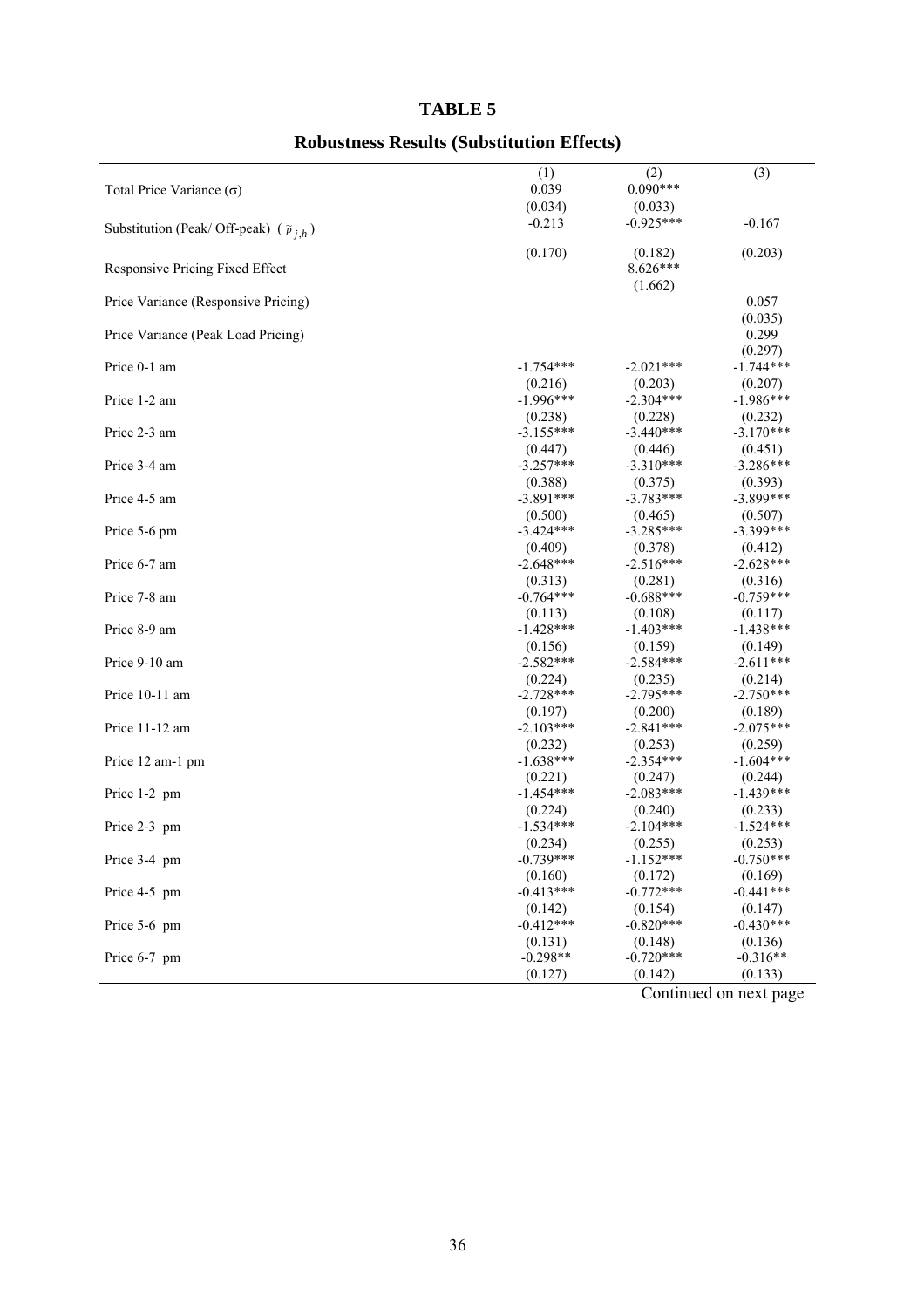|                     |             | (2)         | (3)         |
|---------------------|-------------|-------------|-------------|
| Price 7-8 pm        | $-0.630***$ | $-1.094***$ | $-0.636***$ |
|                     | (0.172)     | (0.175)     | (0.178)     |
| Price 8-9 pm        | $-0.840***$ | $-1.322***$ | $-0.839***$ |
|                     | (0.171)     | (0.165)     | (0.180)     |
| Price $9-10$ pm     | $-1.118***$ | $-1.651***$ | $-1.113***$ |
|                     | (0.175)     | (0.170)     | (0.186)     |
| Price $10-11$ pm    | $-1.092***$ | $-1.644***$ | $-1.088***$ |
|                     | (0.175)     | (0.171)     | (0.183)     |
| Price $11-12$ pm    | $-1.138***$ | $-1.258***$ | $-1.159***$ |
|                     | (0.163)     | (0.166)     | (0.159)     |
| Centered $R^2$      | 0.87        | 0.87        | 0.87        |
| <b>Observations</b> | 4,143       | 4,143       | 4,143       |

Note: The dependent variable is the mean occupancy rate x 100. Price denotes the average price (computed by hour and regime);  $\tilde{p}_{j,h}$  is

equal to the average off-peak price if  $1 \le h \le 23$  and the average peak price otherwise; prices and price variance are treated as endogenous. Coefficients are estimated using instrumental variables. Instruments are the slope and the intercept of the pricing functions and their squares (interacted with hour indicator variables). Day-of-the-week fixed effects (Tuesday to Sunday, Monday omitted), National Holiday, hour specific (omitted 8-9 am), weekend cycle fixed effects and a constant are included in all specifications. Robust standard errors (clustered by observation day) are reported in parentheses.

### **TABLE 6**

### **Robustness Results (Aggregate Specification)**

|                     | (1)         | (2)         | (3)          | (4)         | (5)         | (6)         |
|---------------------|-------------|-------------|--------------|-------------|-------------|-------------|
| Dependent Variable: | Occupancy   | Occupancy   | Ln(Occupancy | Occupancy   | Occupancy   | Occupancy   |
|                     | Rate        | Rate        | Rate)        | Rate        | Rate        | Rate        |
| Price index $(p_i)$ | $-1.706***$ | $2.728***$  |              | $-1.246***$ | $-3.995***$ |             |
|                     | (0.379)     | (0.910)     |              | (0.274)     | (0.289)     |             |
| Price Standard      | $2.174***$  |             |              |             |             |             |
| Deviation           |             |             |              |             |             |             |
|                     | (0.707)     |             |              |             |             |             |
| Price index squared |             | $-0.235***$ |              |             |             |             |
|                     |             | (0.055)     |              |             |             |             |
| Price Variance      |             | $0.417***$  | $0.002**$    | $0.103**$   | $0.417***$  | $0.070*$    |
|                     |             | (0.090)     | (0.001)      | (0.051)     | (0.041)     | (0.041)     |
| Ln (Price index)    |             |             | $-0.220***$  |             |             |             |
|                     |             |             | (0.058)      |             |             |             |
| Average Price       |             |             |              |             |             | $-1.237***$ |
|                     |             |             |              |             |             | (0.285)     |
| Centered $R^2$      | 0.04        | 0.05        | 0.02         | 0.04        | 0.05        | 0.03        |
| <b>Observations</b> | 4,143       | 4,143       | 4,143        | 3,774       | 3,464       | 4,143       |

Note: The data is comprised of 4,143 hourly observations in columns 1-3 and 6, of 3,774 observations in column 4 (observations within 24 hours from a regime change are excluded), and of 3,464 in column 5 (responsive pricing regimes only). The price index, price index squared, price variance and price standard deviation are treated as endogenous. Coefficients are estimated using instrumental variables. Instruments are the slope and the intercept of the pricing functions and their squares. Day-of-the-week fixed effects (Tuesday to Sunday, Monday omitted), National Holiday fixed effect and a constant are included in all specifications. Robust standard errors (clustered by observation day) are reported in parentheses.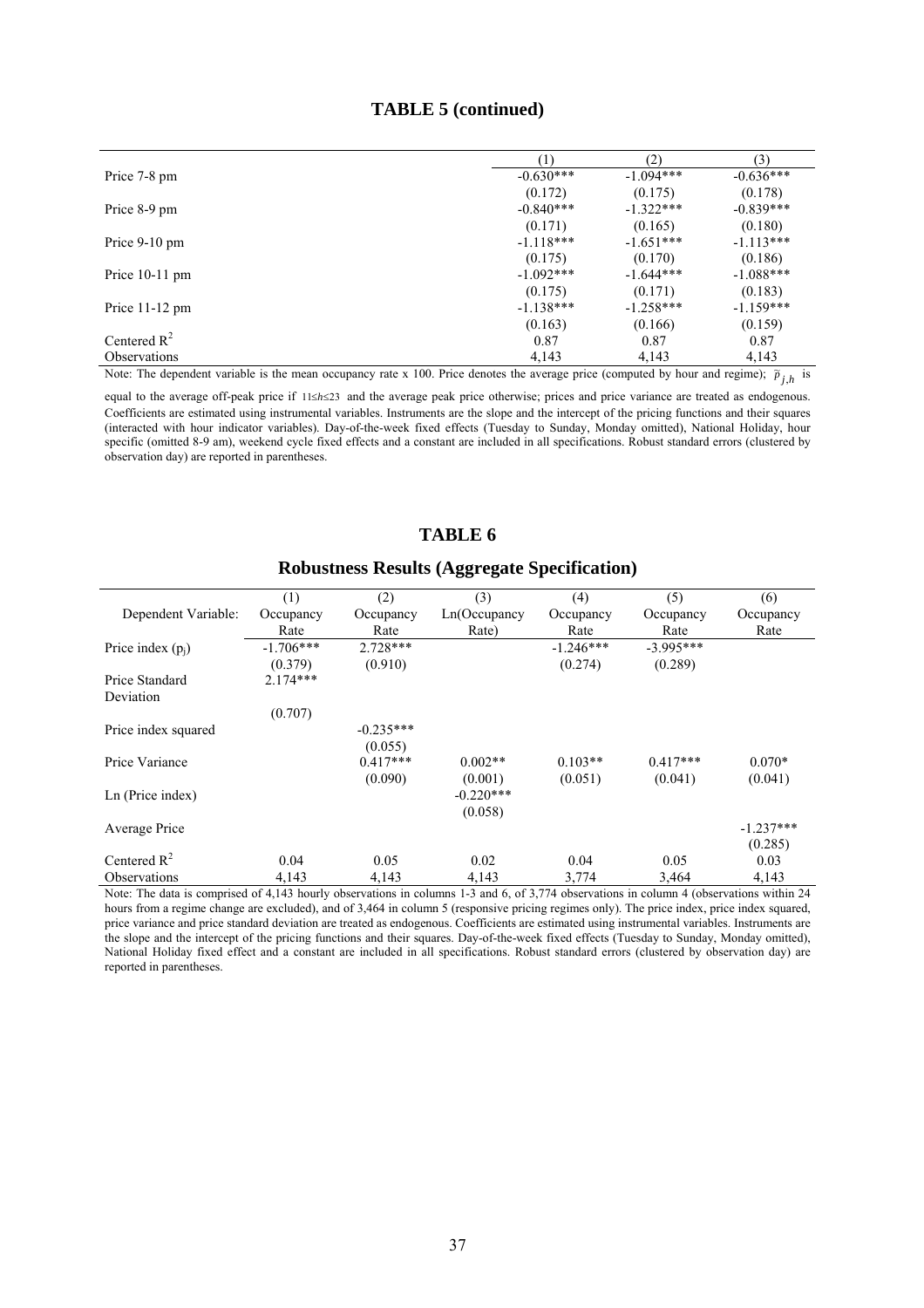### **TABLE 7**

### **Robustness Results (Disaggregate Specification)**

|                          | (1)         | (2)         | (3)          | (4)         | (5)         | (6)         |
|--------------------------|-------------|-------------|--------------|-------------|-------------|-------------|
| Dependent Variable:      | Occupancy   | Occupancy   | Ln(Occupancy | Occupancy   | Occupancy   | Occupanc    |
|                          | Rate        | Rate        | Rate)        | Rate        | Rate        | y           |
|                          |             |             |              |             |             | Rate        |
| Price Standard Deviation | 0.356       |             |              |             |             |             |
|                          | (0.236)     |             |              |             |             |             |
| Price Variance           |             | 0.018       | 0.001        | 0.006       | $-0.018$    | $0.167***$  |
|                          |             |             | (0.001)      | (0.023)     | (0.020)     |             |
|                          |             | (0.025)     |              |             |             | (0.044)     |
| Price 0-1 am             | $-2.058***$ | $-1.301$    | $-0.045***$  | $-2.061***$ | $-2.982***$ | 0.034       |
|                          | (0.263)     | (1.373)     | (0.006)      | (0.316)     | (0.490)     | (0.407)     |
| Price 1-2 am             | $-2.313***$ | 5.398**     | $-0.054***$  | $-2.365***$ | $-7.021***$ | $-2.435***$ |
|                          | (0.293)     | (2.199)     | (0.007)      | (0.360)     | (0.732)     | (0.639)     |
| Price 2-3 am             | $-3.554***$ | 0.962       | $-0.098***$  | $-3.576***$ | $-3.595***$ | $-2.229***$ |
|                          | (0.552)     | (2.638)     | (0.015)      | (0.601)     | (0.510)     | (0.377)     |
| Price 3-4 am             | $-3.685***$ | 1.821       | $-0.118***$  | $-3.638***$ | $-5.109***$ | $-3.040***$ |
|                          | (0.464)     | (2.397)     | (0.016)      | (0.504)     | (0.546)     | (0.404)     |
| Price 4-5 am             | $-4.204***$ | $-5.508*$   | $-0.161***$  | $-4.201***$ | $-4.482***$ | $-2.882***$ |
|                          | (0.540)     | (3.103)     | (0.021)      | (0.542)     | (0.540)     | (0.395)     |
| Price 5-6 pm             | $-3.657***$ | $-9.996***$ | $-0.172***$  | $-3.694***$ | $-3.646***$ | $-2.359***$ |
|                          | (0.426)     | (3.585)     | (0.020)      | (0.414)     | (0.392)     | (0.288)     |
| Price 6-7 am             | $-2.896***$ | $-6.166**$  | $-0.181***$  | $-2.959***$ | $-3.037***$ | $-1.680***$ |
|                          |             |             |              |             |             |             |
|                          | (0.323)     | (2.822)     | (0.020)      | (0.306)     | (0.304)     | (0.219)     |
| Price 7-8 am             | $-0.901***$ | 1.374       | $-0.056***$  | $-1.023***$ | $-1.240***$ | $-0.244**$  |
|                          | (0.133)     | (0.901)     | (0.009)      | (0.140)     | (0.122)     | (0.106)     |
| Price 8-9 am             | $-1.638***$ | 2.913       | $-0.081***$  | $-1.746***$ | $-1.830***$ | $-0.495***$ |
|                          | (0.195)     | (1.970)     | (0.010)      | (0.200)     | (0.202)     | (0.153)     |
| Price 9-10 am            | $-2.923***$ | $-9.268***$ | $-0.098***$  | $-2.975***$ | $-2.896***$ | $-0.826***$ |
|                          | (0.263)     | (3.071)     | (0.009)      | (0.251)     | (0.256)     | (0.252)     |
| Price 10-11 am           | $-3.115***$ | $-3.432$    | $-0.078***$  | $-3.089***$ | $-3.906***$ | $-1.538***$ |
|                          | (0.270)     | (2.187)     | (0.007)      | (0.282)     | (0.345)     | (0.305)     |
| Price 11-12 am           | $-2.245***$ | $-1.928*$   | $-0.047***$  | $-2.221***$ | $-3.142***$ | $-1.664***$ |
|                          | (0.218)     | (1.085)     | (0.005)      | (0.239)     | (0.388)     | (0.279)     |
|                          | $-1.761***$ | $-1.615*$   | $-0.035***$  | $-1.708***$ | $-2.070***$ | $-1.013***$ |
| Price 12 am-1 pm         |             |             |              |             |             |             |
|                          | (0.205)     | (0.950)     | (0.004)      | (0.211)     | (0.305)     | (0.238)     |
| Price 1-2 pm             | $-1.560***$ | $-1.317$    | $-0.028***$  | $-1.593***$ | $-1.859***$ | $-0.979***$ |
|                          | (0.199)     | (0.859)     | (0.004)      | (0.206)     | (0.256)     | (0.207)     |
| Price 2-3 pm             | $-1.628***$ | $-1.011$    | $-0.027***$  | $-1.739***$ | $-1.978***$ | $-1.161***$ |
|                          | (0.207)     | (0.870)     | (0.004)      | (0.197)     | (0.245)     | (0.220)     |
| Price 3-4 pm             | $-0.825***$ | 1.827***    | $-0.012***$  | $-0.837***$ | $-1.545***$ | $-0.597***$ |
|                          | (0.144)     | (0.608)     | (0.002)      | (0.134)     | (0.186)     | (0.203)     |
| Price 4-5 pm             | $-0.493***$ | 1.458***    | $-0.007***$  | $-0.430***$ | $-1.039***$ | $-0.207$    |
|                          | (0.133)     | (0.516)     | (0.002)      | (0.156)     | (0.147)     | (0.173)     |
| Price 5-6 pm             | $-0.495***$ | 0.649       | $-0.008***$  | $-0.366**$  | $-0.904***$ | $-0.132$    |
|                          | (0.121)     | (0.486)     | (0.002)      | (0.143)     | (0.169)     | (0.182)     |
| Price 6-7 pm             | $-0.380***$ | 0.686       | $-0.006***$  | $-0.280**$  | $-0.908***$ | $-0.144$    |
|                          | (0.114)     | (0.452)     | (0.002)      | (0.140)     | (0.149)     | (0.142)     |
| Price 7-8 pm             | $-0.712***$ | $-0.931$    | $-0.011***$  | $-0.667***$ | $-0.818***$ | $-0.167$    |
|                          | (0.152)     | (0.639)     | (0.003)      | (0.161)     | (0.168)     | (0.147)     |
|                          | $-0.914***$ | $-1.591***$ | $-0.014***$  | $-0.924***$ | $-0.642***$ | $-0.020$    |
| Price 8-9 pm             |             |             |              |             |             |             |
|                          | (0.154)     | (0.530)     | (0.003)      | (0.162)     | (0.158)     | (0.128)     |
| Price 9-10 pm            | $-1.199***$ | $-1.822***$ | $-0.020***$  | $-1.119***$ | $-0.945***$ | $-0.232$    |
|                          | (0.157)     | (0.565)     | (0.003)      | (0.188)     | (0.192)     | (0.158)     |
| Price 10-11 pm           | $-1.179***$ | $-1.051*$   | $-0.021***$  | $-1.113***$ | $-1.130***$ | $-0.327*$   |
|                          | (0.152)     | (0.588)     | (0.003)      | (0.184)     | (0.213)     | (0.194)     |
| Price 11-12 pm           | $-1.399***$ | 0.689       | $-0.028***$  | $-1.326***$ | $-2.250***$ | $-0.952***$ |
|                          | (0.182)     | (0.845)     | (0.003)      | (0.220)     | (0.341)     | (0.304)     |

Continued on next page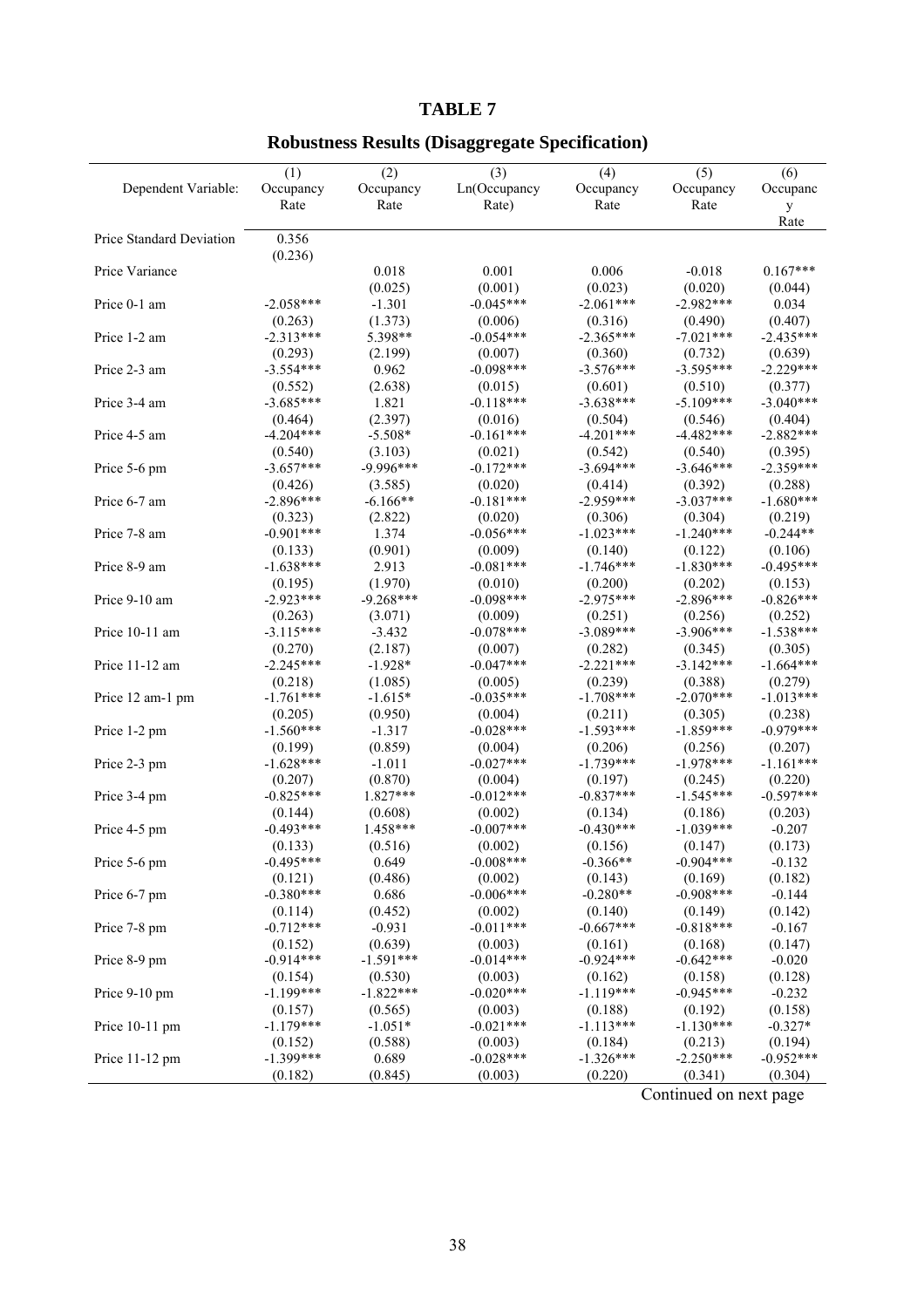|                        | (1)   | (2)                    | (3)   | (4)   | (5)   | (6)         |
|------------------------|-------|------------------------|-------|-------|-------|-------------|
| Price Squared 0-1 am   |       | $-0.043$               |       |       |       |             |
|                        |       | (0.084)                |       |       |       |             |
| Price Squared 1-2 am   |       | $-0.546***$            |       |       |       |             |
|                        |       | (0.156)                |       |       |       |             |
| Price Squared 2-3 am   |       | $-0.327*$              |       |       |       |             |
|                        |       | (0.187)                |       |       |       |             |
| Price Squared 3-4 am   |       | $-0.475**$             |       |       |       |             |
|                        |       | (0.208)                |       |       |       |             |
| Price Squared 4-5 am   |       | 0.113                  |       |       |       |             |
|                        |       | (0.251)                |       |       |       |             |
| Price Squared 5-6 pm   |       | $0.533*$               |       |       |       |             |
|                        |       | (0.300)                |       |       |       |             |
| Price Squared 6-7 am   |       | 0.277                  |       |       |       |             |
|                        |       | (0.234)                |       |       |       |             |
| Price Squared 7-8 am   |       | $-0.161**$             |       |       |       |             |
|                        |       | (0.062)                |       |       |       |             |
| Price Squared 8-9 am   |       | $-0.286**$             |       |       |       |             |
|                        |       | (0.121)                |       |       |       |             |
| Price Squared 9-10 am  |       | $0.384**$              |       |       |       |             |
|                        |       | (0.172)                |       |       |       |             |
| Price Squared 10-11 am |       | 0.024                  |       |       |       |             |
|                        |       | (0.120)                |       |       |       |             |
| Price Squared 11-12 am |       | $-0.010$               |       |       |       |             |
|                        |       | (0.051)                |       |       |       |             |
| Price Squared 12am-1pm |       | $-0.002$               |       |       |       |             |
|                        |       | (0.040)                |       |       |       |             |
| Price Squared 1-2 pm   |       | $-0.007$               |       |       |       |             |
|                        |       | (0.032)                |       |       |       |             |
| Price Squared 2-3 pm   |       | $-0.021$               |       |       |       |             |
|                        |       | (0.030)                |       |       |       |             |
| Price Squared 3-4 pm   |       | $-0.095***$            |       |       |       |             |
|                        |       | (0.021)                |       |       |       |             |
| Price Squared 4-5pm    |       | $-0.067***$            |       |       |       |             |
|                        |       | (0.017)                |       |       |       |             |
| Price Squared 5-6 pm   |       | $-0.039**$             |       |       |       |             |
|                        |       | (0.016)                |       |       |       |             |
| Price Squared 6-7 pm   |       | $-0.036**$             |       |       |       |             |
|                        |       | (0.015)                |       |       |       |             |
| Price Squared 7-8 pm   |       | 0.011                  |       |       |       |             |
|                        |       | (0.020)                |       |       |       |             |
| Price Squared 8-9 pm   |       | $0.031*$               |       |       |       |             |
| Price Squared 9-10 pm  |       | (0.018)<br>0.031       |       |       |       |             |
|                        |       | (0.021)                |       |       |       |             |
| Price Squared 10-11 pm |       |                        |       |       |       |             |
|                        |       | $-0.002$               |       |       |       |             |
| Price Squared 11-12 pm |       | (0.023)<br>$-0.103***$ |       |       |       |             |
|                        |       | (0.040)                |       |       |       |             |
| Trend (week)           |       |                        |       |       |       | $-1.338***$ |
|                        |       |                        |       |       |       | (0.341)     |
| Trend <sup>2</sup>     |       |                        |       |       |       | 0.018       |
|                        |       |                        |       |       |       | (0.011)     |
| Centered $R^2$         | 0.87  | 0.87                   | 0.84  | 0.87  | 0.89  | 0.92        |
| Observations           | 4,143 | 4,143                  | 4,143 | 3,774 | 3,464 | 3,464       |

### **TABLE 7 (continued)**

Note: The data is comprised of 4,143 hourly observations in columns 1-3, of 3,774 observations in column 4 (observations within 24 hours from a regime change are excluded), and of 3,464 in columns 5 and 6 (responsive pricing regimes only). Price denotes the average price (computed by hour and regime). The price, price squared, price variance and price standard deviation are treated as endogenous. Coefficients are estimated using instrumental variables. Instruments are the slope and the intercept of the pricing functions and their squares (interacted with hour indicator variables). Day-of-the-week fixed effects (Tuesday to Sunday, Monday omitted), National Holiday, hour specific (omitted 8-9 am) and weekend cycle fixed effects, and a constant are included in all specifications. Robust standard errors (clustered by observation day) are reported in parentheses.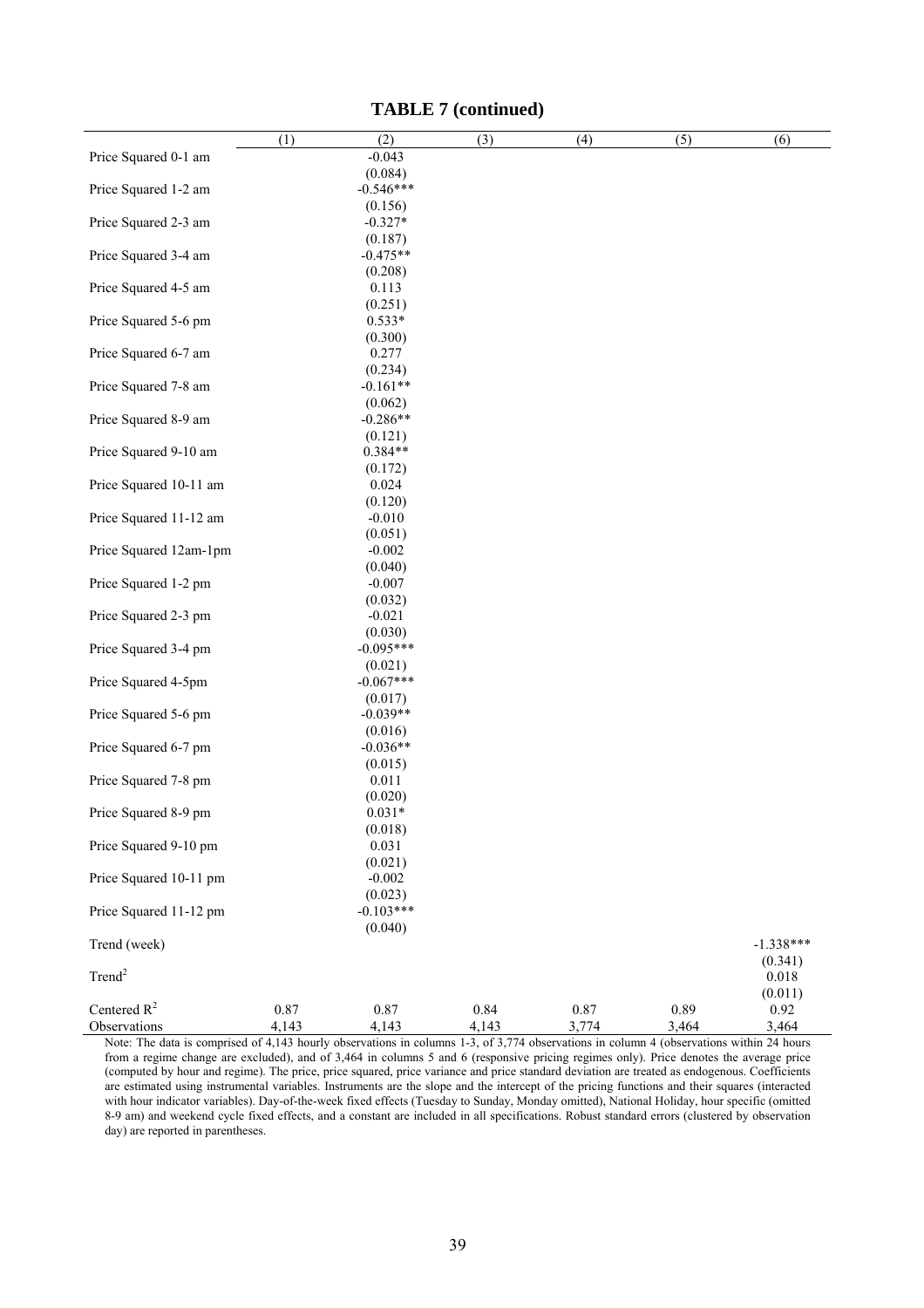### **APPENDIX I**

### **TABLE A1**

| Regime | Average price increase | Variance of price increases |
|--------|------------------------|-----------------------------|
|        | between adjacent hours | between adjacent hours      |
| 6      | 1.33                   | 0.46                        |
| 7      | 1.40                   | 1.16                        |
| 8      | 1.54                   | 1.76                        |
| 9      | 1.46                   | 1.55                        |
| 10     | 1.47                   | 1.99                        |
| 11     | 1.63                   | 3.17                        |
| 12     | 1.38                   | 3.68                        |
| 13     | 2.13                   | 6.84                        |
| 14     | 2.05                   | 5.44                        |
| 15     | 2.34                   | 3.27                        |
| 16     | 2.24                   | 1.92                        |
| 17     | 2.42                   | 1.58                        |
|        |                        |                             |
| All    | 1.73                   | 3.38                        |

# **Price Increase Between Adjacent Hours**

Note: Define the price difference between adjacent hours as  $d_i=p_i-p_{i-1}$ , and the number of price increases across hours as I<sup>+</sup>. The first column of the table reports  $\overline{d} = (1/I^+) \sum_i (d_i | d_i > 0)$ ,

the second  $(1/I^+) \sum_i (d_i - \overline{d}|d_i > 0)^2$ .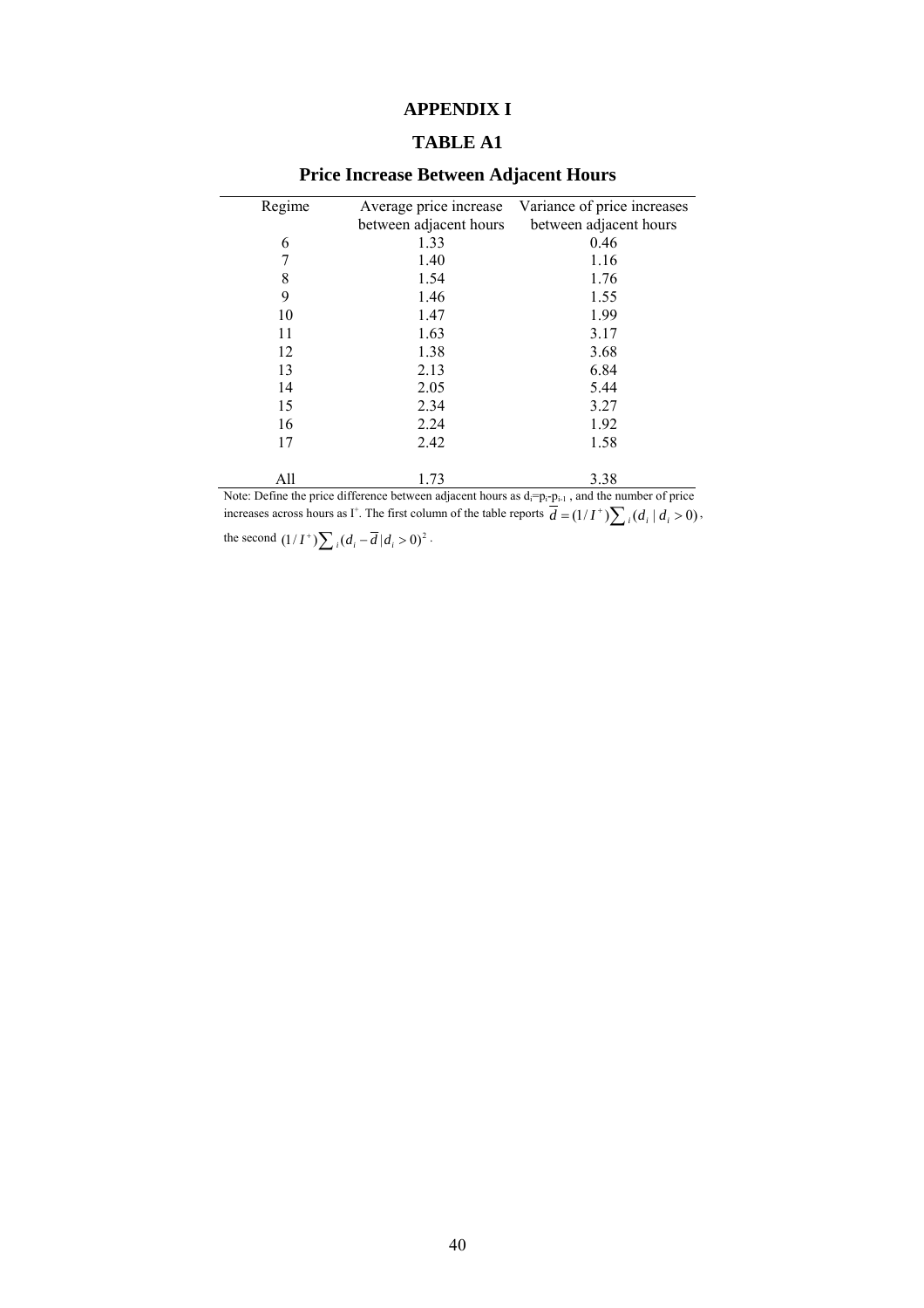### **TABLE A2**

| <b>Regime</b>           | $\mathbf{1}$ | $\overline{2}$ | $\overline{\mathbf{3}}$ | $\overline{\mathbf{4}}$ | 5     | 6        | 7     | 8      | 9     | 10    |
|-------------------------|--------------|----------------|-------------------------|-------------------------|-------|----------|-------|--------|-------|-------|
| $\mathbf{2}$            | 0.019        |                |                         |                         |       |          |       |        |       |       |
|                         | (.00)        |                |                         |                         |       |          |       |        |       |       |
| 3                       | 0.13         | 7.17           |                         |                         |       |          |       |        |       |       |
|                         | (.00)        | (.00)          |                         |                         |       |          |       |        |       |       |
| $\overline{\mathbf{4}}$ | 0.05         | 2.517          | 0.351                   |                         |       |          |       |        |       |       |
|                         | (.00)        | (.00)          | (.00)                   |                         |       |          |       |        |       |       |
| 5                       | 0.02         | 1.075          | 0.149                   | 0.427                   |       |          |       |        |       |       |
|                         | (.00)        | (.72)          | (.00)                   | (.00)                   |       |          |       |        |       |       |
| 6                       | 0.015        | 0.826          | 0.115                   | 0.328                   | 0.768 |          |       |        |       |       |
|                         | (.00)        | (.37)          | (.00)                   | (.00)                   | (.14) |          |       |        |       |       |
| 7                       | 0.012        | 0.652          | 0.091                   | 0.259                   | 0.606 | 0.789    |       |        |       |       |
|                         | (.00)        | (.04)          | (.00)                   | (.00)                   | (.00) | 0.157    |       |        |       |       |
| $\bf 8$                 | 0.009        | 0.467          | 0.065                   | 0.186                   | 0.434 | 0.566    | 0.717 |        |       |       |
|                         | (.00)        | (.00)          | (.00)                   | (.00)                   | (.00) | (0.00)   | (.02) |        |       |       |
| $\boldsymbol{9}$        | 0.009        | 0.495          | 0.069                   | 0.197                   | 0.461 | 0.6      | 0.760 | 1.060  |       |       |
|                         | (.00)        | (.00)          | (.00)                   | (.00)                   | (.00) | (0.00)   | (.05) | (.60)  |       |       |
| 10                      | 0.011        | 0.581          | 0.081                   | 0.231                   | 0.540 | 0.704    | 0.892 | 1.243  | 1.173 |       |
|                         | (.00)        | (.00)          | (.00)                   | (.00)                   | (.00) | $0.02\,$ | (.40) | (.06)  | (.18) |       |
| 11                      | 0.010        | 0.552          | 0.077                   | 0.219                   | 0.513 | 0.669    | 0.847 | 1.181  | 1.114 | 0.950 |
|                         | (.00)        | (.00)          | (.00)                   | (.00)                   | (.00) | (0.00)   | (.20) | (0.12) | (.33) | (.65) |
| 12                      | 0.013        | 0.727          | 0.101                   | 0.289                   | 0.676 | 0.881    | 1.116 | 1.556  | 1.469 | 1.252 |
|                         | (.00)        | (.09)          | (.00)                   | (.00)                   | (.00) | 0.37     | (.35) | (.00)  | (.00) | (.02) |
| 13                      | 0.006        | 0.311          | 0.043                   | 0.123                   | 0.289 | 0.376    | 0.477 | 0.664  | 0.627 | 0.535 |
|                         | (.00)        | (.00)          | (.00)                   | (.00)                   | (.00) | (0.00)   | (.00) | (.00)  | (.00) | (.00) |
| 14                      | 0.006        | 0.313          | 0.044                   | 0.124                   | 0.291 | 0.379    | 0.480 | 0.670  | 0.632 | 0.539 |
|                         | (.00)        | (.00)          | (.00)                   | (.00)                   | (.00) | (0.00)   | (.00) | (.00)  | (.00) | (.00) |
| 15                      | 0.003        | 0.186          | 0.026                   | 0.074                   | 0.173 | 0.225    | 0.285 | 0.398  | 0.375 | 0.320 |
|                         | (.00)        | (.00)          | (.00)                   | (.00)                   | (.00) | (0.00)   | (.00) | (.00)  | (.00) | (.00) |
| 16                      | 0.003        | 0.166          | 0.023                   | 0.066                   | 0.154 | 0.201    | 0.255 | 0.356  | 0.336 | 0.286 |
|                         | (.00)        | (.00)          | (.00)                   | (.00)                   | (.00) | (0.00)   | (.00) | (.00)  | (.00) | (.00) |
| 17                      | 0.003        | 0.158          | 0.022                   | 0.063                   | 0.147 | 0.191    | 0.242 | 0.337  | 0.318 | 0.271 |
|                         | (.00)        | (.00)          | (.00)                   | (.00)                   | (.00) | (0.00)   | (.00) | (.00)  | (.00) | (.00) |
|                         |              |                |                         |                         |       |          |       |        |       |       |
| (continued)             |              |                |                         |                         |       |          |       |        |       |       |
| <b>Regime</b>           | 11           | 12             | 13                      | 14                      | 15    | 16       |       |        |       |       |
| 12                      | 1.318        |                |                         |                         |       |          |       |        |       |       |
|                         | (.00)        |                |                         |                         |       |          |       |        |       |       |
|                         |              |                |                         |                         |       |          |       |        |       |       |

### **Tests for Equality of Variance of Price (F-tests)**

| <b>Regime</b> | 11    | 12    | 13    | 14    | 15     | 16    |
|---------------|-------|-------|-------|-------|--------|-------|
| 12            | 1.318 |       |       |       |        |       |
|               | (.00) |       |       |       |        |       |
| 13            | 0.563 | 0.427 |       |       |        |       |
|               | (.00) | (.00) |       |       |        |       |
| 14            | 0.567 | 0.430 | 1.008 |       |        |       |
|               | (.00) | (.00) | (.94) |       |        |       |
| 15            | 0.337 | 0.255 | 0.598 | 0.594 |        |       |
|               | (.00) | (.00) | (.00) | (.00) |        |       |
| 16            | 0.301 | 0.228 | 0.535 | 0.53  | 0.895  |       |
|               | (.00) | (.00) | (.00) | (.00) | (0.50) |       |
| 17            | 0.285 | 0.216 | 0.507 | 0.503 | 0.848  | 0.948 |
|               | (.00) | (.00) | (.00) | (.00) | (.34)  | (.74) |

Note: The test is the ratio of the variance of price for the column regime and the row regime. The degrees of freedom  $(N_1-1, N_2-1)$  can be computed for each test using the number of observations for each regime in Table 1. P-values are reported in parenthesis.